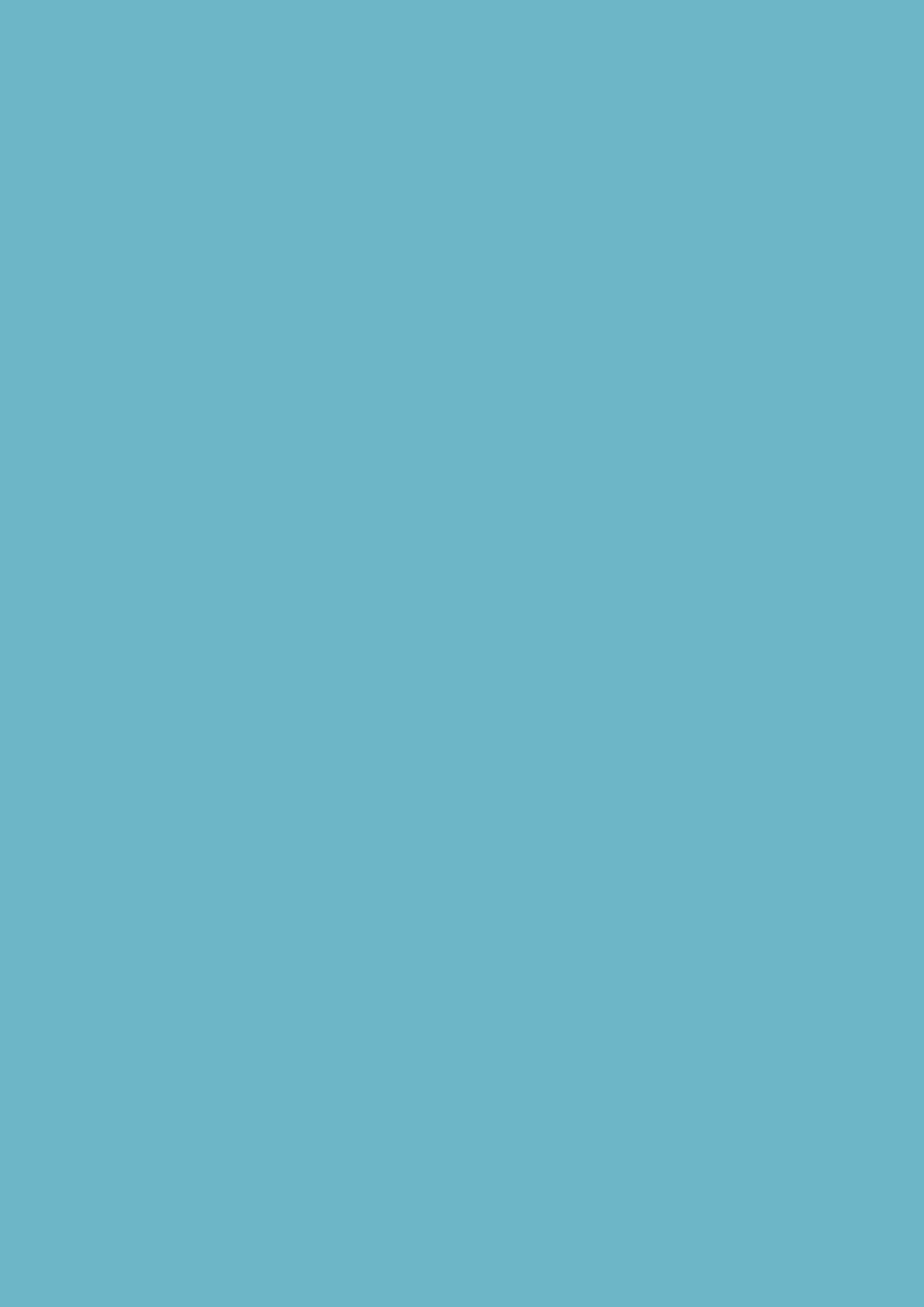



# **Contents**

#### [Foreword](#page-3-0) 4

[Summary](#page-4-0) 5

[Background](#page-11-0) 12

[Part One](#page-17-0)

[Developing strategy and objectives](#page-17-0) 18 Service outcomes 25

[Part Two](#page-28-0) [The sourcing stage](#page-28-0) 29 Tender evaluation 37

[Part Three](#page-40-0) [Governance, leadership and](#page-40-0)  [stakeholder management](#page-40-0) 41

[Part Four](#page-48-0) [Contract and performance](#page-48-0)  [management](#page-48-0) 49

[Part Five](#page-56-0) [Reported outcomes](#page-56-0) 57

[Part Six](#page-62-0) [Future considerations](#page-62-0) 63

[Appendix One](#page-65-0) [Methodology](#page-65-0) 66

[Appendix Two](#page-67-0) [Glossary](#page-67-0) 68

[Further resources](#page-70-0) 71

Links to external websites were valid at the time of publication of this report. The National Audit Office is not responsible for the future validity of the links.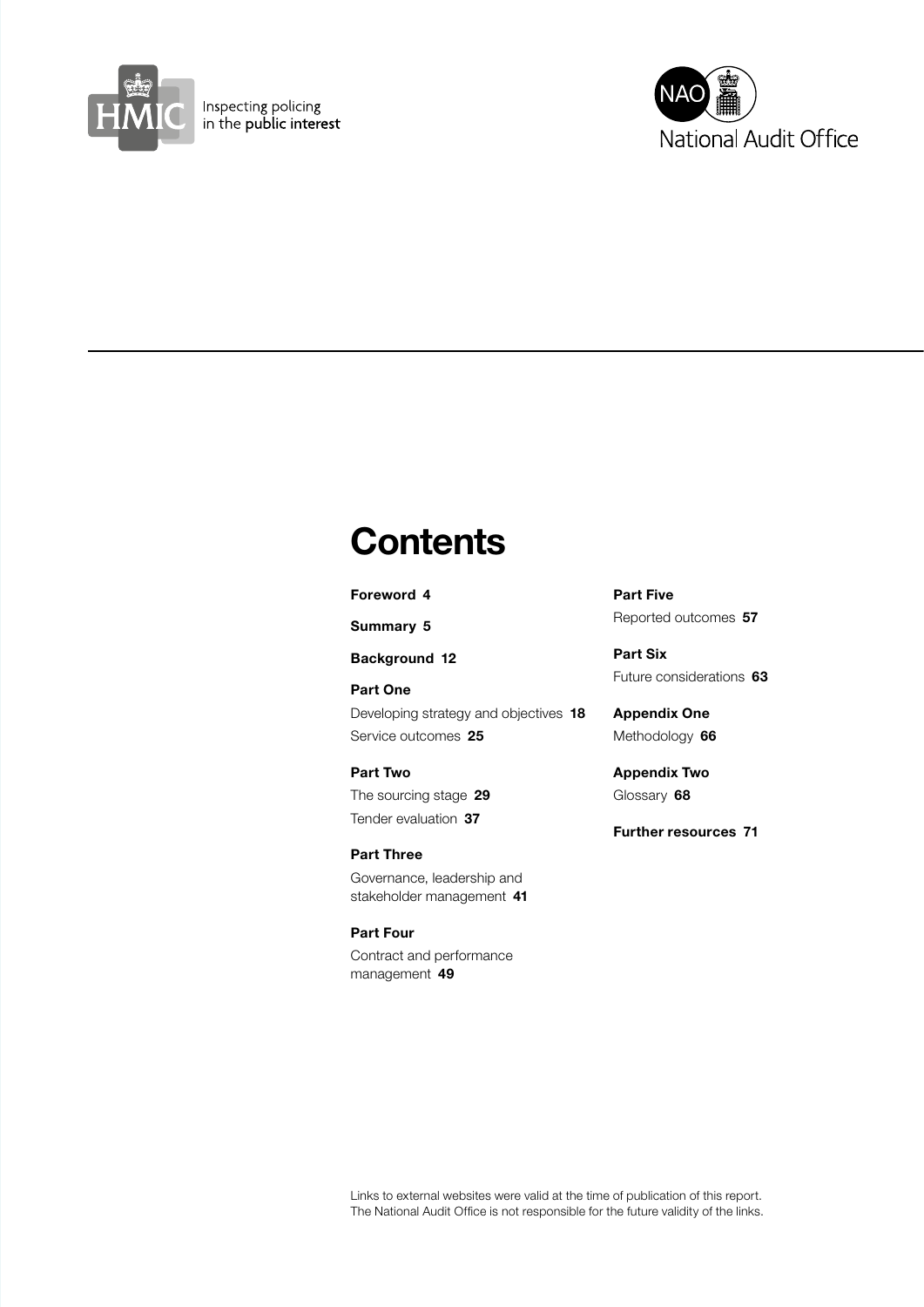# <span id="page-3-0"></span>Foreword

Successive operational and legislative reforms over the past three decades have prompted the police to work with other forces or public sector organisations to achieve their strategic objectives. However, in common with other public bodies, the police are now also increasingly looking to work in partnership with private sector organisations.

For many forces this is a new development and they will need to continue to adapt and innovate, to meet the challenges of a changing landscape while maintaining services for their communities. Forces have limited experience or information available to help them as they procure and manage partnerships with the private sector.

Forces face different levels of financial and operational challenge depending on their individual funding arrangements and the communities they serve. When considering how to address these challenges, this guide will be of particular use to chief constables and police and crime commissioners. Chief constables are responsible for operational policing, and police and crime commissioners will hold chief constables to account for policing in their force area on the public's behalf.

The forces we visited were some of the 'first to market' in entering into partnerships with the private sector. We would particularly like to thank those who gave up their time to be involved in interviews and focus groups, and who gave access to contracts and other documents. Their welcome and assistance, without which this guide could not have been written, will help inform decision-makers and practitioners in the future.

Thomas P Winsor **Amyas C E Morse** HM Chief Inspector of Constabulary Comptroller and Auditor General

July 2013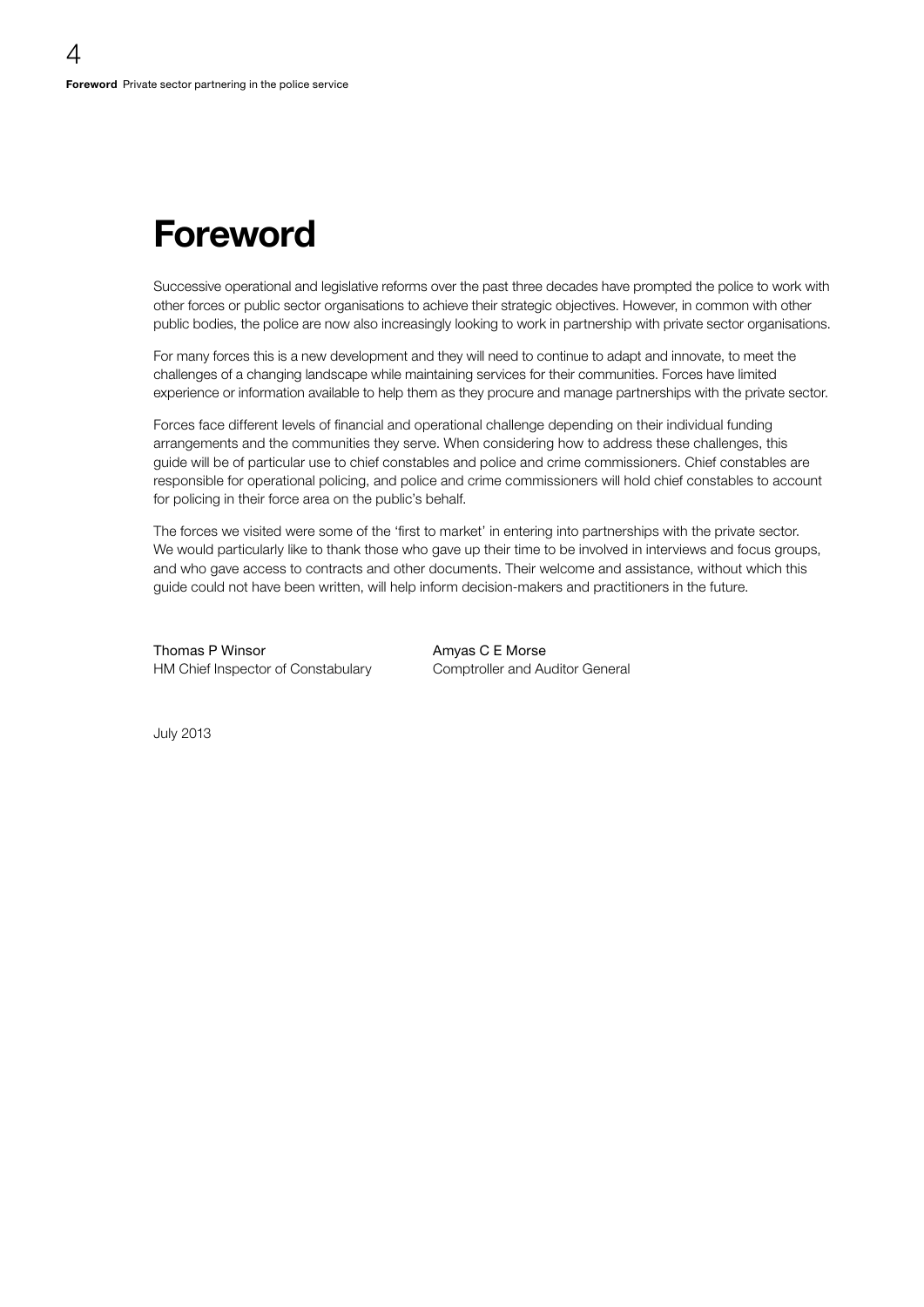# <span id="page-4-0"></span>**Summary**

1 Police forces in England and Wales have contracted with the private sector for several decades. However, this activity has increased over the last two years as the service responds to the budget reductions required by the 2010 spending review,<sup>1</sup> with more forces agreeing high-value, long-term contracts.

2 Her Majesty's Inspectorate of Constabulary (HMIC) has reported on this increase in police/private sector partnering in three publications: *Adapting to Austerity* (2011), *Increasing Efficiency in the Police Service* (2012); and *Adapting to Austerity: One Year On* (2012). These found that:

- private/public partnerships can help forces develop new and more efficient approaches to providing services, but the service was not yet fully exploiting the benefits, and there are also associated risks (*Increasing Efficiency in the Police Service*); and
- <sup>O</sup> there is a lack of good quality, comparative information on the potential benefits from different private or public sector collaborations (*Adapting to Austerity*).

3 As a result. HMIC identified a pressing need to share good quality, comparative information on the potential benefits of different private/public sector initiatives.<sup>2</sup>

4 The National Audit Office (NAO) has produced numerous reports examining arrangements between the public and private sector in providing public services. These range from in-depth examinations of specific private finance initiative (PFI) contracts to wider reviews looking at thematic issues such as financing and tendering. The NAO also has a role in scrutinising the value for money of the grants that central government makes to the police service – for example, the NAO published a report looking at police procurement in March 2013. This report described the various types of collaboration forces entered into, including with private sector providers, and made recommendations for how further savings could be achieved.<sup>3</sup>

# Our approach

5 In summer 2012, the NAO and HMIC committed to working together to produce a practical guide on procuring and managing private sector partnerships. This guide is based on good practice and areas of learning identified in the police forces we visited. It is informed by our wider expertise in policing, commissioning and private finance.

6 We reviewed a selection of private sector partnerships already in place in forces (see Figure 1 overleaf and Figure 2 on page 8). We focused on three delivery models:

- **Major business partnering**, where the force contracts a private sector partner to provide a significant area of policing (for example, by outsourcing business support services). These contracts are typically high value and medium term (up to ten years).
- **Custody partnering**, where the force contracts a private sector partner to provide either services (for example, detainee management, catering and cleaning), buildings or both, including through PFI contracts. PFI contracts are typically long term (between 25 and 30 years).
- **Consultancy support**, where forces purchase skills and expertise to help a transformation and can include contractually committed levels of savings. Contracts are short term (typically one to twelve months).

We chose these types of delivery models because we judged them to have high potential for the realisation of savings and supporting transformation. We also viewed them as the most likely arrangements to provide useful and transferable lessons for other stakeholders.

<sup>1</sup> For instance, while in spring 2011 only 29 of the 43 forces had identified how savings could be made through collaboration, by November of that year all forces were planning to realise collaborative savings. See *Increasing Efficiency in the Police Service: The Role of Collaboration*, HMIC, 2012.

<sup>2</sup> References to relevant HMIC and NAO publications can be found in the further resources section of this guide.

<sup>3</sup> Comptroller and Auditor General, *Police procurement*, Session 2012-13, HC 1046, National Audit Office, March 2013.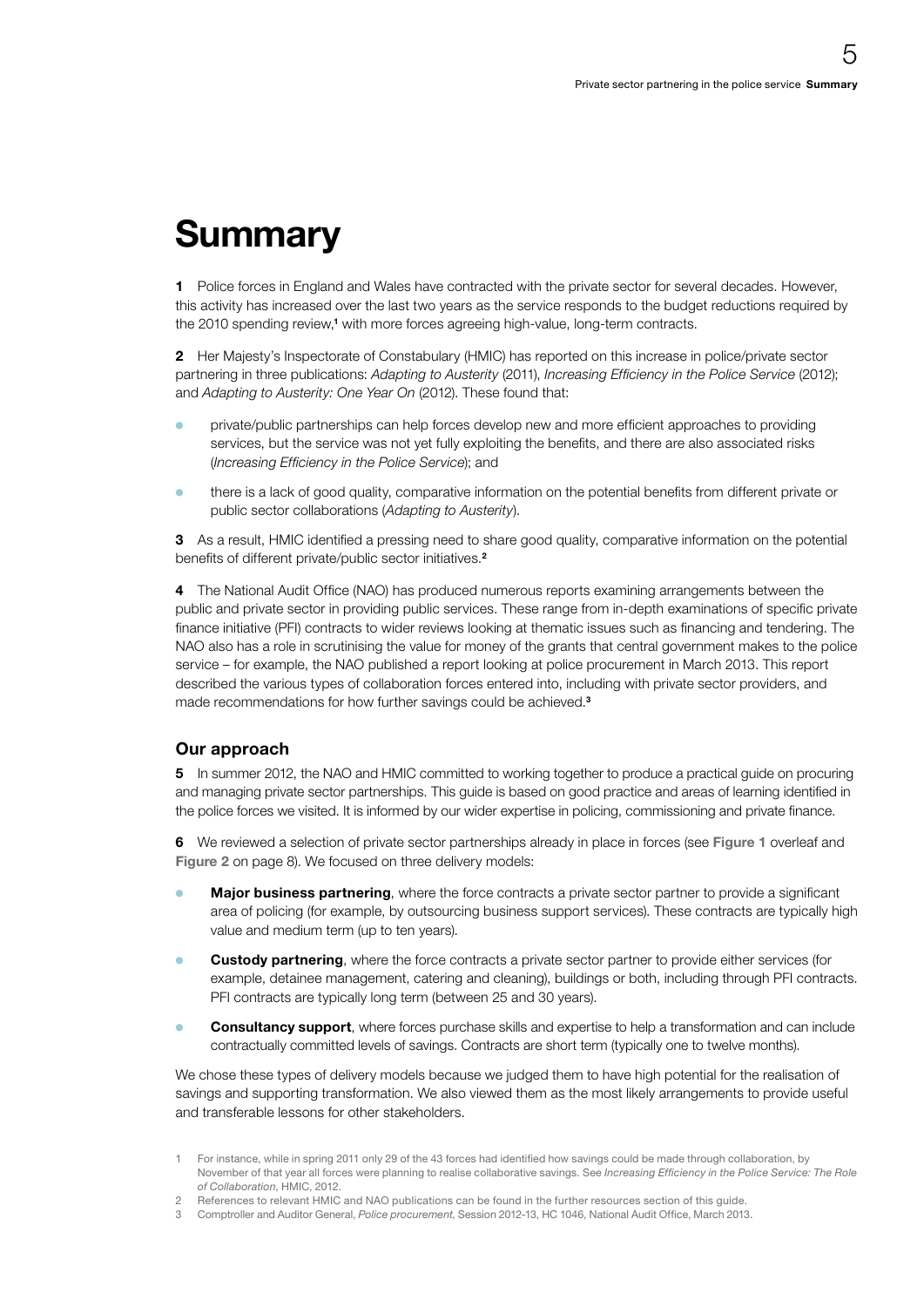# Figure 1

Types of police/private sector partnership arrangements and case studies

| Type of arrangement<br>Major business partnering      | Characteristics<br>Covers a significant area of the cost base<br>Partner assumes responsibility for the delivery of services                             | Case studies<br>Avon and Somerset<br>Constabulary    |  |
|-------------------------------------------------------|----------------------------------------------------------------------------------------------------------------------------------------------------------|------------------------------------------------------|--|
|                                                       | Affected police force staff are either transferred or seconded<br>to the partner organisation<br>Contracts are typically medium-term - ten years or more | Cheshire Constabulary and<br>Northamptonshire Police |  |
|                                                       |                                                                                                                                                          | Cleveland Police                                     |  |
|                                                       |                                                                                                                                                          | Lincolnshire Police                                  |  |
| <b>Custody partnering</b><br>(buildings and services) | Partner assumes responsibility for the delivery of services focused<br>around custody                                                                    | South Wales Police                                   |  |
|                                                       | Forces retain managerial oversight of operations through<br>warranted roles                                                                              |                                                      |  |
|                                                       | Staff may be transferred to the partner organisation<br>Can involve the provision of buildings through private<br>finance initiative (PFI) contracts     | Norfolk Constabulary and<br>Suffolk Constabulary     |  |
|                                                       | PFI contracts which are long-term - 25 to 30 years                                                                                                       | Metropolitan Police Service                          |  |
|                                                       |                                                                                                                                                          | <b>Sussex Police</b>                                 |  |
| <b>Consultancy support</b>                            | Forces purchase external skills and expertise to<br>facilitate transformation                                                                            | <b>Staffordshire Police</b>                          |  |
|                                                       | Contracts are short-term - one to twelve months                                                                                                          | West Midlands Police                                 |  |

Source: HM Inspectorate of Constabulary and National Audit Office analysis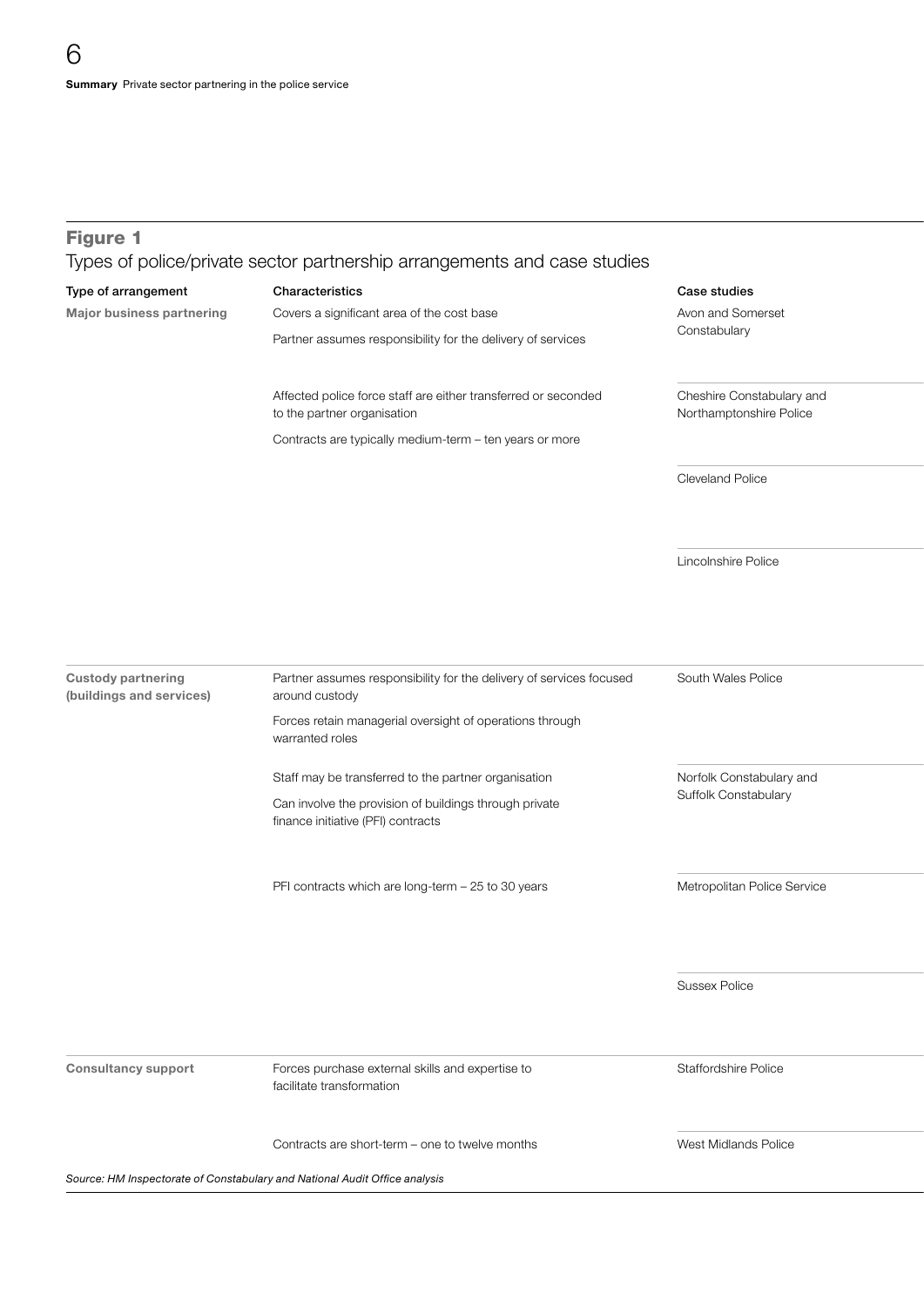# Scope of services, contract length, size and frequency of staff involved

Commenced in 2008, involving the following services: enquiry offices; district HR; estates; financial services; site administration; facilities; corporate human resources; information services; purchasing and supply; and reprographics.

Ten year contract involving 554 seconded staff

Commenced in 2011, involving the following services: shared business services in human foundation and resources; finance; purchasing; logistics, estates and facilities; analytics (business intelligence); payroll; and duty management.

Ten year contract involving 125 transferred staff

Commenced in 2010, involving the following services: call handling; support for the preparation of criminal case files; and shared business services covering finance, HR, payroll, commissioning and fleet management.

Ten year contract involving 514 transferred staff

Commenced in 2012, involving the following services: assets and facilities management (including fleet management); central ticket office and road collisions unit; crime management bureau; criminal justice unit; custody (excluding custody sergeant role); finance and procurement; firearms licensing; force control room (excluding inspector role); HR services (excluding occupational health); HR learning and development; ICT; resource management unit and support services.

Ten year contract involving 600 transferred staff

Commenced in 2004, and re-tendered in 2009 the following services: detainee management services; provision of laundry services; and 'street to suite'.

Non-PFI five year service contract

Commenced in 2010, involving the following services: six new buildings with contract management services; estates and facilities services; grounds maintenance services; utilities and energy management services; catering services; cleaning, waste and pest control services; and detainee consumables services.

30 year PFI contract

Operational from 2004, involving the following services: four new builds and custody suites at three locations with police services comprising front office staff; custody assistants; property officers and typists. Other services provided include cleaning; catering and building maintenance.

#### 25 year PFI contract

Commenced in 2001, involving the following services: four new buildings and refurbishment at two others with detainee management; cleaning; prisoner identification; facilities management and medical services.

30 year PFI contract

Commenced in 2008-09, and split into phases. Focused on operational policing as well as business support functions.

Commenced in 2010-11, and split into phases. Focused on all operational policing areas and local policing units.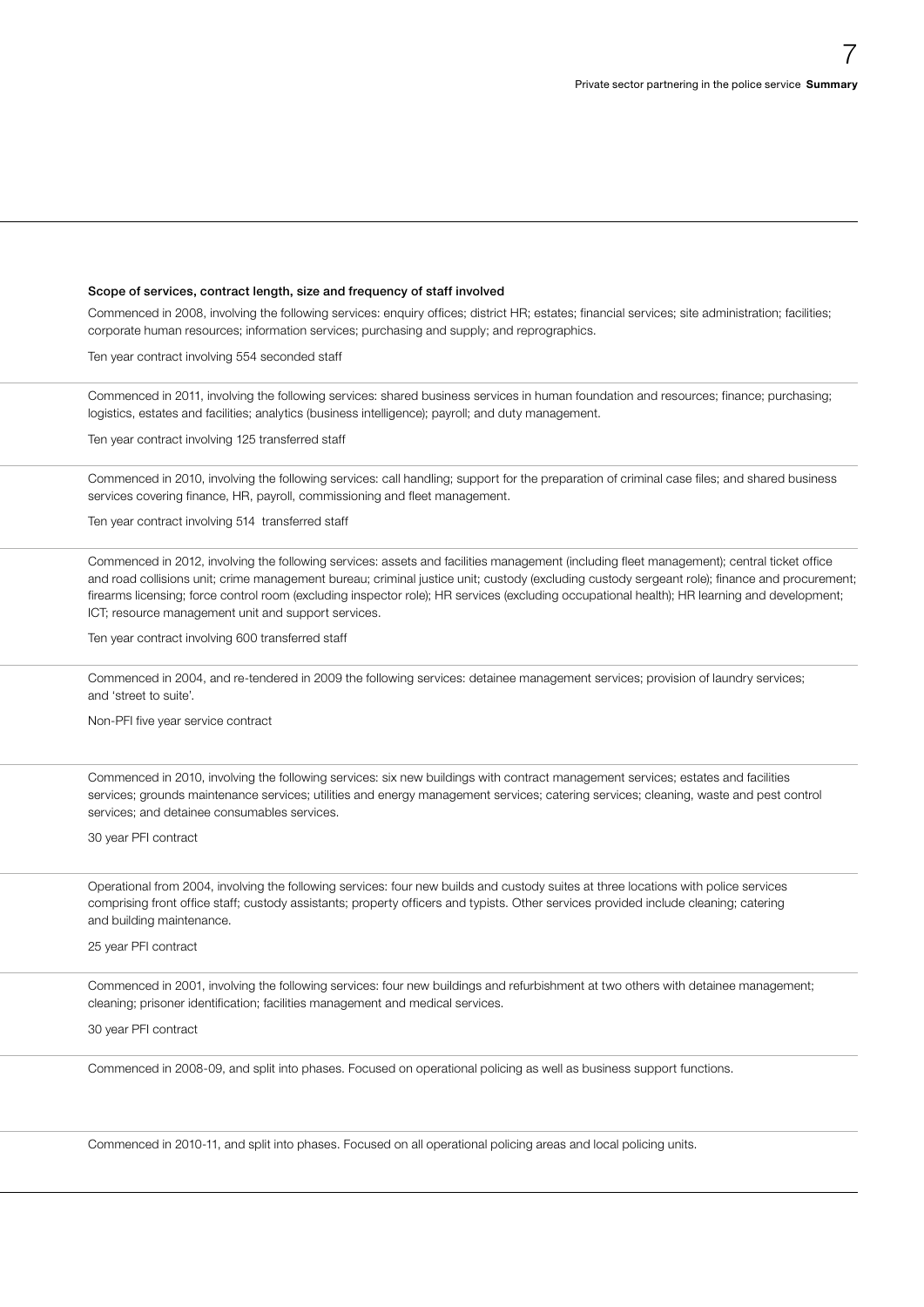# Figure 2 Map of forces visited during fieldwork



Source: HM Inspectorate of Constabulary and National Audit Office analysis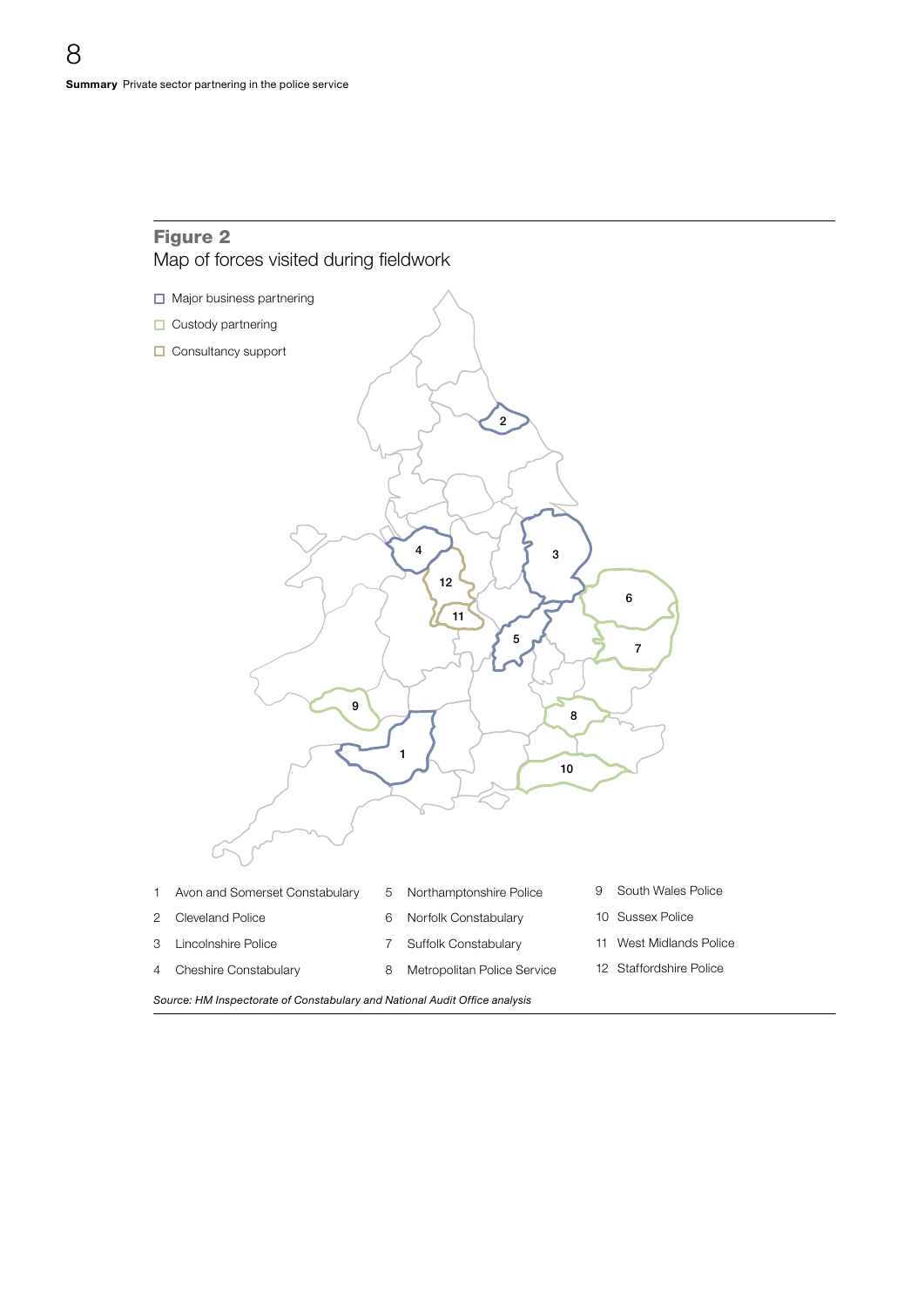7 To examine how these arrangements worked we visited 12 forces between October and December 2012 and held interviews and focus groups with representatives from the force, the office of the police and crime commissioner,<sup>4</sup> and private sector partners. We also spoke to industry representatives; the Home Office; the Association of Chief Police Officers; and the College of Policing, to explore opportunities and barriers for future partnership arrangements.

8 We focused on drawing out lessons. We did not evaluate the overall value for money of the partnering arrangements but we have identified practices that present risks and opportunities to value for money.

# Findings

9 This practical guide describes in some detail the four main stages of a procurement and contract management exercise. In this summary, we focus on the lessons for each of these stages from the experiences of forces who have already gone through them; the early indications on the outcomes from the partnerships already in place; and the problems for the whole police service as it collaborates more with the private sector. These lessons should act as a useful prompt for forces and Police and Crime Commissioners (PCCs) who may be considering such steps.

# Lessons learned

10 We found examples of well-run procurement processes and carefully managed contracts across all model types. The rest of this section contains the key findings and lessons learned from forces for each of the four stages of the procurement and management life cycle. Further resources are set out in the guide to help support decision-making on partnering.

### Identifying strategy, objectives and service outcomes

- <sup>O</sup> It is important to have clear strategies, objectives and outcomes communicated to the market, and to identify the appetite for risk and tolerance levels early on.
- <sup>O</sup> Success depended on there being strong leaders, who recognised where there were shortages of commercial skills and expertise (either in themselves as strategic leaders, or in their procurement teams) and acted to address them.
- <sup>O</sup> Careful planning is needed to develop detailed service specifications. Forces should use cost and performance analyses to help align the specifications to their wider force priorities, drawing on available benchmarking data.
- Some forces acknowledged that they initially placed too great a focus on 'saving money' as an objective. Many have since altered their key performance indicators and introduced measures that help improve service quality.

<sup>4</sup> We visited forces between October and December 2012, during the transition from police authorities to Police and Crime Commissioners (PCCs) when arrangements for financial decision-making in forces changed. This guide therefore provides some examples that are applicable after this transition.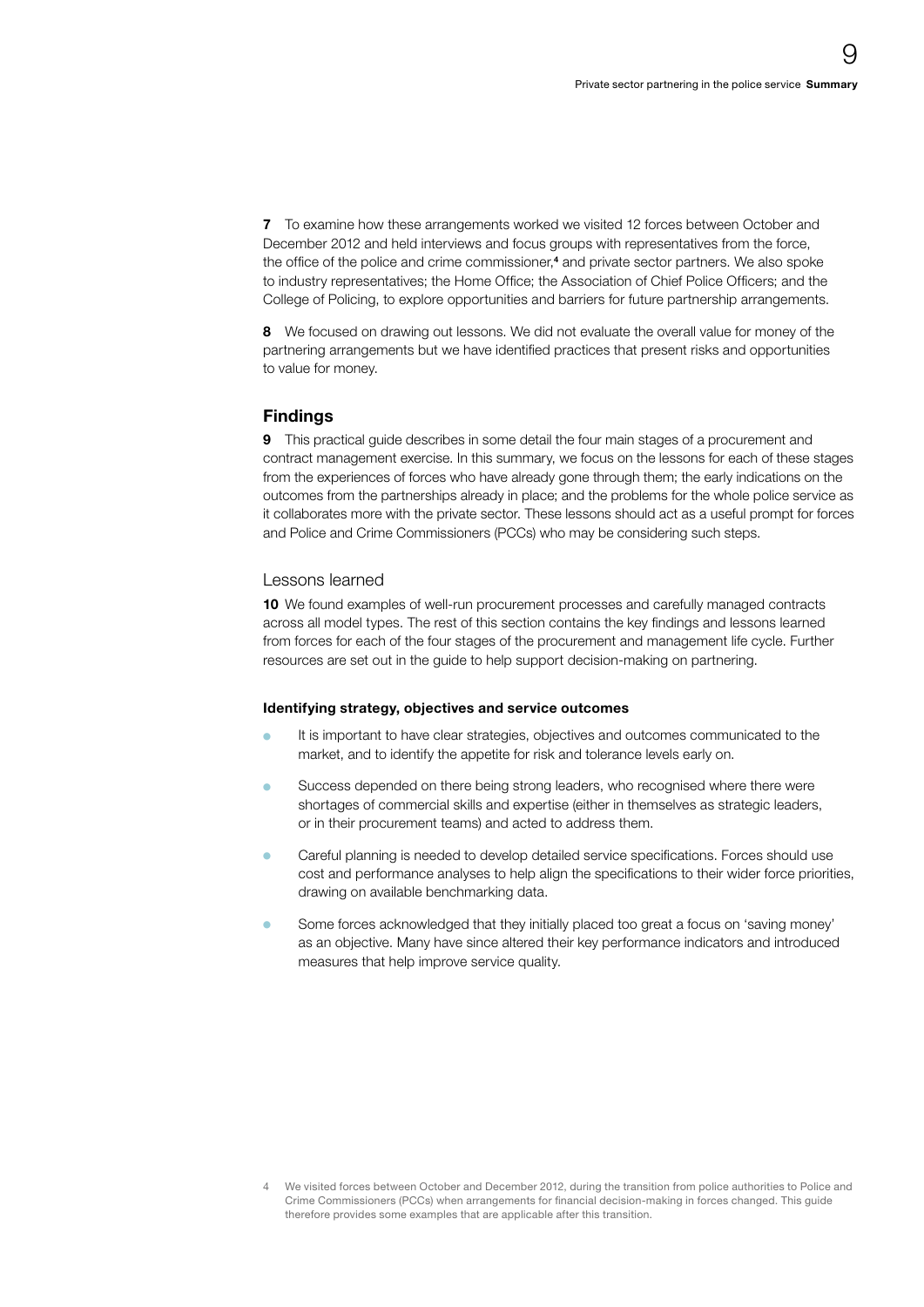#### Sourcing and tender evaluation

- Forces should develop their relationships with their potential partners and ensure both sides understand each other's culture and values. This will help to inform the bid and contract award processes.
- Forces should consider contract flexibility early in the process.
- Forces entering into partnerships should be aware that the sourcing stage; tender evaluation; baselining of costs and performance; and improving business understanding are resource-intensive activities. The advantages should be weighed against the costs incurred.

#### Governance, leadership and stakeholder management

- It is important for senior leadership to act as a catalyst for ensuring that projects have impetus and direction – this has been repeatedly stressed.
- Forces should consider how best to communicate with their stakeholders and how they respond to feedback. This will help to ensure that stakeholders support the project as far as possible and achieve the best outcomes.

#### Contract and performance management

- Forces should consider a strategy for monitoring performance. For example, whether to pursue service credits wherever the contract provides this, or to adopt a more flexible approach during periods of complex change. Forces should agree and document these decisions.
- Forces should also understand how they will obtain feedback from end-users.

### Outcomes recorded by forces

11 We did not evaluate the overall value for money of the partnering arrangements. However, we discussed with forces the outcomes they had achieved through their partnerships. Those whose collaborations were still at an early stage naturally had limited information, but had conducted some appraisals. Forces with more mature operational contracts had evaluated them, often using external independent evaluators. Forces that had undertaken an external review highlighted that it had helped them to be more 'intelligent clients' and independent scrutiny had given legitimacy and increased stakeholder buy-in. The main outcomes that forces reported to us included the following:

- **Financial outcomes.** Forces gave us evidence of savings and reduced running costs in contracted areas and also described positive impacts on the retained functions of the force. This was not always the case in the early stages of contracts, where some forces had prioritised service improvements and had not quantified savings.
- Performance outcomes. Forces cited several areas where performance had improved because of what they had learnt from their private sector partners. Some forces noted that an early focus on quantitative performance information may not have driven the right behaviours and they needed to adapt performance measures to make such improvements.
- Improved professionalism and working environments. Private sector expertise improved the professionalism of many roles, particularly custody. Managers and staff in all custody arrangements we visited said that the facilities exceeded their expectations.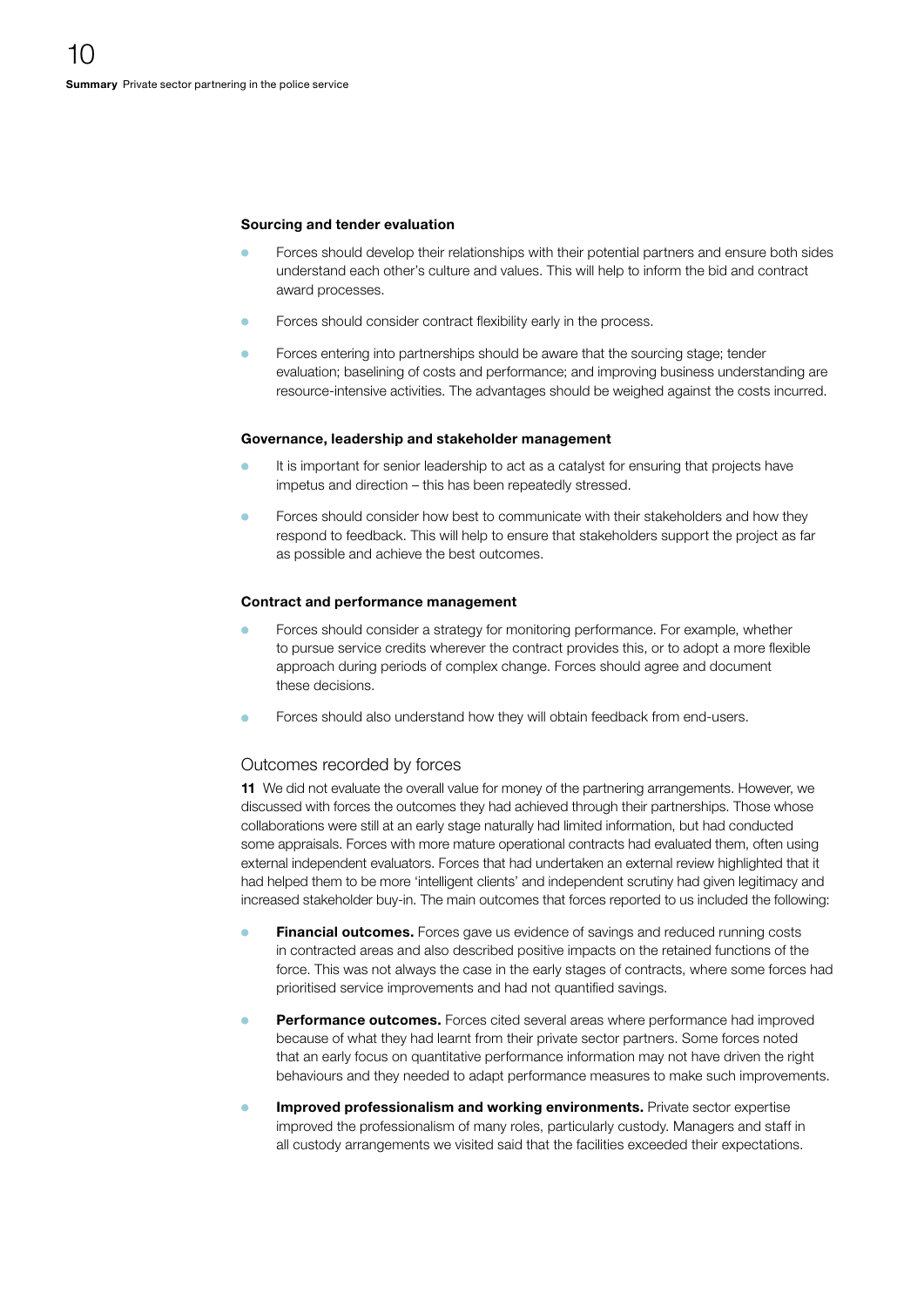- Better data and business intelligence leading to improved force performance. Several forces said that they had improved how they captured, recorded and shared knowledge across the force. This better quality management information helped them to improve performance elsewhere in the organisation.
- Unanticipated delays or increases in costs. Forces said that engaging with potential partners sometimes exposed their lack of business understanding. For example, there was no performance monitoring information in some service areas. This meant that bidders would have to do research to fully understand force requirements. Dealing with these issues could therefore cause unanticipated delays in the sourcing phase of the procurement.

# The challenge ahead: opportunities for improvement

12 We identified – through fieldwork interviews and engaging with stakeholders – a number of common challenges that forces, PCCs and the private sector face. With increasing collaboration between forces, other public sector organisations, and private sector providers, the context in which forces operate and engage with others is becoming more complex. This can contribute to uncertainty in these relationships, with potential impacts on costs and delivery. Focusing on the following two areas could give the service opportunities for making improvements:

- Improving private sector engagement. This could help forces and PCCs to better understand what outcomes partnership can offer, while also improving potential partners' awareness of forces' requirements. Forces can use experience from mature partnerships to help explore the issues involved in partnering. The College of Policing could take a role in coordinating this engagement.
- Building the sector's commercial skills and capabilities. Both forces and private sector partners said they wanted to help the policing sector become more of an 'intelligent customer'. Again, the College of Policing could be active in helping forces achieve this.

# Key considerations for future private sector partnerships

13 PCCs and forces can learn much from those who have already entered into these arrangements. We found good examples of well-run procurement processes and carefully managed contracts.

14 As partnering becomes more widespread, forces and PCCs should further develop their ability to benchmark before entering deals. They could use data and expertise from the College of Policing. Forces and PCCs could articulate their service outcomes in a way that encourages innovation and fits with their overall strategic objectives. Forces should consider how to maximise stakeholder buy-in and support for business partnering activities as far as possible. They should also consider how best to ensure that contracts are flexible enough to adapt to any new requirements – particularly for medium or long-term contracts – given the rapidly changing policing landscape.

15 There is a risk that engaging individually with private sector partners means not reaching the most efficient deal or losing the opportunity to share skills and expertise more widely. The Home Office, the College of Policing and the Police ICT Company can all work to ensure that forces achieve value for money when they engage with the private sector.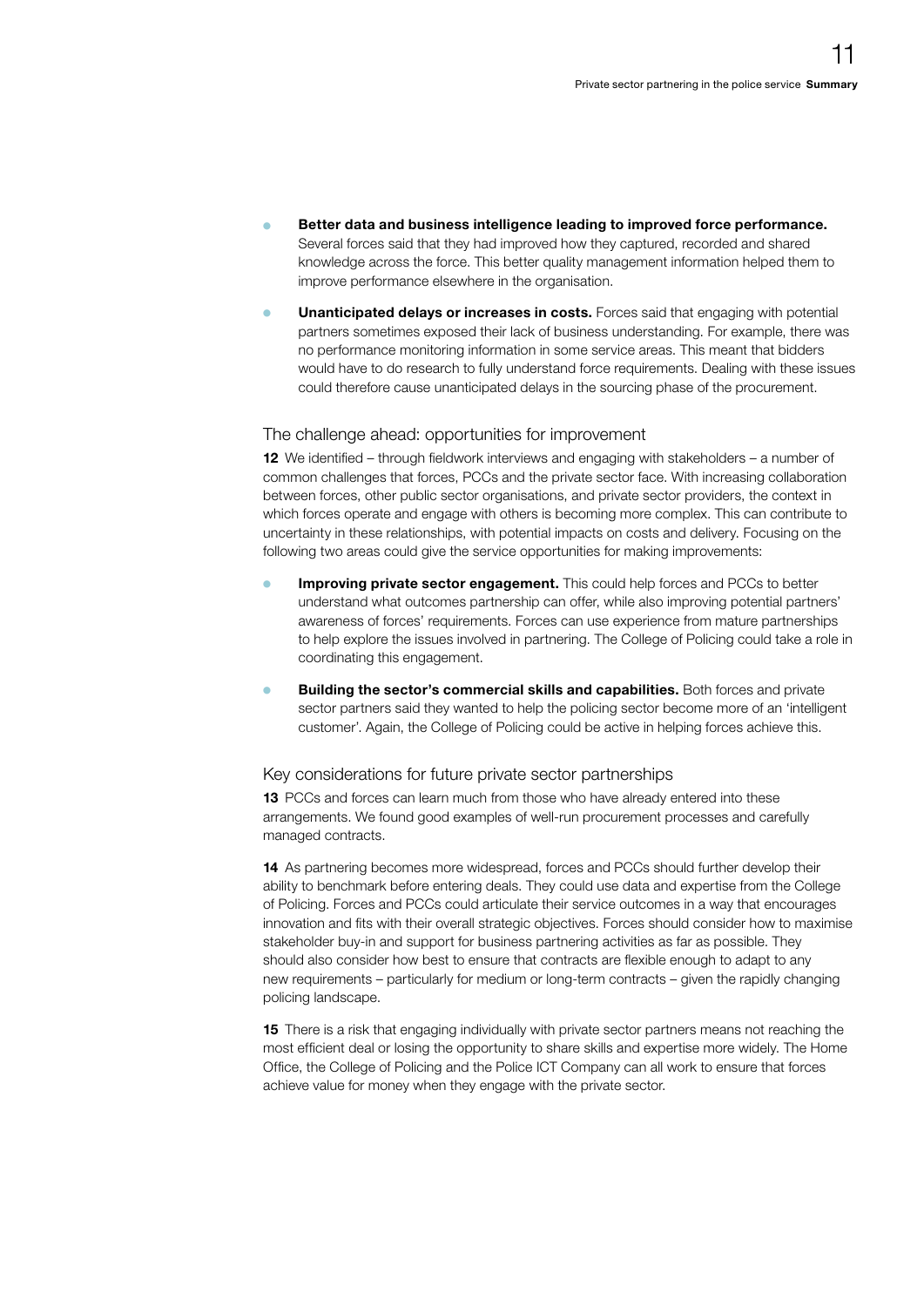# <span id="page-11-0"></span>**Background**

16 This guide has been produced jointly by Her Majesty's Inspectorate of Constabulary (HMIC) and the National Audit Office (NAO). The remit of each organisation is as follows:

- Her Majesty's Inspectorate of Constabulary: Her Majesty's Inspectorate of Constabulary (HMIC) inspects and reports on the efficiency and effectiveness of police forces and specified national police agencies. Its overall objective is to provide, in the public interest, independent, professional assessments of police efficiency and effectiveness for the public, their elected representatives and the police. HMIC undertakes inspection of police forces under section 54 of the Police Act 1996.
- **National Audit Office:** the National Audit Office (NAO) gives independent opinions and evidence to help Parliament hold the government to account. The NAO certifies the accounts of all government departments and a wide range of other public sector bodies. It also reports on the economy, efficiency and effectiveness with which departments and other bodies have used their resources. It can also reasonably and helpfully point out what it understands to be principles of good practice and areas for learning in service provision.

# The nature of policing

17 The policing model in England and Wales is underpinned by the concept of 'policing by consent'. This means that policing should promote public respect, approval and willing cooperation. Public trust and confidence from the communities the police serve is essential for effective policing, whether this is by the police or through a partnership arrangement. The public will hold the police to account for providing services. Using the private sector for some aspects of policing can raise important questions about issues such as accountability, public consent (where the liberty and protection of the public is at stake), and risk management.

18 There are other critical aspects of policing that forces considering contracting with the private sector will need to take into account. For example, providing all police activity coherently and consistently; restrictions on the transfer to other bodies of policing activities that are legally required to be undertaken by individuals who hold the Office of Constable; public confidence in warranted police powers; fairness and transparency in resolving disputes; the allocation of resources and administering justice.

19 In November 2012 police authorities were replaced with democratically elected PCCs. New governance and leadership arrangements have changed how strategic and financial decisions are made. PCCs, and chief constables with the consent of the PCC, have a statutory power to enter contracts, acquire and dispose of property and borrow money. From their elected position they will be mindful of public opinion and may have different views on private sector involvement in policing.

# The policing context and the challenge of austerity

20 PCCs and chief constables are separate corporate bodies. PCCs receive grants from central government, determined by the specific needs of their areas. PCCs also raise revenue to fund their police forces' operations by levying a precept on council tax collection authorities, which is added to local people's council tax bills. The ratio of central government to local taxpayer funding varies between forces and means that changes to central government funding following the 2010 comprehensive spending review affected forces differently. In total, the specified reduction in central government funding is £2.1 billion in real terms (£1.2 billion in cash terms) by 2014-15, compared with funding in 2010-11.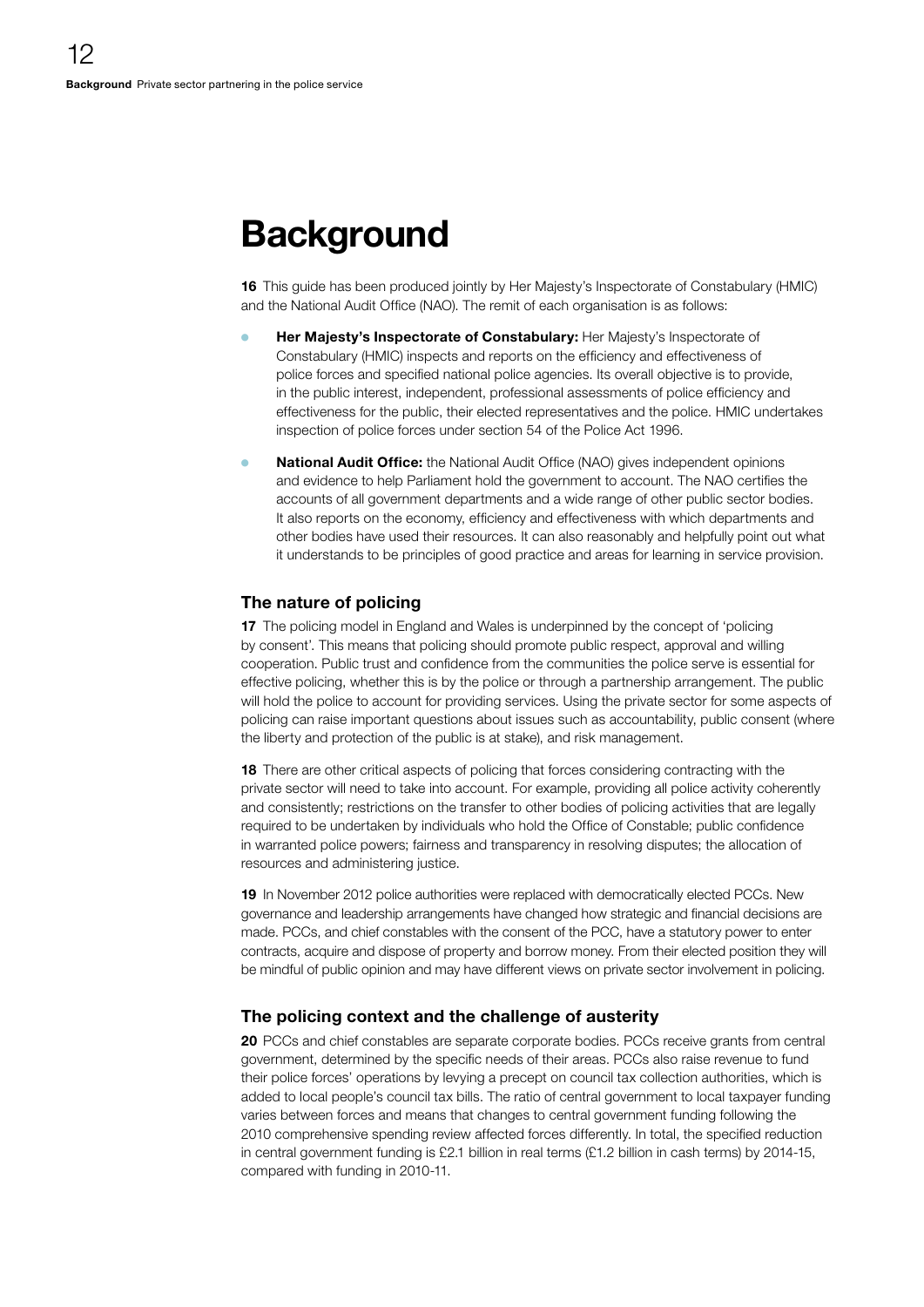21 The challenge for forces is to maintain or improve services to the public while funding is being cut. To understand how forces are responding to this challenge, HMIC has conducted two 'Valuing the Police' inspections covering all forces in England and Wales. In its most recent inspection report, it found that forces are balancing their books by cutting the workforce and reducing their spending on goods and services. It also found that more forces are collaborating to provide services and working with the private sector to make savings.

22 The police have contracted with the private sector for several decades, but this activity has increased recently and some forces have now agreed high-value, long-term contracts. HMIC identified in its report, *Policing in austerity: One year on*<sup>5</sup> that these arrangements can help forces develop new and more efficient approaches to providing services. However, such partnerships can also heighten operational and financial risks. HMIC and the NAO therefore agreed to work together to identify good practice and learning from force collaborations with the private sector.

# Police service delivery models

23 There are a range of different service delivery models that are available to the police. Some services are provided solely by the police, while other models are supported by central government, third sector or private sector organisations. These are set out in Figure 3 overleaf.

# Lessons from partnering in other sectors

24 Private sector partnering activity occurs across the public sector. According to the government, around £200 billion will need to be spent on economic infrastructure<sup>6</sup> over the next five years, with the majority of this expected to come from the private sector. At the same time, the government is seeking to be more efficient in its spending to make annual infrastructure savings of £2 billion to £3 billion.<sup>7</sup> Examples of private sector partnering arrangements in the public sector include the following:

- Hospitals. The Department of Health helps hospital trusts to manage their operational PFI contracts for providing hospital buildings and services.
- Homes. The Department for Communities and Local Government allocates funding for PFI contracts for providing new homes.
- **Schools.** The Department for Education provided new schools through the Building Schools for the Future programme.
- Prisons. The Ministry of Justice oversees those providing prison buildings and services to accommodate young and adult offenders.

<sup>5</sup> HM Inspectorate of Constabulary, *Policing in Austerity: One Year On*, 2012.

<sup>6</sup> HM Treasury, *Infrastructure UK: National Infrastructure Plan 2010*, October 2010. Available at: [webarchive.](http://webarchive.nationalarchives.gov.uk/20130129110402/www.hm-treasury.gov.uk/ppp_national_infrastructure_plan.htm)

[nationalarchives.gov.uk/20130129110402/www.hm-treasury.gov.uk/ppp\\_national\\_infrastructure\\_plan.htm](http://webarchive.nationalarchives.gov.uk/20130129110402/www.hm-treasury.gov.uk/ppp_national_infrastructure_plan.htm)

<sup>7</sup> *Cost Review*, HM Treasury, December 2010. Available at: [www.hm-treasury.gov.uk/iuk\\_cost\\_review\\_index.htm](https://www.gov.uk/government/publications/infrastructure-cost-review)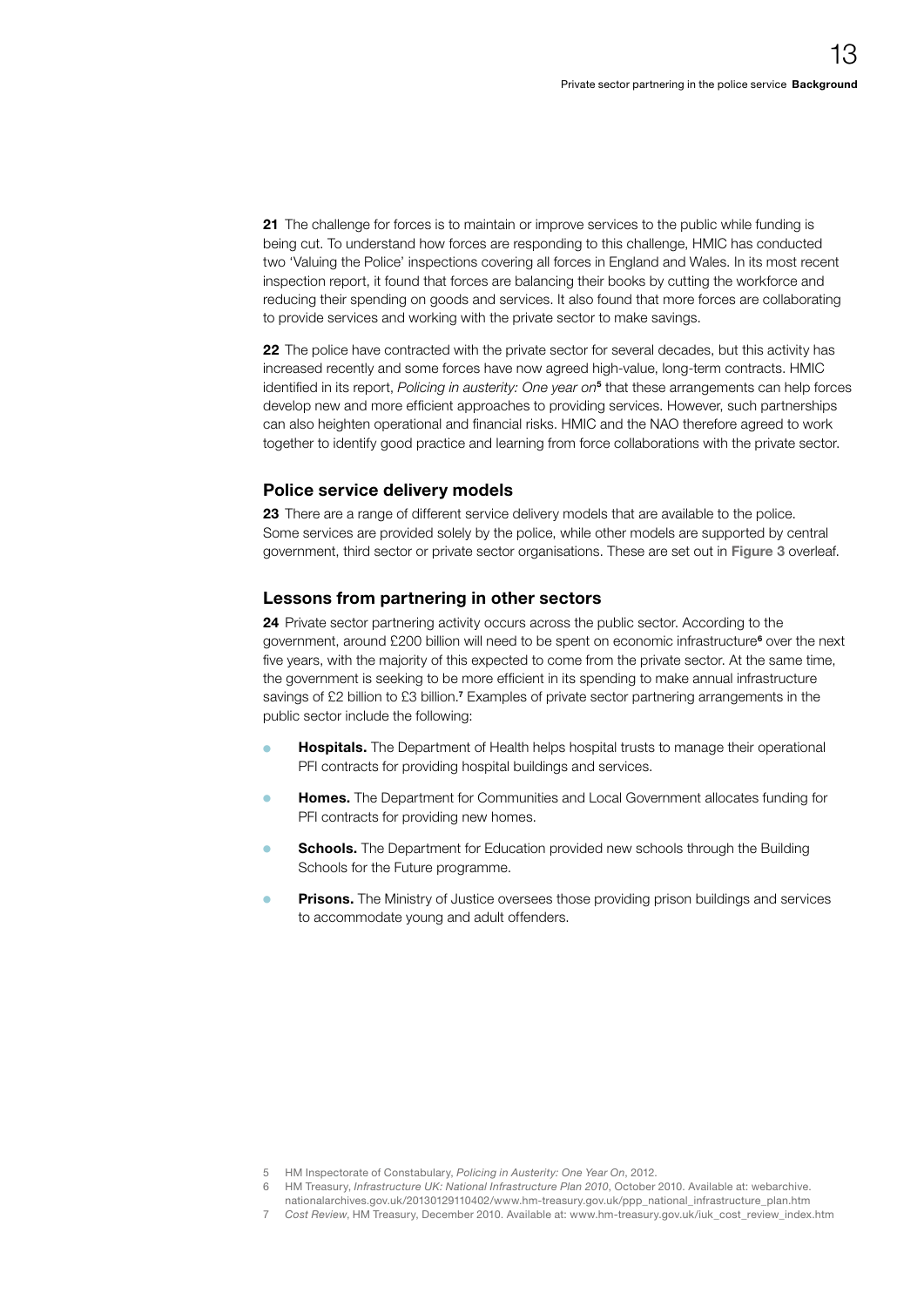25 In many of these examples, local private sector contracts are coordinated centrally by sponsor government departments to help manage the market. This central coordination framework<sup>8</sup> has helped, in some cases to:

- collate lessons to avoid local projects making errors through lack of experience;
- reduce the need to commission similar advice; and
- identify and negotiate economies of scale and efficiencies, for example where similar services are needed for several organisations.

# Figure 3 Police service delivery models

#### Police-led delivery

Police-led service delivery involves the provision of services without the direct use of the private sector or other organisations. For example, this includes policing activities which require a warranted police officer to undertake the service.

#### Central government support

Central government departments such as the Home Office can support forces through the procurement of framework contracts for goods and services, including ICT service provision and management consultancy. The Home Office also supports forces by helping them to fund PFI contracts.

#### Third and private sector delivery

The use of voluntary individuals or agencies to support policing services. For example, charitable and philanthropic organisations can assist forces with community-focused crime prevention or harm reduction activities. PCCs can commission services and award grants to third or private sector delivery that address priorities identified in their annual Police and Crime Plan.

#### Public – private sector delivery

#### **Outsource**

Forces can contract out an individual service or group of services to an external body. Services may include corporate support functions or specialist functions including custody services.

#### Private Finance Initiative

PFI contracts have been used by forces where external capital has been required to finance projects and services. The balance is paid off over approximately 25-30 years through the force budget and Home Office grants. PFI is being replaced by 'PF2' which may enable forces to achieve greater value for money.

#### Joint Venture

Forces can enter into joint-ventures where a new body is formed between two or more organisations to deliver agreed objectives. They exist in a variety of forms and are formed by transferring staff and assets from the participating organisations into a separate entity, the joint venture, and/or receiving equity in return for the transfer of assets. Responsibility for delivery, revenues, expenses, assets and control of the organisation are shared between the parties in the agreement.

#### Consultancy support

Forces can independently contract consultancy services from the private and third sector to help achieve a defined business objective. For example, this could include specialist legal and technical advice during a period of ICT-enabled business transformation.

**Source: HM Inspectorate of Constabulary and National Audit Office analysis** 

8 The government is encouraging, where appropriate, the departmental centralisation of procurement under the new private finance model, PF2, to enable economies of scale and efficiencies across a procurement programme. This centralised approach will be used within the Department for Education in the first PF2 programme, the Priority Schools Building Programme.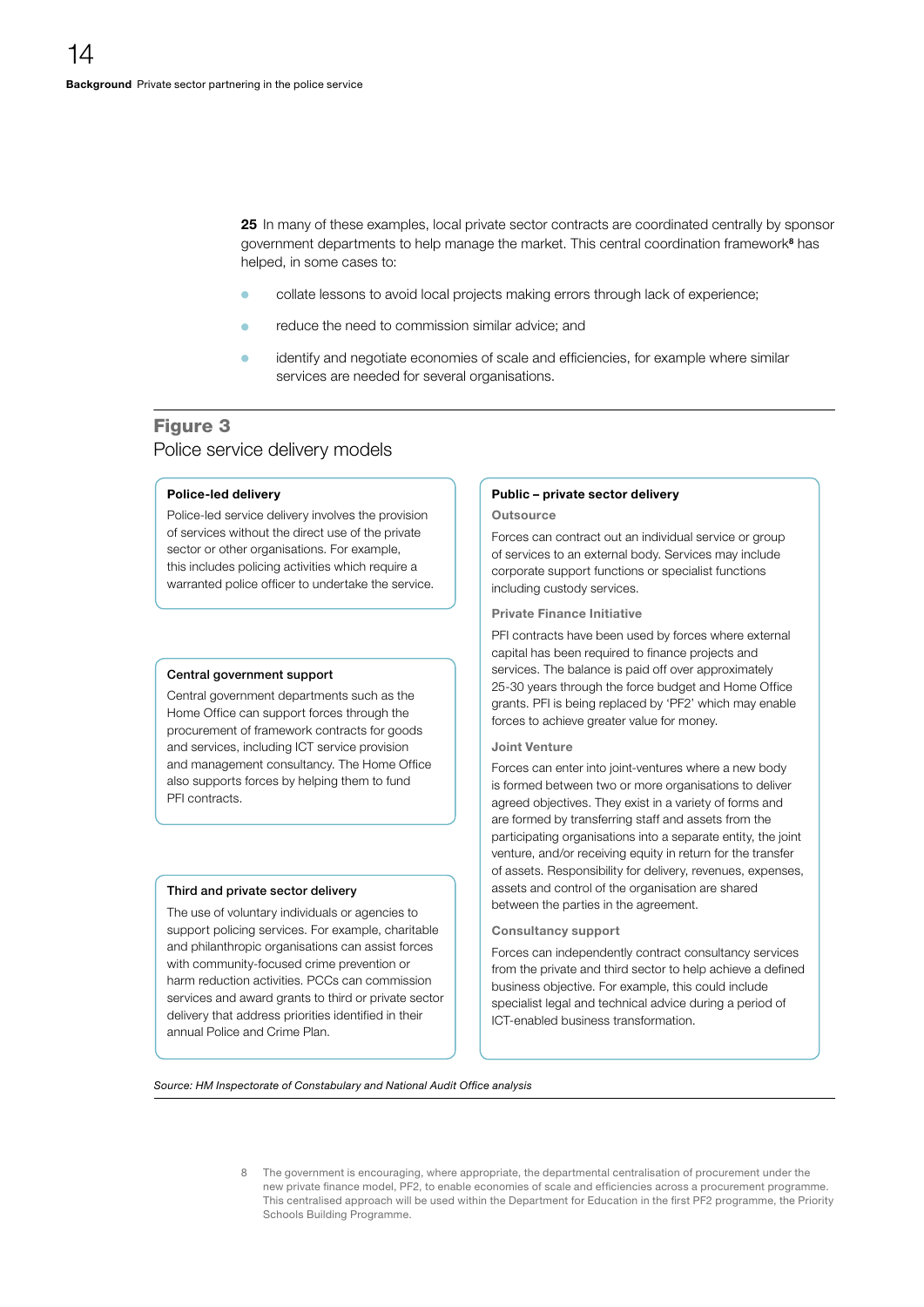26 In contrast, partnering activity in the police sector has typically taken place individually with police forces and authorities assessing their own needs. The purpose of this guide is to provide key learning points and signpost further support for forces and PCCs considering partnering. However, we also question whether each force pursuing its own strategy is the most efficient way of partnering and whether better value for money could be achieved and risk better managed with greater coordination and support.

# Structure of this guide

27 This guide is divided into six parts. Parts One to Four provide an overview of key processes and highlight opportunities and risks to help readers make informed decisions. We present key learning points through force case studies and highlight external resources to support forces and PCCs in considering such arrangements. Part Five describes outcomes that forces reported on those partnering arrangements we visited. Part Six looks at current policing challenges and suggests further action. The structure of the guide is set out below:

- Part One outlines how forces could develop strategy, objectives and service outcomes for partnering activity.
- Part Two sets out what forces should consider when they start the sourcing process and tender evaluation stages.
- Part Three highlights the importance of effective governance, leadership and stakeholder management throughout a private sector partnership.
- Part Four notes what forces should consider in their contract and performance management.
- **Part Five** examines forces' reflections on some of the outcomes that have been achieved.
- Part Six describes the challenges PCCs, forces and the private sector face, and some areas where we suggest developing further action.

28 Throughout the guide, we highlight observations from our document review and fieldwork visits. These are not exhaustive and are provided for illustrative purposes.

29 We visited forces between October and December 2012, during the transition from police authorities to PCCs where arrangements changed for financial decision-making. This guide therefore provides some examples from both before and after this transition.

30 PCCs and chief constables have roles in approving and overseeing partnering arrangements. The chief constable is responsible for managing resources and expenditure. They must appoint a chief finance officer (CFO) to administer the chief constable's financial affairs.<sup>9</sup> The PCC prepares a 'scheme of consent' to set out any conditions attached to how the chief constable exercises these powers to enter into contracts and acquire or dispose of property. We have reflected these differences in Part Three.

31 Figure 4 on pages 16 and 17 provides an overview of how Parts One to Four relate to the stages and processes described in this practical guide.

<sup>9</sup> *The Financial Management Code of Practice for the Police Service of England Wales*, Home Office, January 2012. Available at: [www.official-documents.gov.uk/document/other/9780108511332/9780108511332.asp](http://www.official-documents.gov.uk/document/other/9780108511332/9780108511332.asp)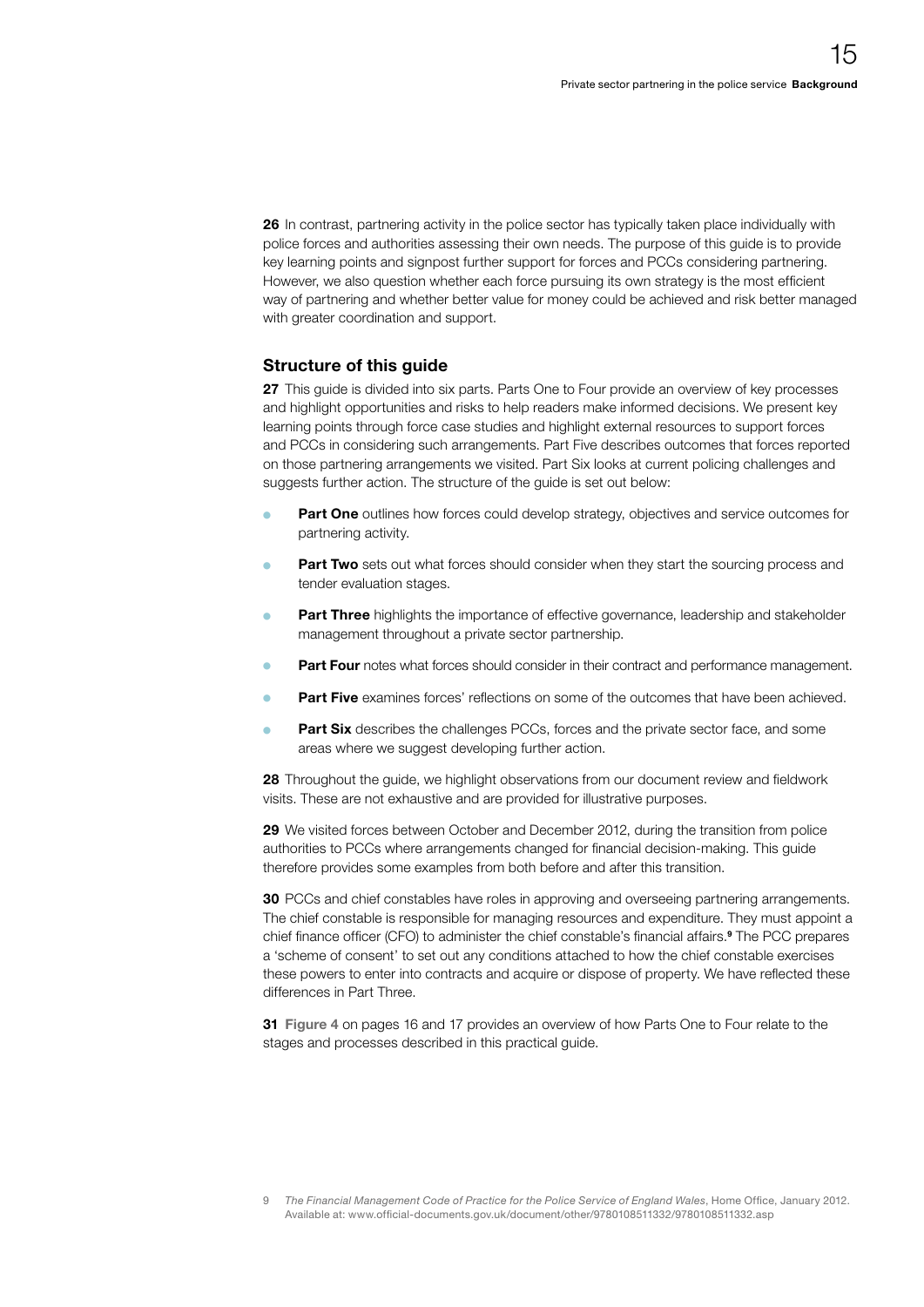# Figure 4 Private sector partnering process map



Source: HM Inspectorate of Constabulary and National Audit Office analysis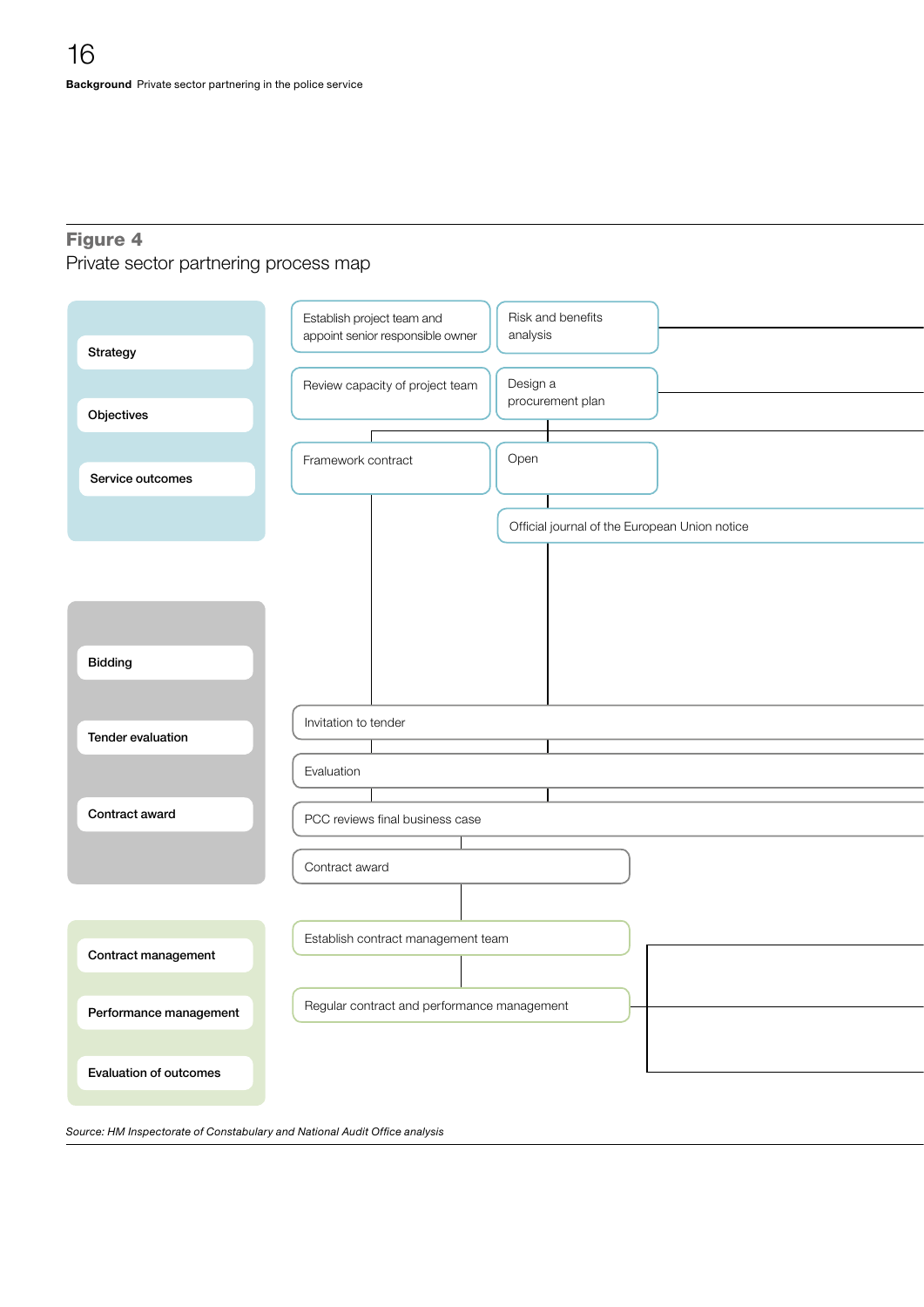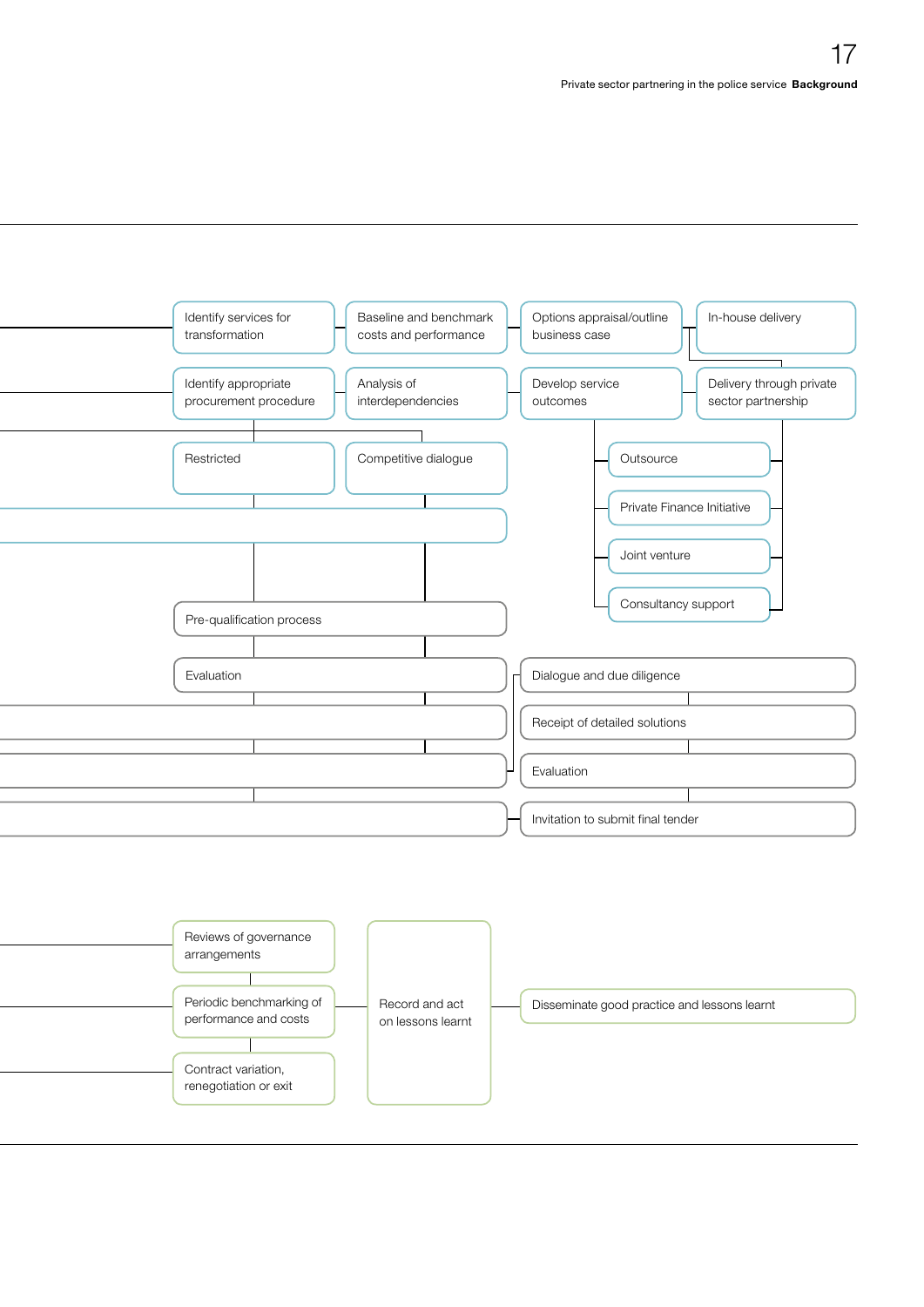# <span id="page-17-0"></span>Part One

# Developing strategy and objectives

Principle: The outcome of effective identification of strategy, objectives and service outcomes is that they are aligned to the forces' priorities.

Part One outlines the strategy and objectives that forces will need to develop and areas to consider before they enter a partnering arrangement. It also explores, using a business analysis tool, how to decide what services may be considered for partnering.

# **Background**

1.1 There are a number of important motivations for entering private sector partnerships. Forces and PCCs should consider the relative weighting of such factors when considering their strategy, objectives and the outcomes they aim to achieve:

- Reduced government funding. Forces and PCCs are identifying more cost-effective ways to provide services, for example, through standardising service provision.
- **Updating systems.** Forces and PCCs are replacing outdated systems with investments in ICT being used to support business transformation.
- Legal changes. Policing reforms have necessitated investment to meet new requirements, such as improving custodial facilities and services so they are more efficient and safe.
- Increasing productivity. Working with a partner can offer opportunities to reduce costs and improve productivity through better information sharing, reducing workloads and improving capabilities where there are gaps in skills and expertise.

# Developing service outcomes from strategy and objectives

1.2 Senior leaders should initially agree a strategic plan that defines the force's and PCC's strategy and objectives. Service specifications which will lead to the desired outcomes can then be developed. Figure 5 sets out how leaders and stakeholders should be involved to align outcomes with priorities. Senior leaders should also identify key interdependencies across affected service areas.

1.3 The force and PCC should create clear objectives based on their strategy and show the key activities that they will use to achieve them. When considering partnering arrangements, they should select the most cost-effective and achievable objectives that are most likely to further the organisation's goals. They should be clear on the objectives and outcomes they want to achieve and the parameters within which they should be achieved, while being open to alternative proposals from providers that would meet their requirements.10 An effective strategy should give forces flexibility and resilience to guard against uncertainties. However, entering into a partnership brings additional risks that should be considered.

<sup>10</sup> This may exclude policing requirements which have a statutory basis, such as the adherence to the welfare needs of detainees.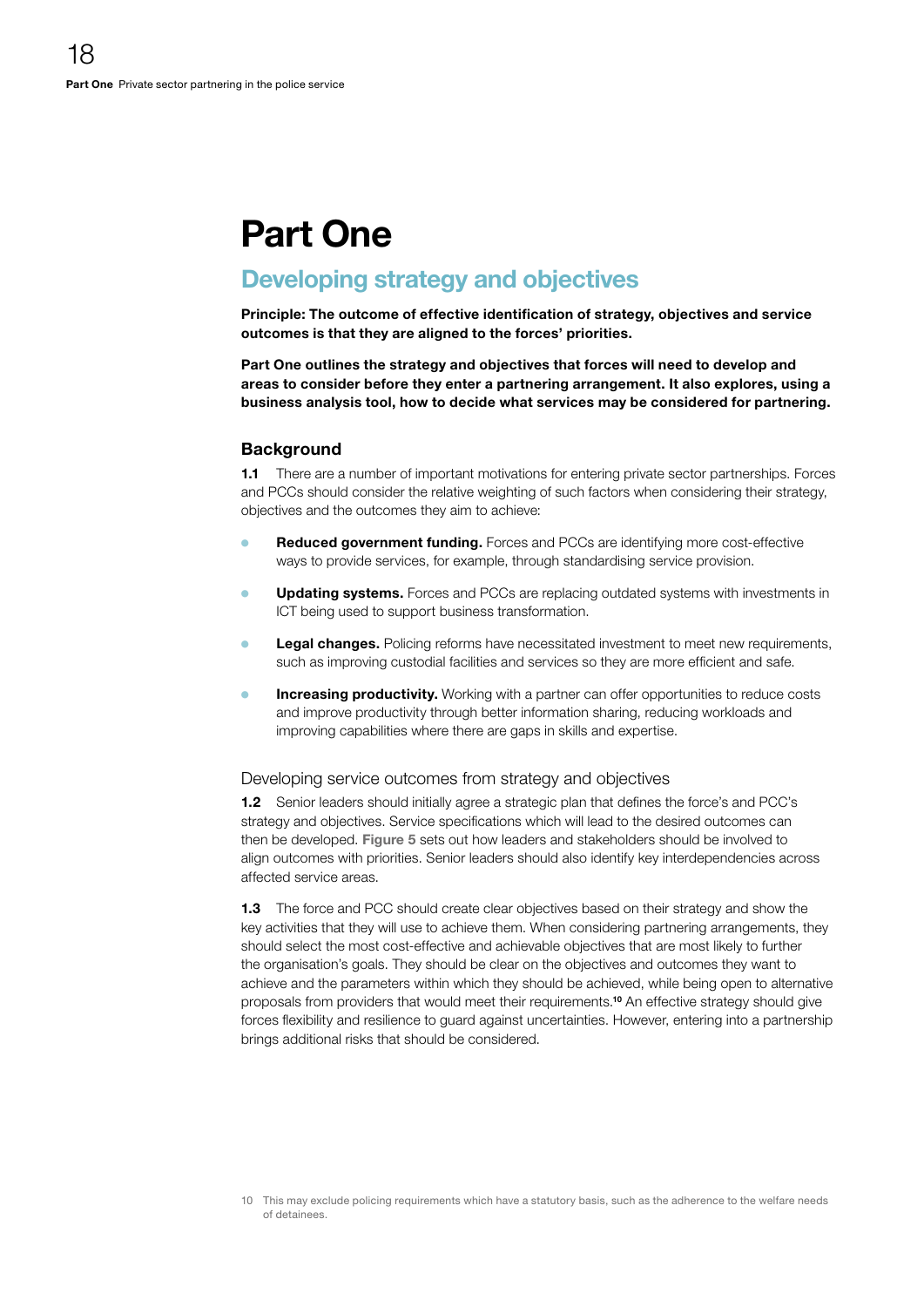# Figure 5 Involving decision-makers in developing strategy



Source: HM Inspectorate of Constabulary and National Audit Office analysis

# Areas for consideration before partnering

**1.4** Outlined below are some of the factors that could be considered when developing a 'strategy to partner'. These may also help forces and PCCs decide how to proceed after identifying that a partnering arrangement is suitable:

- **Financial implications.** Any significant change in approach to delivering strategic objectives is likely to have financial implications and the force will need to consider what these might be during its planning work. The force should estimate how costs might differ from their current approach – and why – in order to help it evaluate proposed approaches in an informed manner. This should include identifying how costs relate to the force's strategic objectives.
- **Risk appetite.** Decision-makers will have varying risk appetites based on their circumstances and priorities. Before seeking to partner they should agree the parameters of the risk appetite they are willing to accept in working towards the organisation's objectives. When engaging with the private sector they should carefully assess the anticipated risk of such an arrangement.
- **Concertship.** Visible leadership is fundamental to the effectiveness of partnering arrangements. Senior leaders should invest time to make sure that their approach is clear. There should be robust internal assurance so that the final partnering decision by force leadership is effective and evidence-based and all alternative options are fully considered.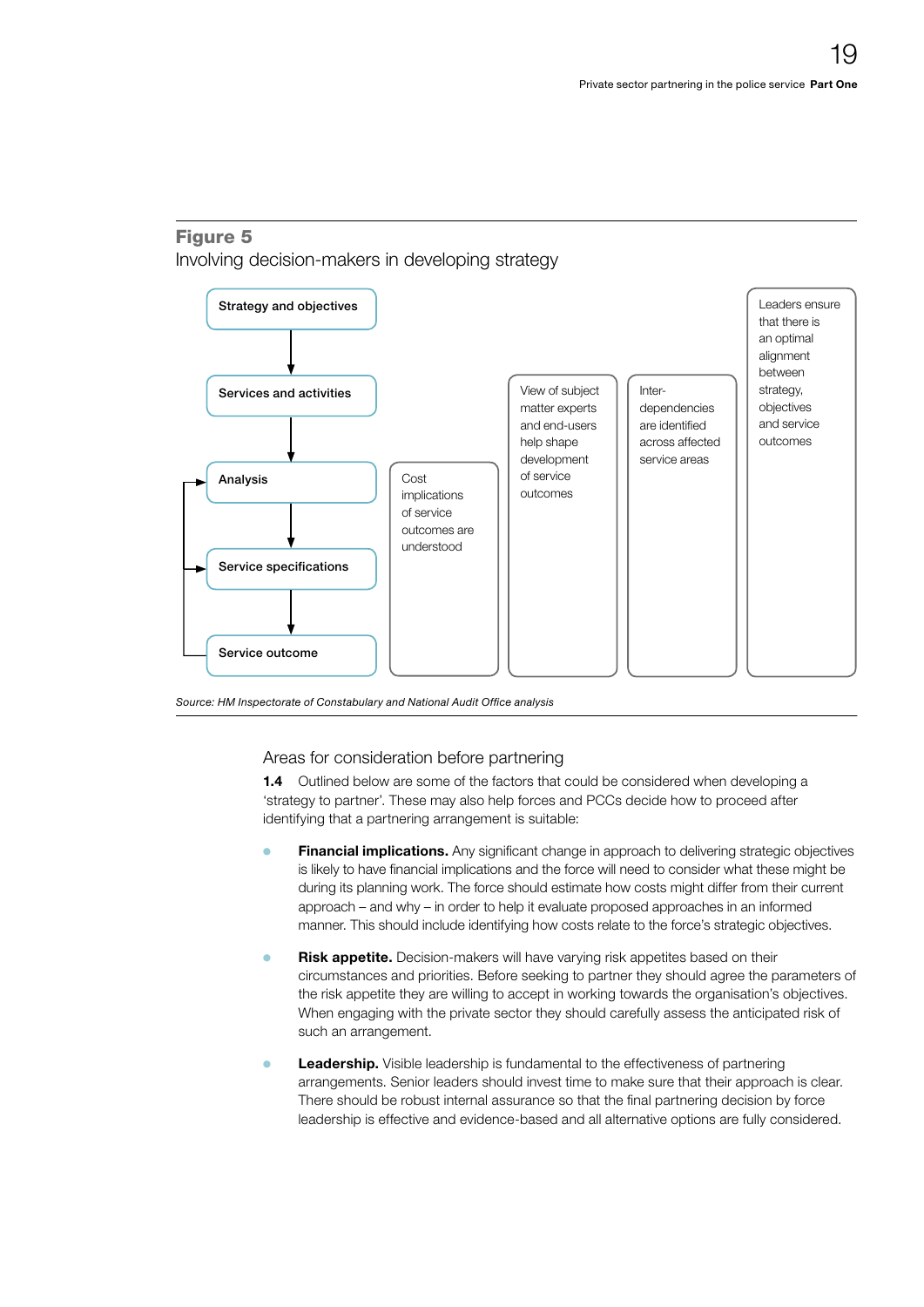- **Managing change.** Staff are likely to be affected where the potential partner is contracted in; from changing ways of working, to potentially transferring their employment to a new partner. Leaders will need to consult, communicate, address questions and concerns while keeping the process moving and keeping on top of their day-to-day commitments. The time required to manage change and business-as-usual operations should not be underestimated.
- **Commercial skills.** Forces and PCCs should consider if they have suitable commercial skills to handle the initial negotiation of the partnering arrangement and the ongoing contract management. If they lack these skills they must decide how to remedy this, for example through recruitment, or professional or legal advisers. Staff with the best commercial skills should work with partners or give training to those who need it.
- **Corporate culture and values.** Corporate culture impacts on how people act, make decisions, solve problems and find solutions. When considering working with partners the cultural fit should be considered. This is a difficult area to get firm evidence for but can be very important. Any decisions affected by considering corporate culture should be clearly documented and communicated to potential partners.

# Deciding what is 'in' and 'out' of scope

**1.5** Before deciding on whether to engage the private sector a detailed analysis of the costs and the effectiveness of existing activities should be undertaken. This may prompt the force to: retain functions and keep transformation in-house; identify alternative approaches in-house; or focus on improving efficiency and effectiveness in chosen areas.

**1.6** Forces and PCCs should try to agree what might be 'in' scope and 'out' of scope in developing different options. Deciding on what activities might be kept against what aspects they might want to transfer to a partner brings together the key factors and motivations for change. Figure 6 outlines an approach for considering where partnering might add value and in this exercise decision-makers would first do the following:

- **Step One:** Draw up a comprehensive list of activities.
- Step Two: Identify how important each activity is to the public or other stakeholders.
- Step Three: Assess how capable and effective the force is at providing the activity at present.
- Step Four: Consider how capable alternative providers might be at providing activities. This is likely to vary considerably. For example, a force will have sufficient expertise in investigating serious offences but potential partners may be better able to provide an efficient payroll service.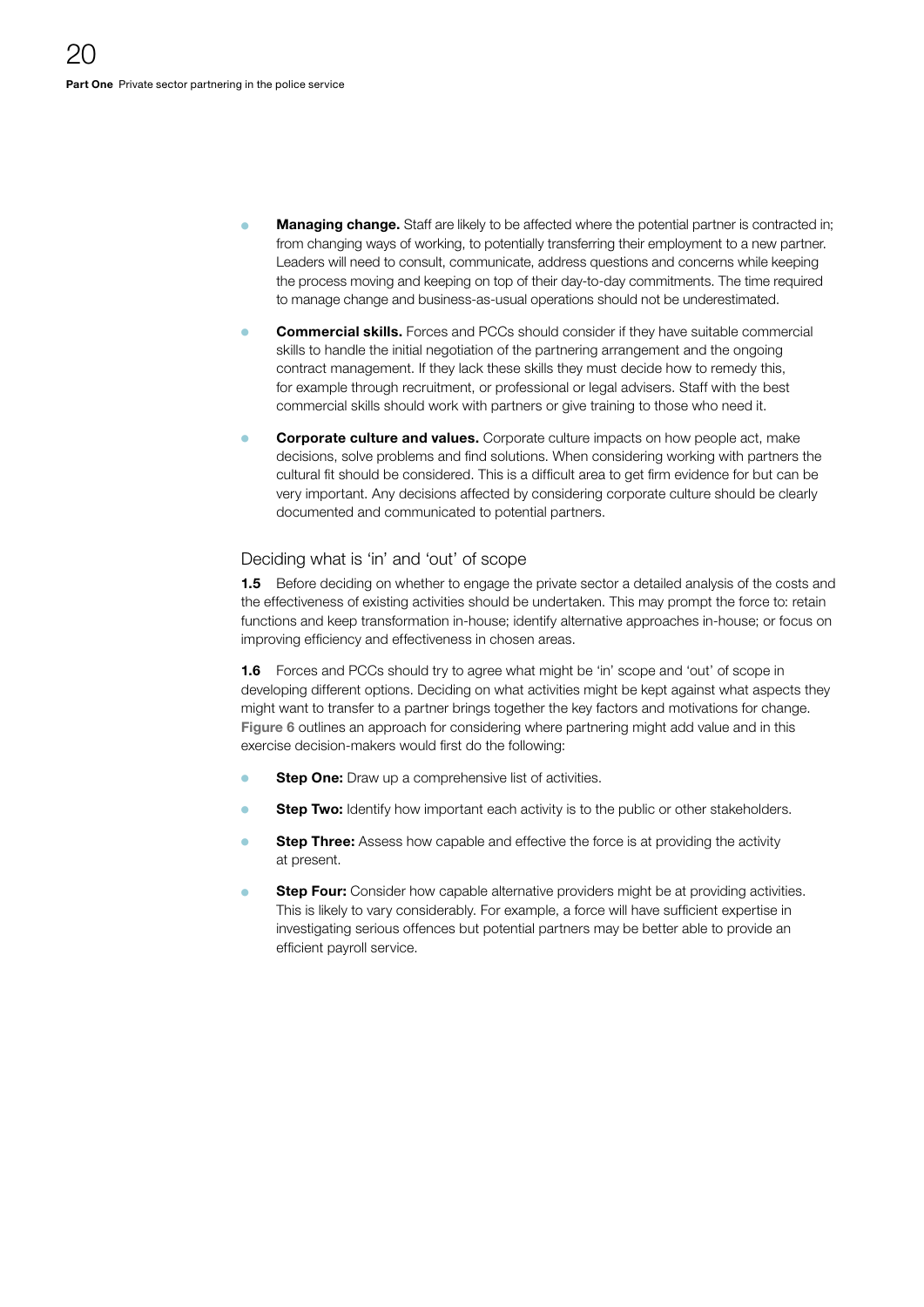# Figure 6 Options for force activities

| Capability and<br>cost-effectiveness<br>of in-house<br>delivery | High | Offer<br>Consider becoming a lead<br>provider to other forces. An<br>example of this is the video<br>identification parade service run by<br>West Yorkshire Police and used by<br>30 other forces                                 | Keep<br>Consider keeping functions, as<br>the force provides these well and<br>they are valued by the public                                                                                                                                           |
|-----------------------------------------------------------------|------|-----------------------------------------------------------------------------------------------------------------------------------------------------------------------------------------------------------------------------------|--------------------------------------------------------------------------------------------------------------------------------------------------------------------------------------------------------------------------------------------------------|
|                                                                 | Low  | <b>Outsource</b><br>Consider a partnering<br><b>arrangement</b> , as a partner may be<br>able to help the force provide these<br>more efficiently and effectively,<br>and the activity is not of high<br>importance to the public | Acquire<br>Consider enhancing these<br>capabilities in-house, for example,<br>through recruiting relevant staff,<br>improving force systems, or getting<br>support for transformation from<br>consultants or through consultation<br>with other forces |

Value added to the public

**NOTE** 

1 The example in 'Offer' is the National Video Identification Parade Electronic Recording (VIPER) Bureau service.

Source: HM Inspectorate of Constabulary and National Audit Office analysis, based on the Boston Matrix developed by the Boston *Consulting Group: B Henderson, 'The Product Portfolio', BCG Perspectives, 1970, p. 66* 

> 1.7 As a result of these considerations, forces and PCCs may decide to pursue the option of a partnership with the private sector. There are four main phases in the procurement life cycle, as follows:

- **Pre-sourcing phase.** Identifying a need; developing specifications; risk assessment; market assessment; business case development; and sourcing strategy (including sourcing route analysis or decisions).
- Sourcing phase. Inviting bids; evaluating bids; negotiations and awarding contracts.
- Contract management phase. Making sure that the contractor performs in line with the contract.
- **Post-contract phase.** Learning lessons and sharing experiences from the relative success of the partnership.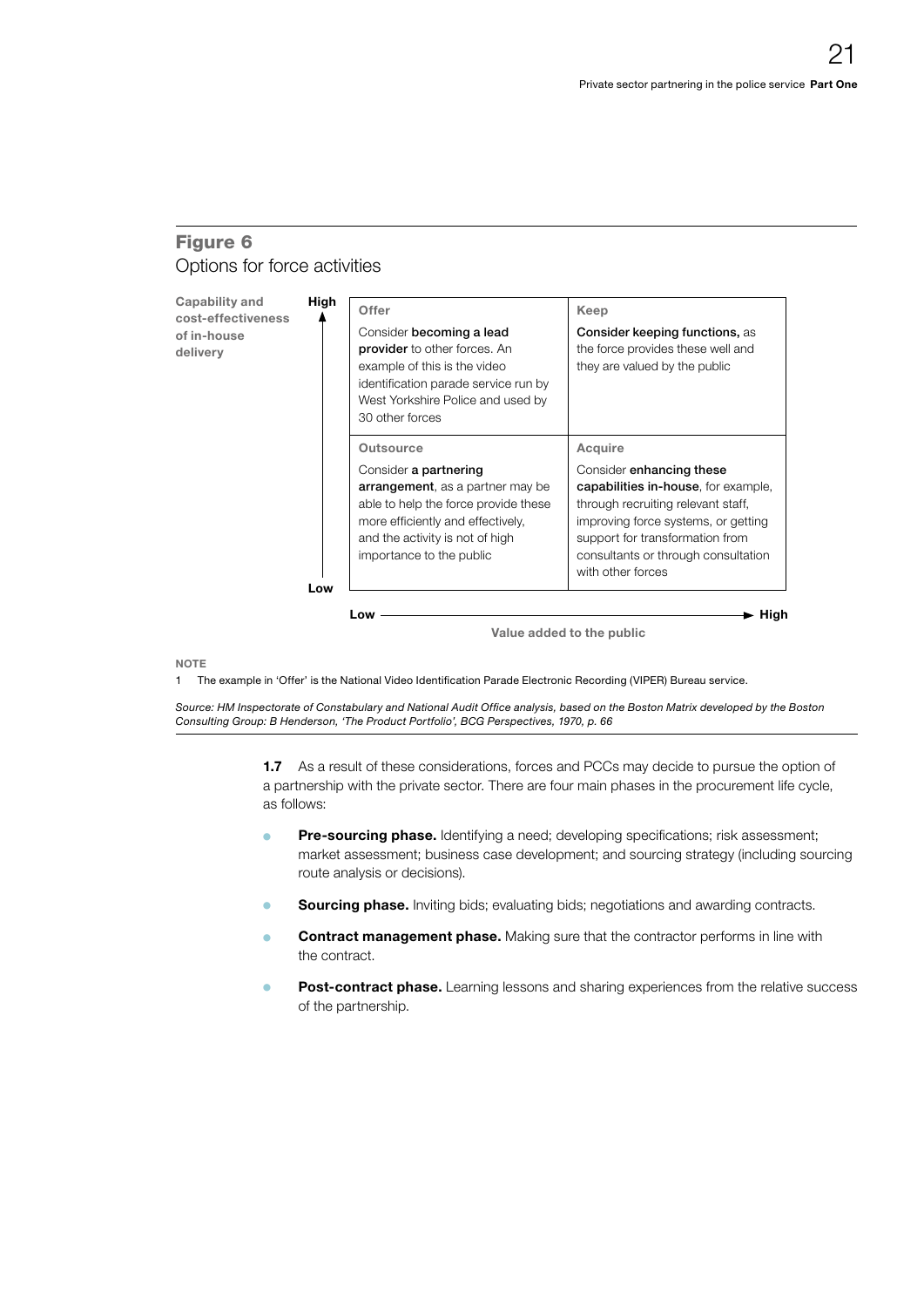# Fieldwork observations

Developing strategy and objectives

**1.8** We saw examples of how forces used their knowledge to inform their choices and develop strategic objectives. Avon and Somerset Constabulary had clear outcome-focused objectives in the context of the partnership, which are shown in the case study below:

# Figure 7

# Avon and Somerset Constabulary's outcome-focused objectives

- to continue to provide quality support services to front-line policing whilst meeting the challenges of future funding arrangements;
- to improve the operational efficiency and transform the delivery of corporate, transactional and support services;
- to improve access to, and delivery of, front-line services;
- to invest in new, world class technologies that improve productivity throughout the organisation; and
- <sup>O</sup> to provide an excellent working environment where staff can do their best for the customers of Avon and Somerset Constabulary and enjoy good employment prospects where they can develop to their full potential.

*Source: Extract from Avon and Somerset Constabulary business case*

**1.9** In addition, from our document review, we identified similar practice in other forces. The case study below sets out Cheshire Constabulary's objectives described in their outline business plan, which aligns with their force priorities:

# Figure 8

# Business objectives described by Cheshire Constabulary

- to optimise and improve the quality of business service delivery to the front line;
- to reduce, as far as possible, the amount of time police officers and staff spend on business services administrative tasks;
- to reduce the overall cost of business services to the Constabulary;
- to improve use of resources; and
- to release resources.

*Source: Extract from Cheshire Constabulary business plan*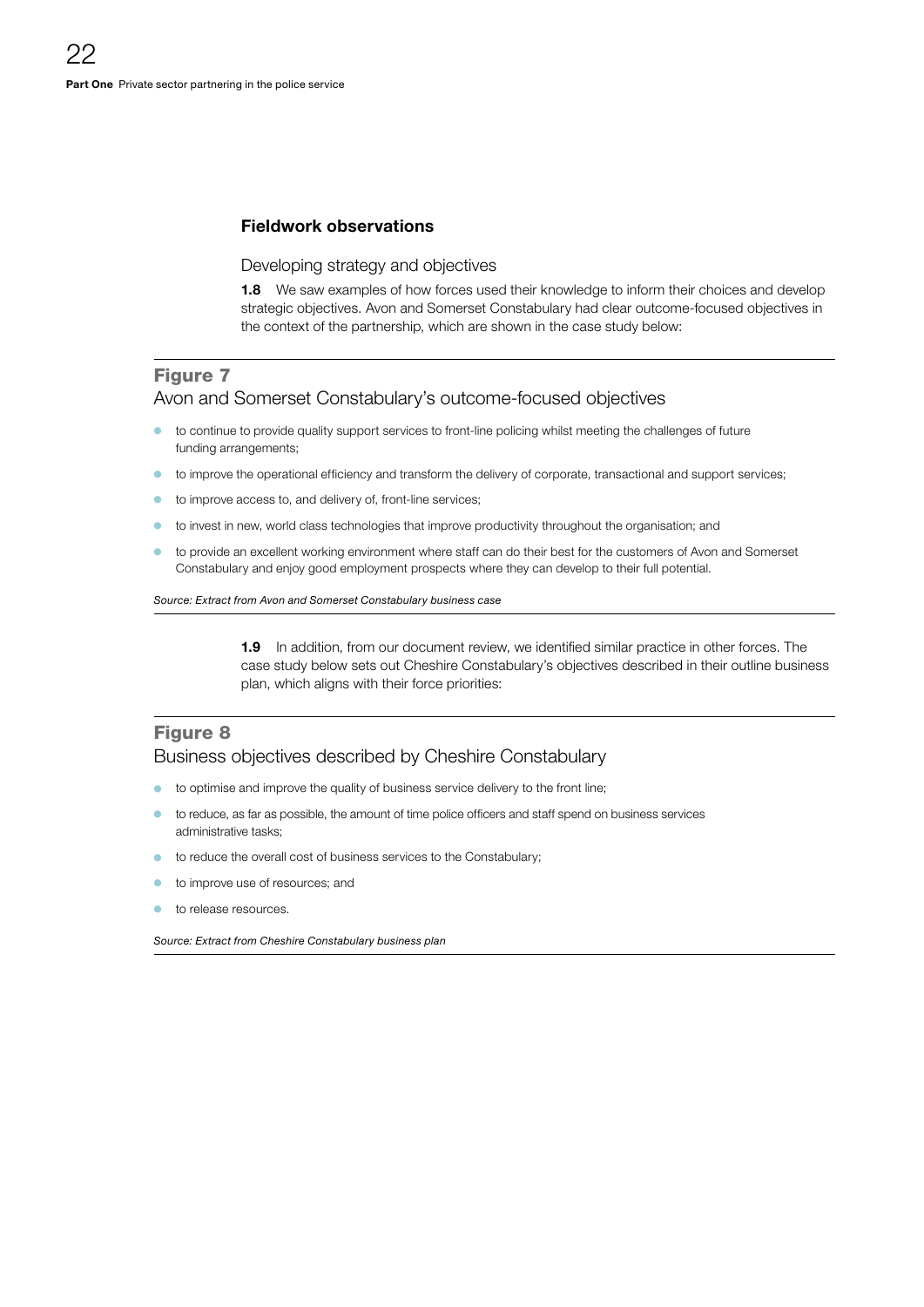#### Risk appetite

1.10 We found evidence that often, forces had carefully considered their risk appetite, with awareness of reduced tolerance levels for sensitive operational activities. However, forces and partners sometimes had different perceptions of risk. Forces tend to have a low risk appetite given the potential impact of service failures on the public. Forces we visited did consider the trade-off between transferring risks against increasing costs. In some cases forces' requirements for minimum levels of acceptable risk meant that incremental improvements in service quality led to disproportionately larger costs. However, both partners and forces described some uneasiness about risk transfer and which party held ultimate responsibility. For example, Cleveland Police viewed the risk as staying with the force and they were accountable for the outcomes and potential errors even though provision was through their partner. This meant that often forces had to carefully explain their risk appetite for operations to potential partners. This was particularly so for more sensitive operational activities, such as those in the force control room or in custody.

# Leadership and managing change

**1.11** In the forces we visited there were several examples of strong leadership where ownership clearly rested with one person who championed change. However, we found it difficult to get evidence of whether leaders had fully considered alternative options to partnering. Some senior decision-making appeared to be based on previous experience and judgement. Leaders also recognised that partners could help inject pace and independence into processes for change, helping to overcome barriers and acting as 'change agents'. We saw that the leadership in Northamptonshire Police had considered a range of partnership options before collaborating with Cheshire Constabulary, described in Figure 9.

# Figure 9 Exploring approaches to partnering in Northamptonshire Police

In 2010-11, Northamptonshire Police had made business support services more efficient and needed to identify further savings. The force considered alternative technologies used in other forces and local government and outsourcing arrangements. However, it found that many potential partners wanted a larger scale project and this was not the force's preferred approach.

A regional collaboration already existed for occupational health and learning and development. However, to expand regional collaboration the force would have had to purchase a new human resources system. The payback for this arrangement would be five to six years.

Throughout the options appraisal process, Northamptonshire Police and Cheshire Constabulary had maintained a close strategic relationship. As relatively small forces, both identified that a sharing arrangement would be beneficial, particularly because their business cases were similar and the benefits could apply to both. In addition, they estimated a return on investment of between two to three years.

Senior project leads described both police authorities and chief officer leadership as supportive and this gave them confidence to work with their partner.

**Source: HM Inspectorate of Constabulary and National Audit Office analysis**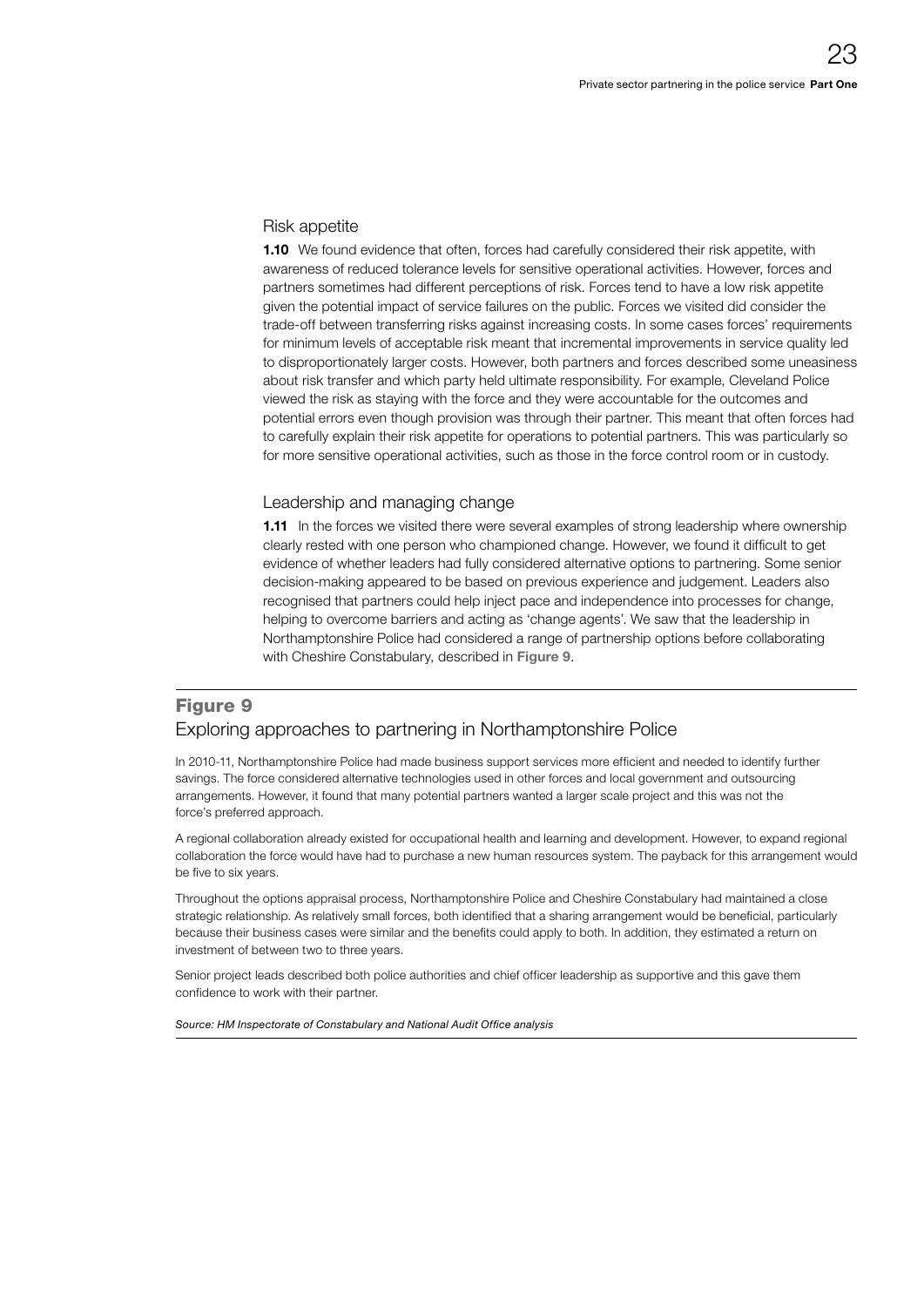# Commercial skills

1.12 Leaders identified that using partners to help manage service provision required significantly different skill sets to those for day-to-day policing. They considered whether they had people with the right capabilities to manage and lead a contract. These include a breadth of understanding across a range of sectors, commercial skills, influencing, and managing demanding external relationships. Some forces said that their contract team might have benefited from training and guidance in strategic relationship management and senior leaders from training in commercial practice.

### Corporate culture and values

1.13 Forces and partners consistently advocated the benefits of working together to better understand corporate culture and values. Their view was that successful partnerships needed to have shared principles, aligned management styles and clearly articulated mutual benefits. Where a longer sourcing phase took place, forces identified that this helped to build relationships before agreeing a contract. Several forces said they used this process to help gauge their potential partner's thinking and approach to risk.

**1.14** Forces emphasised the importance of understanding the 'psychological contract' between the force and its staff. In partnerships where staff were transferred or seconded to the partner organisation, forces concentrated their efforts on those staff to try to maintain performance. For example, they involved them in designing new letterheads and uniform requirements.

**1.15** However, forces did acknowledge that they had sometimes neglected staff and departments who were 'out of scope' but whose way of working would be affected. This was most noticeable in forces that experienced rapid transformation. For example, forces found that when they made some business processes 'self-service' this caused difficulties for some staff. The nature of interactions with staff changed significantly with this approach. Some forces agreed they would have benefited more by addressing and communicating the cultural change this required.

### Deciding what is 'in' and 'out' of scope

1.16 Some forces had established robust baseline costing and understood their current performance. Others had entered into long periods of competitive dialogue with the market without having such robust information. The consequences of this included:

- extending the length of competitive dialogue during procurement;
- limited clarity on the scope of transformation between parties; or
- difficulties estimating savings or transformation outcomes.

**1.17** We did find, however, that these forces were aware of these constraints and they could develop their business understanding and opportunities significantly during competitive dialogue. Invariably, these forces were 'first to market', meaning that they sometimes could not benefit from an evidence base from a mature market to inform their decision-making.

**1.18** Forces emphasised the importance of documenting any discussions during stages of extended competitive dialogue to maintain long-term organisational memory. People move on. As time passes, fewer people will remember the intention behind a particular specification and this increases risk of misinterpretation by both parties.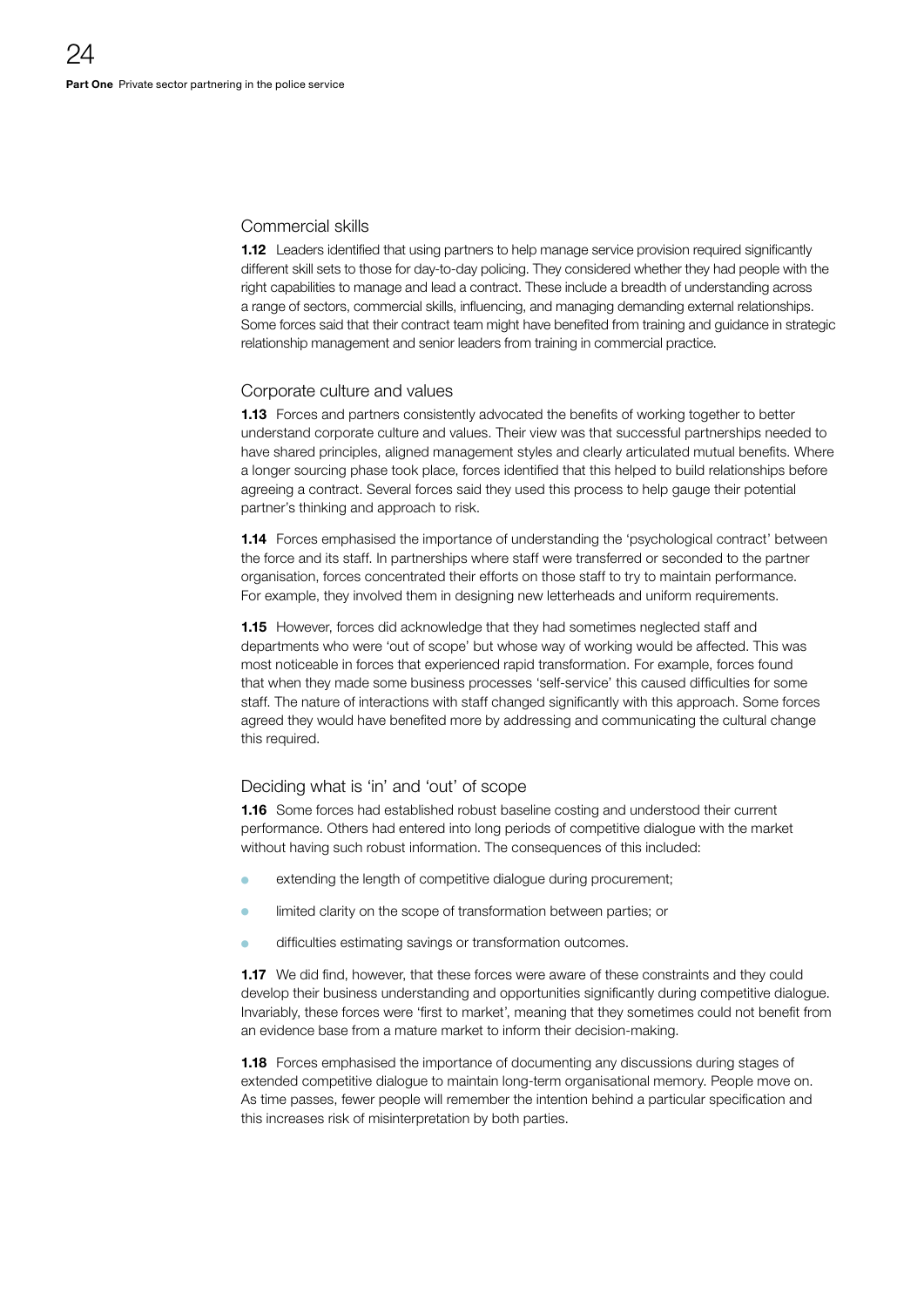# Service outcomes

#### **Background**

1.19 Forces and PCCs have different organisational priorities and an options appraisal should clearly identify the rationale for engaging with the private sector to achieve outcomes. For example, an options appraisal could address:

- **o** what the organisation is trying to achieve;
- **o** how these desired outcomes fit with organisational priorities;
- why an in-house solution to transformation is unrealistic or unachievable;
- $\bullet$  if a partnering approach will be affordable when funding is being cut;
- <sup>O</sup> what contract length would be required to satisfy the force, PCC and the partners' objectives; and
- how partnering will contribute to savings, targets and outcomes.

1.20 A business plan, which incorporates key assumptions and interdependencies across the organisation, will allow forces and PCCs to understand how to achieve their desired outcomes. The benefits of this approach are that milestones are identified and ways to measure the project's progress are developed. In addition, a plan can show the complexity of the tasks and help to identify the resources needed to achieve them.

### Defining service outcomes

**1.21** Forces should have several service specifications that help them achieve their objectives or outcomes. If a force is considering changing its operating approach then it must define its service specifications to make informed decisions about provision. This is likely to be an iterative process involving senior leaders, heads of departments and subject matter experts who understand what services are provided and the end-to-end processes involved. They will need to identify any interdependencies to make sure that service specifications align with priorities and do not act against them. There should be an agreement with clear boundaries about which services or functions will be fully retained and which will be partially transferred.

1.22 It is preferable to engage with the market with well-defined service specifications. However, they can be refined during the competitive dialogue stage. This can help test what alternative approaches the partner could offer and avoid closing down opportunities prematurely although more time, knowledge, skills and expertise are needed to scrutinise bidders' proposals for redesigning services. This will make the competitive dialogue process more resource intensive and is likely to incur additional costs – for example, legal fees for reviewing draft contracts.

### Defining the baseline

1.23 Establishing a baseline for service costs requires a detailed cost analysis of the inputs, activities and processes involved in providing a service. Simply adding up the sum of the staffing costs for one function is too simplistic and may not include other relevant activities and their costs.

**1.24** As far as possible the organisation should:

- map all the activities connected with the service and assign straightforward staff and non-staff costs to each activity; and
- estimate the costs of additional, interdependent activities.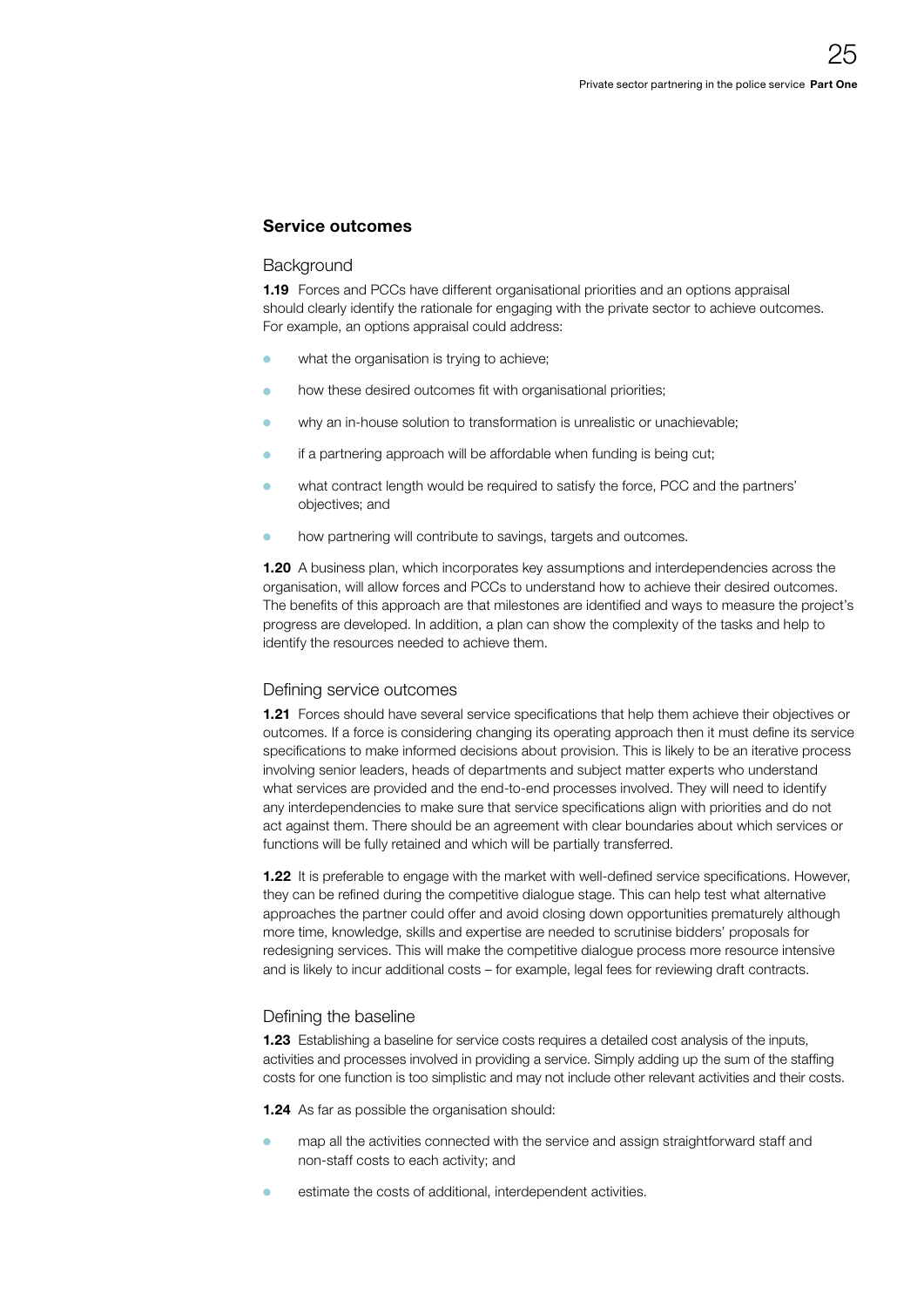**1.25** This sort of costing will require careful consideration. Forces and PCCs should consider which staff best understand business processes and their interdependencies to help calculate a baseline. They will also need to consider at what point further refinement of costing estimates will cease to be helpful.

## **Benchmarking**

**1.26** Forces could usefully draw on any cost estimation work undertaken during their planning. This could involve comparing the costs and performance of their services with other forces, and, where appropriate, other public or private sector bodies, giving a more informed perspective when deciding whether or not to engage in a partnership. It can put decision-makers in a strong negotiating position during competitive dialogue and when deciding on performance measures. This approach could also be useful if services will be provided in a significantly different way where meaningful comparisons with existing service data are problematic. However, benchmarking is an intensive process that relies on the availability of good data.

# Affordability and contract length

1.27 As well as ensuring that arrangements are affordable when starting a contract, forces and PCCs should consider the risk of future funding changes. Contracts that are a larger proportion of overall spend will limit room for manoeuvre if further cost reductions need to be made. To make sure that forces can adapt to changes in financial circumstances, forces and PCCs should consider building financial flexibility into the contract, although flexibility may increase contract costs.

**1.28** The level of financial and skills investment required may also impact on the length of the partnership contract. For example, longer contract lengths are associated with PFI contracts for the provision of custody buildings. This is because the level of capital invested by the partner requires a long repayment period. In major business partnerships, the length of these contracts is often medium-term. This may be related to costs of new ICT infrastructure and the degree of business transformation required. Consultancy support is likely to be a considerably shorter engagement (for example, the need to acquire skills, knowledge and expertise to transform services). Priorities should be weighed up against the opportunities and limitations associated with different contract lengths.

### Measuring success

**1.29** When considering how to identify and agree measures the focus is often on outputs, especially for a complex service which might rely on several factors outside the partner's control. There is a continuum from outputs (measuring if a service has been delivered) into longer-term outcomes. Therefore, how a range of measures, both quantitative and qualitative, can be meaningfully used should be considered. Further information on performance management is set out in Part Four of this guide.

### Achieving full business benefits

1.30 Forces and PCCs want to achieve the greatest benefits from a partnership arrangement. To do so, they should consider early on how the new arrangements will fit with their retained functions. They should agree a contract that allows for flexibility by both parties when defining outcomes. This can minimise the risk of unintended outcomes occurring that might reduce operational or financial performance. It can provide scope for additional non-financial benefits such as improving the customer experience.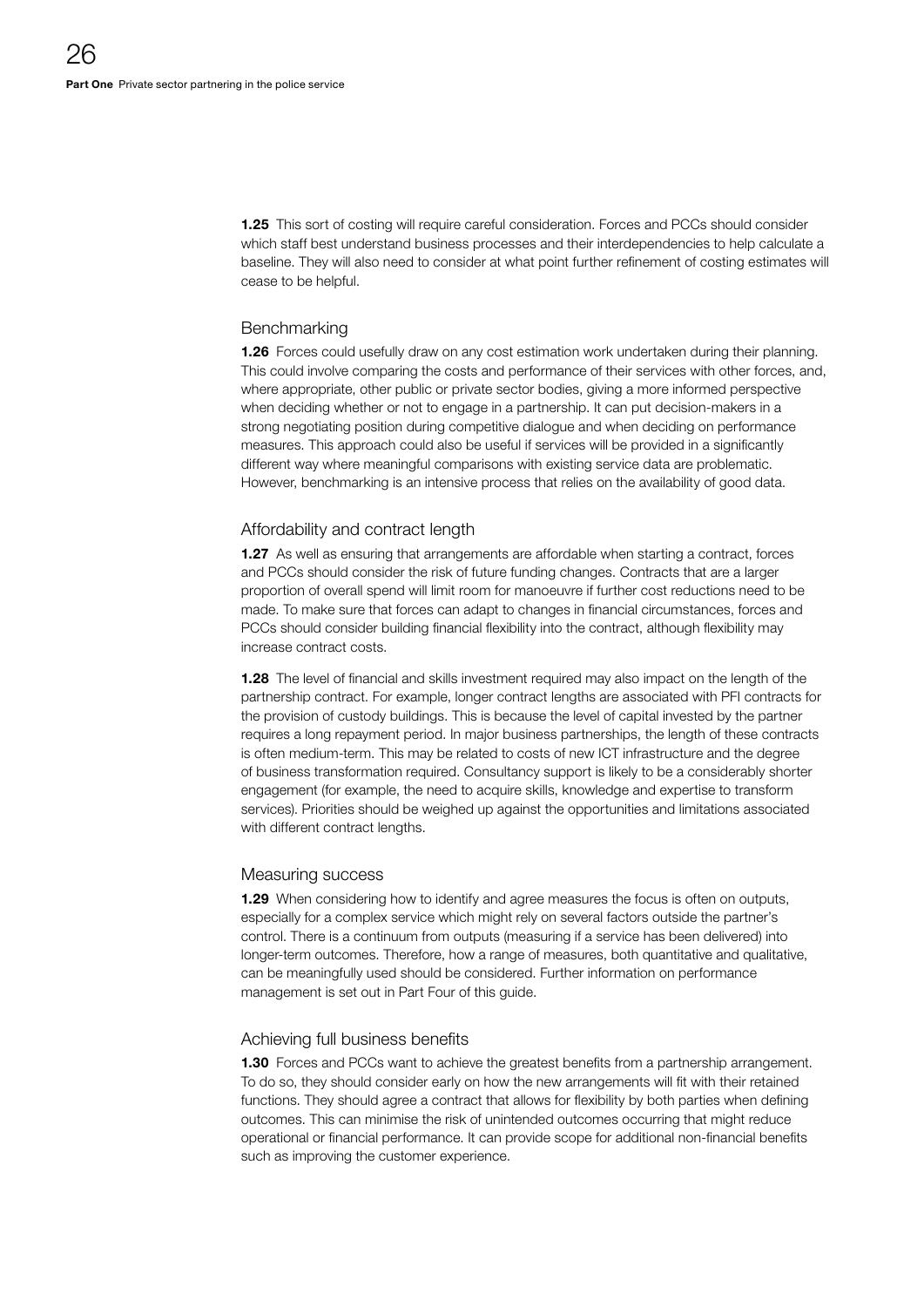# Fieldwork observations

#### Developing service outcomes

**1.31** When developing detailed service specifications, most forces focused on their desired operational outcomes rather than processes. This meant potential partners could develop innovative solutions to make efficiencies and cost savings, such as through process and ICT-based transformation.

**1.32** We saw different approaches to arriving at detailed service specifications. Lincolnshire Police considered a broad original list of services to transform and then refined this, based on the benefits of outsourcing balanced against the potential risks. Cleveland Police set out with a more closely defined scope, which was widened after early engagement with potential partners suggested that more could be covered. These approaches both resulted in detailed service specifications.

#### Defining service outcomes

**1.33** Most forces gave partners a prospectus showing their desired outcomes and importantly the outputs that underpin them. Figure 10 describes some of the planned organisational outcomes for Lincolnshire Police. Where forces did not have detailed service specifications the competitive dialogue stage was more prolonged. The scale and scope of the service specifications sometimes needed revision during the sourcing phase of the procurement, and contract management after the contract began. This can add cost and time to designing the contract and must be weighed against any potential added value.

# Figure 10 How Lincolnshire Police communicated organisational outcomes to the market

"Lincolnshire Police would require a partner to help us become a more customer focused service provider, which is valued by its customers. We will be interested to see how a partner can better use the available resource to deliver a class-leading service to our customers.

Our focus is on getting information to frontline officers and staff that will enable them to deliver the high quality of service our customers demand and deserve. We are looking for real innovation and best practice; and want to deliver solutions that are good for our staff and the people of Lincolnshire. They must be able to feel and see a real benefit.

We are already a leading force in relation to mobile data and social media and we want to build on that success and fully exploit the benefits these approaches can deliver.

Any bidder will need to take cognisance of the national picture and explain how their approach will help deliver against any challenges. We will be particularly interested in how the partner will facilitate and support any process of national convergence.

In order to achieve the above outcomes we are already taking steps to achieve the following outputs:

- Releasing officer time to focus on public facing duties.
- Improved demand management.
- Increased opportunity to integrate more volunteers.
- An embedded performance management culture at all levels that is robust and open to internal and external scrutiny and review."

*Source: Lincolnshire Police Prospectus, distributed at a bidder event, 8 April 2011*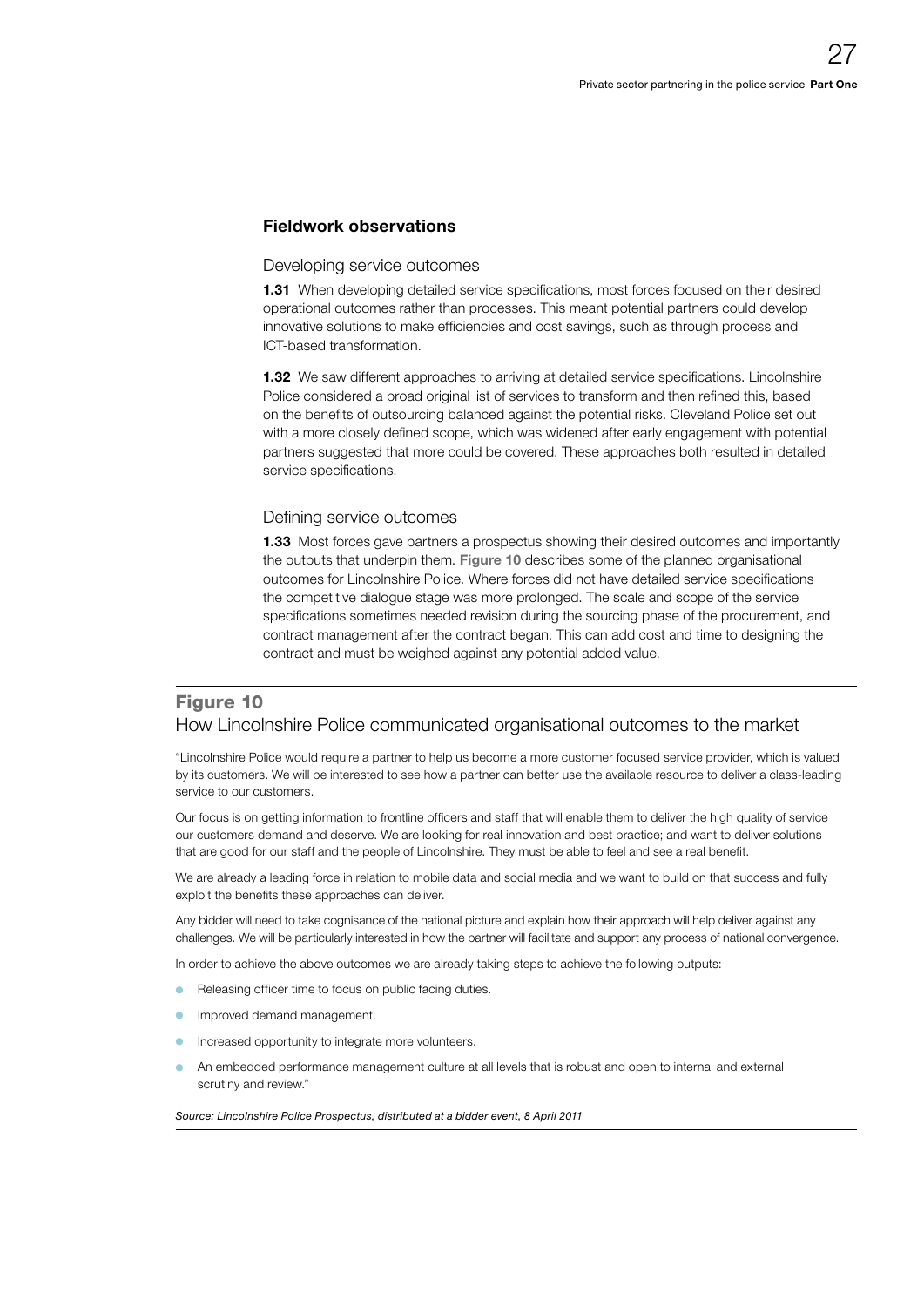# Defining the baseline

**1.34** Most forces relied on only identifying the staffing costs of providing a service. The time and cost involved in developing a more comprehensive cost baseline before agreeing a contract were generally cited as barriers to doing so. Force ICT systems can help support costing activities, although some older systems were described as less effective. One result of not understanding baseline costs is that it may limit appreciation of the contract costs. Where activities cannot be fully costed, more analytical work would be required to reach realistic cost estimates. This may require external expertise.

**1.35** Some forces have used Priority Based Budgeting (PBB), which aims to establish the link between the inputs used and the outputs and service outcomes. Mapping interdependencies also shows how different combinations of inputs can impact on overall service levels. Figure 11 shows the benefits West Midlands Police reported from this exercise.

# Figure 11 Priority Based Budgeting in West Midlands Police

The Priority Based Budgeting (PBB) process challenges managers to identify different ways of working which enable the service levels to be maintained at a lower delivery cost (known as Method changes). In addition, the process identifies external factors which have an impact on the cost of the service (known as Volume changes). These changes could reduce costs, such as through fewer staff requiring training, or increase costs, such as through new legislation being implemented.

One of the key features of the PBB process is that it involves staff from many levels of the force. This means that staff who are closer to service provision can contribute in a way that traditional budgeting does not always allow, particularly when thinking of ways to make savings.

A key feature of PBB is that it examines in detail the relative merits of each service level option. This helps users to make informed decisions about where to cut costs and consider which services will be affected, rather than being more arbitrary.

Source: HM Inspectorate of Constabulary and National Audit Office analysis of West Midlands Police internal documents

### **Benchmarking**

**1.36** There was a lack of benchmarking data available for comparative analyses when setting SMART<sup>11</sup> strategic objectives, even for simple transactional costs such as payroll and procurement. Many of the forces which had PFI contracts were early adopters of this partnering model in the sector and there was little police specific data available. Norfolk Constabulary drew on their previous experience with PFI contracts to help with their contract for custody.

**1.37** Those forces entering major business partnerships did not undertake any performance benchmarking activities because they lacked high-quality data and the procurement had time constraints. A risk associated with this limited understanding is that they will be unable to fully assure themselves that the partner's performance is competitive. Instead, they relied either on continuous improvement or benchmarking clauses in the contract to help give this assurance.

### Key learning points

**1.38** Forces had clear strategies, objectives and outcomes and had communicated these clearly to the market. They identified their risk appetites and tolerance levels. Forces had strong leaders who recognised where there were shortages of commercial skills and expertise. Forces and PCCs should consider how they will develop detailed service specifications. They should understand what cost and performance analyses will help to align these to priorities, drawing on and developing benchmarking data where possible. They will also benefit from developing their relationship with their potential partners and understanding each other's culture and values.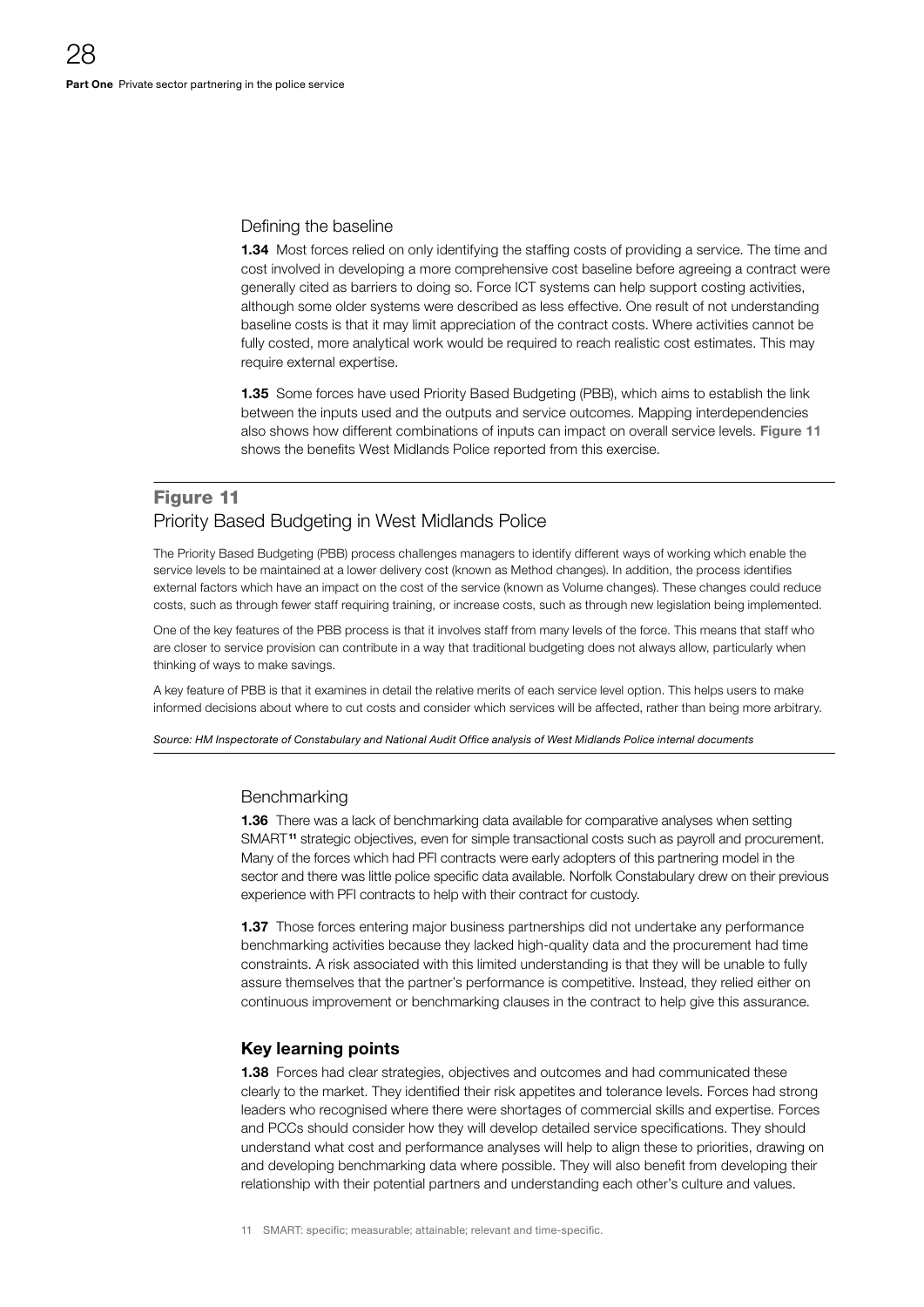# <span id="page-28-0"></span>Part Two

# The sourcing stage

Principle: The desired outcome of an effective sourcing process and tender evaluation is deciding to award a contract to a partner that can give the best value for money and show a commitment to the organisation's aims.

Part Two outlines the procurement lifecycle, describing the four phases involved. It describes the sourcing and tender evaluation stages and highlights some of the associated risks and describes the different types of sourcing procedures.

# **Background**

2.1 After planning, the challenge is to communicate the objectives effectively during the sourcing process. There are four main types of sourcing procedure under European Union procurement rules, which are set out in Figure 12.

| Types of sourcing procedure |                                                                                                                                                                                                                                                                                     |                                                                                       |  |  |
|-----------------------------|-------------------------------------------------------------------------------------------------------------------------------------------------------------------------------------------------------------------------------------------------------------------------------------|---------------------------------------------------------------------------------------|--|--|
| Open                        | <b>Description</b><br>All interested parties invited to tender<br>No pre-qualification stage<br>No contract negotiations                                                                                                                                                            | <b>Examples</b><br>Basic goods and services, such<br>as cleaning or detainee catering |  |  |
| Restricted                  | Pre-qualification stage<br>Shortlist of providers invited to tender<br>No contract negotiations                                                                                                                                                                                     | Specialist services, such as<br>data analysis                                         |  |  |
| Competitive dialogue        | Used when open or restricted procedures<br>will not allow a contract to be awarded<br>Used where forces and PCCs do not know<br>the 'technical means capable of satisfying<br>their objectives'<br>Pre-qualification stage<br>Shortlist invited to dialoque<br>Contract negotiation | Complex service contracts<br>Major ICT transformation<br>Buildings and infrastructure |  |  |
| Competitive negotiated      | Used in exceptional circumstances, for example<br>when there is only one suitable supplier<br>Pre-qualification stage<br>Shortlist of providers invited to negotiate                                                                                                                | Complex infrastructure projects                                                       |  |  |

# Figure 12

Source: HM Treasury and Office of Government Commerce, Guidance on using the competitive dialogue procedure, 2008. *[Available at: webarchive.nationalarchives.gov.uk/20110601212617/http:/www.ogc.gov.uk/procurement\\_policy\\_and\\_application\\_of\\_eu\\_](http://webarchive.nationalarchives.gov.uk/20110601212617/http:/www.ogc.gov.uk/procurement_policy_and_application_of_eu_rules_specific_application_issues.asp) rules\_specifi c\_application\_issues.asp*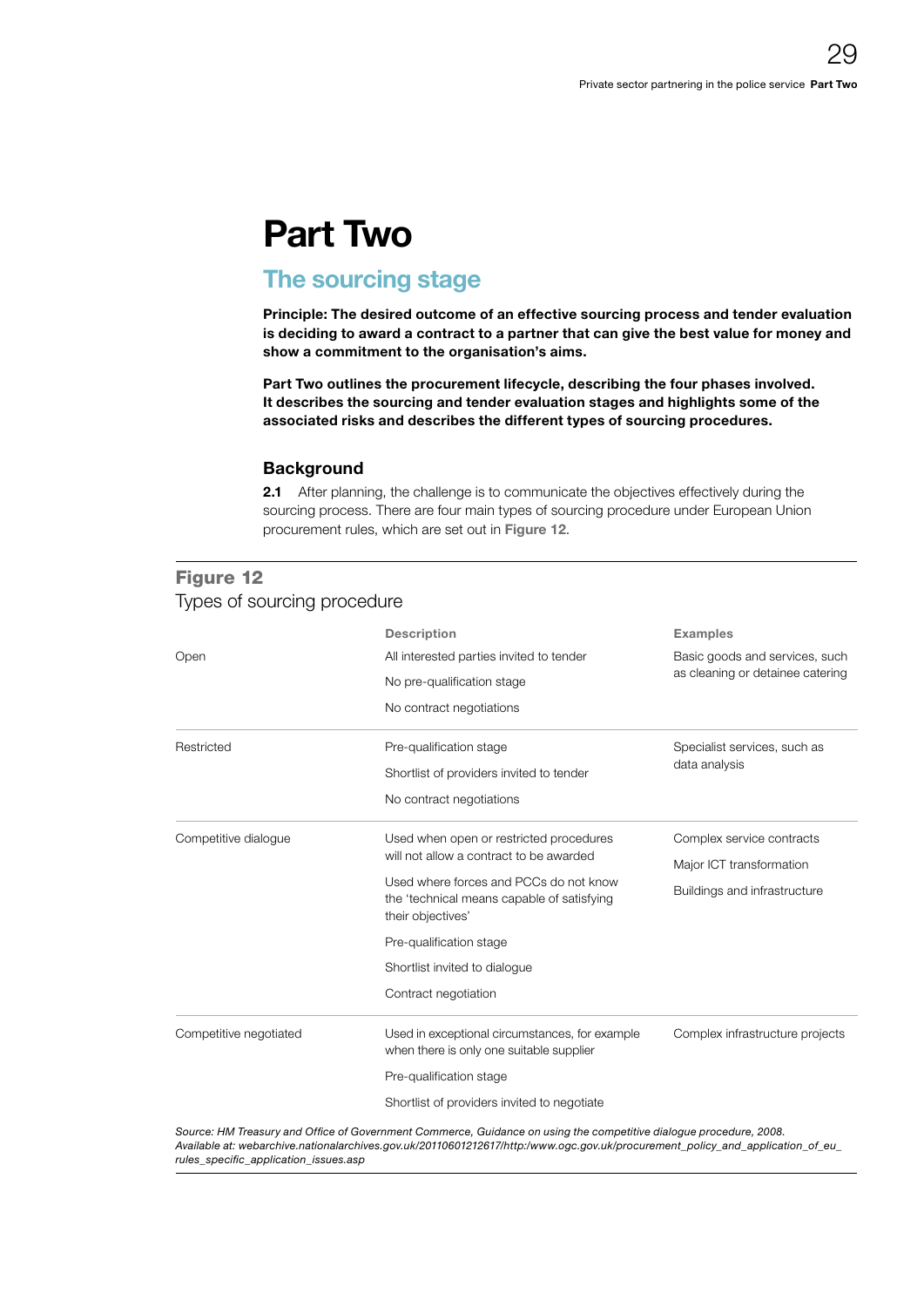**2.2** The majority of forces we visited had used competitive dialogue in procuring the services we reviewed.<sup>12</sup> This part therefore focuses on competitive dialogue, but this should not preclude using other appropriate approaches.

2.3 Forces and PCCs will need to set out realistic milestones for timescale and budget and put in place the resources and management to achieve these. They must adapt them as necessary for the competitive dialogue and tender evaluation stages.

### Governance

2.4 Before entering the sourcing stage forces and PCCs should identify a suitable senior responsible owner and project manager with clearly defined roles. They should oversee the project, supported as necessary by regular meetings with relevant staff. These could include subject matter experts (within management, or end-users) during procurement, which can help to develop evaluation criteria. They should also consider whether they need external professional and legal advice. More detailed information on governance, leadership and stakeholder management is in Part Three and information on contract management is in Part Four.

# Soft-market testing

2.5 Forces and PCCs may wish to find out more during the planning stage about which partners may be interested in making a bid. This 'soft-market testing', which can involve informal interactions with potential partners, can help enhance service specifications. However, there is a risk of subsequent legal challenges if this approach is not undertaken appropriately. Forces must give the market consistent access to information and record actions and decisions in an auditable way. In addition, the opportunities and risks of soft-market testing should be considered before proceeding and this may require internal or external legal advice.

#### Outline business case

**2.6** A sound business case stating the operating and financial context, and the purposes of the desired outcomes should be set out. The business case should highlight the options for change that have already been explored, outline the associated costs and justify the chosen approach to delivery. It should describe:

- the assets or services to be procured;
- the minimum service standards in the service specifications;
- risks to service continuity and possible mitigating actions;
- areas that need to be addressed in the contract, for example financial risk transfer or service recovery protocols; and
- the estimated costs of undertaking different sourcing procedures.

2.7 The project manager and senior responsible owner, or appropriate colleagues, should sign off the business case. This will clearly document the above factors and a final business case can then be developed.

<sup>12</sup> Staffordshire Police and West Midlands Police acquired their partnerships through framework contracts that the Home Office developed.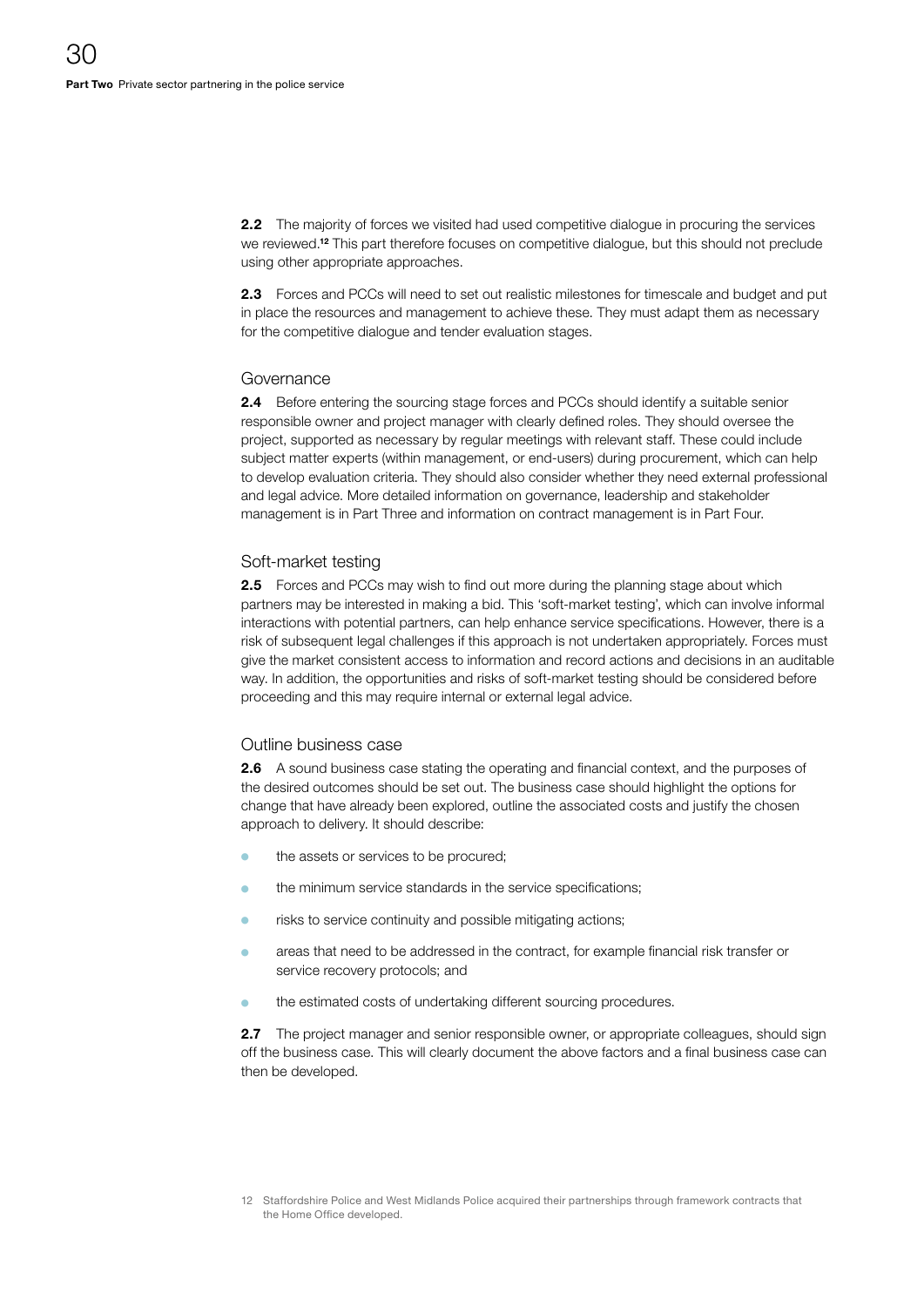#### Procurement plan

2.8 The procurement plan should identify the critical path<sup>13</sup> to create a legally compliant and robust procurement, and:

- o set out the key timescales for completing milestones;
- <sup>O</sup> identify the key risks and mitigating actions to successful provision;
- <sup>O</sup> develop protocols to manage relationships with potential partners; and
- <sup>O</sup> state how it will record key actions and decisions throughout the procurement.

2.9 Several factors will impact on how the project plan is designed. These include the availability of expertise, knowledge and skills. There are unknown factors that will have to be responded to, which could include the likely level of market interest at the start of the sourcing phase.

**2.10** In addition, before starting the sourcing phase forces should consider how the process will be managed afterwards, including:

- governance arrangements;
- human resources;
- **•** stakeholder communication;
- **o** bid evaluation; and
- contract management.

Such preparation can help with the transition from advertising the contract to evaluating bidders' proposals.

#### Relationship management

2.11 In a private sector partnership contract, effective partnerships need professional relationship management. Effective relationship management will allow the best possible benefits from the procurement to be achieved. This is highlighted in more detail in Parts Three and Four.

#### Developing contracts

2.12 When developing contracts during procurements, forces and PCCs should be explicit about what products or services need to be provided, and, if known, state whether or not they should be provided in a particular way. A consistent understanding of contract requirements between key stakeholders will help to ensure that contracts remain unambiguous. This will help forces' negotiating positions during the sourcing phase of the procurement and is more likely to enable achievement of value for money.

2.13 Forces and PCCs should recognise that different partnering arrangements will involve varying levels of financial and non-financial risk and complexity in service specifications. For example, the design of a short-term contract for consultancy support will inevitably be more straightforward than a PFI contract for multiple custody buildings and outsourced services. Therefore, the level of detail embodied in contracts should be proportionately linked to the level of complexity in the partnership.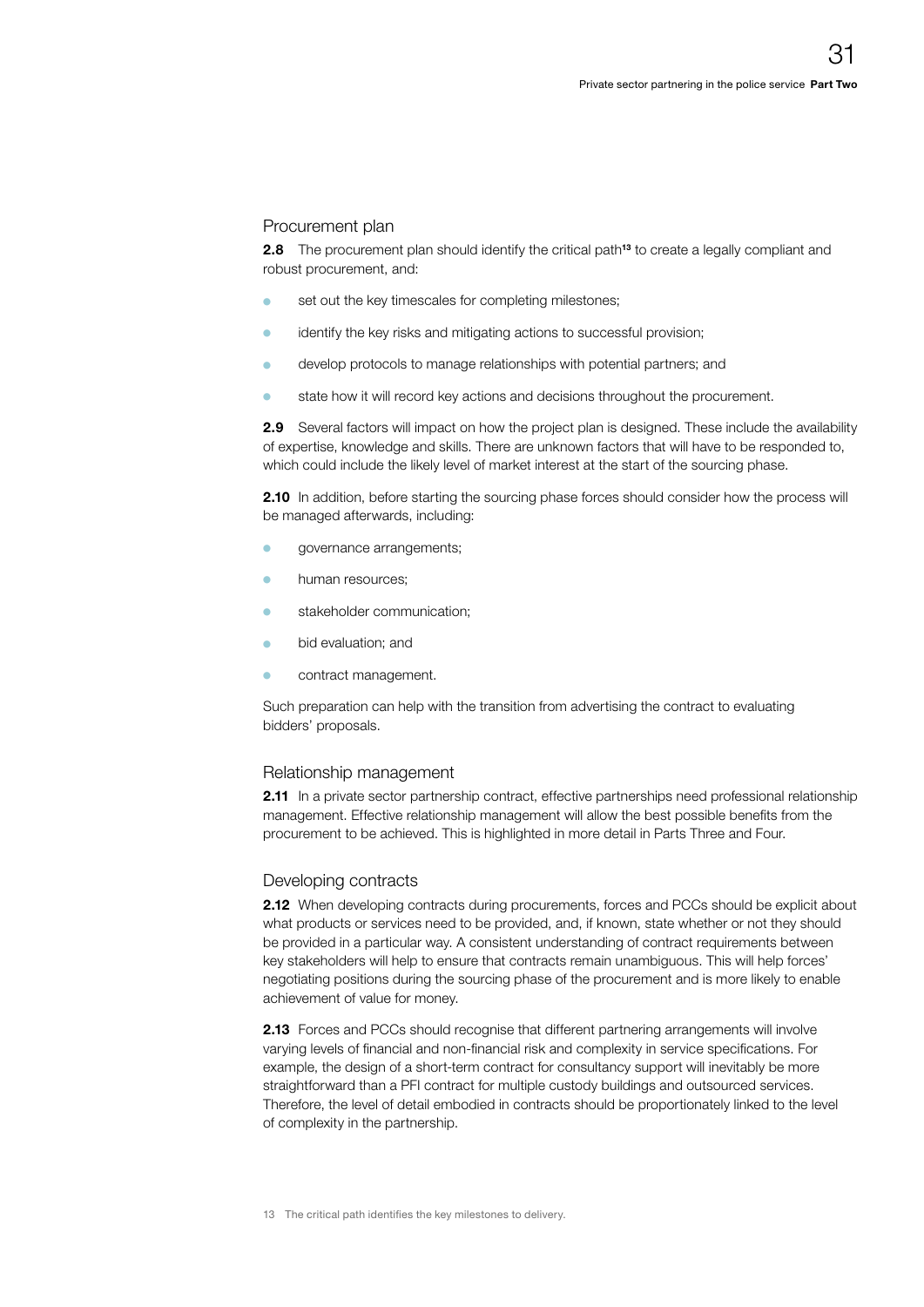**2.14** PCCs and senior force leaders need to ensure that partnership contracts provide the maximum possible safeguards against legal and financial risks. As such, contracts should be developed by a suitably qualified, skilled and resourced procurement team with access to internal legal advice, particularly for high-value or complex procurements.

2.15 Those developing contracts should work closely with subject-matter experts to ensure that each contract reflects internal expectations around the retention and allocation of risk. After forces and PCCs have identified their risk appetite, they should agree how flexible they want the contract to be. There is a risk that long-term, high-value commitments may be poor value for money if circumstances change. However, flexibility is likely to come at a cost and there will need to be a balance between financial risk and financial rewards that incentivise both parties.

**2.16** In addition, forces and PCCs should consider how the contract will specify the payment mechanism; contract management and performance measurement systems; dispute resolution and escalation procedures; and exit from the partnership in the event of prolonged or serious service failures. PCCs and force leaders should also consider whether or not value for money can be enhanced by mandating service improvement; open book accounting (OBA, see Figure 13) and gain-share mechanism provisions in contracts. Contracts should be treated as live documents in that they should be fully understood by all relevant parties and actively referred to in routine governance arrangements. In longer-term contracts, PCCs and forces need to be confident that the contract price remains competitive. Therefore, clear procedures for utilising benchmarking data, such as from other forces or local authorities, should be stated in the contract.

2.17 There are specific contractual arrangements concerning PFI contracts. Past HM Treasury guidance on PFI contracts<sup>14</sup> had three main objectives:

- to promote a common understanding of the main risks which are encountered in a standard PFI project;
- to allow consistency of approach and pricing across a range of similar projects; and
- to reduce the time and costs of negotiation by enabling all parties concerned to agree a range of areas that can follow a standard approach without extended negotiations.

2.18 In December 2012, the government signalled that it is replacing PFI with PF2. Existing HM Treasury guidance on PFI contracts will be updated to reflect the change in policy.

**2.19** OBA should enable partners to decide on a gain-share mechanism based on robust and transparent evidence. A gain-share mechanism is a way of sharing financial savings made when a partner improves efficiency or effectiveness. It is specified in the contract and can take different forms and may incentivise the partner to make further savings. These considerations will help the force and PCC to act as 'intelligent clients' during the sourcing phase of procurement.

<sup>14</sup> Available at: [webarchive.nationalarchives.gov.uk/20130129110402/http://www.hm-treasury.gov.uk/ppp\\_](http://webarchive.nationalarchives.gov.uk/20130129110402/http://www.hm-treasury.gov.uk/ppp_standardised_contracts.htm) [standardised\\_contracts.htm](http://webarchive.nationalarchives.gov.uk/20130129110402/http://www.hm-treasury.gov.uk/ppp_standardised_contracts.htm)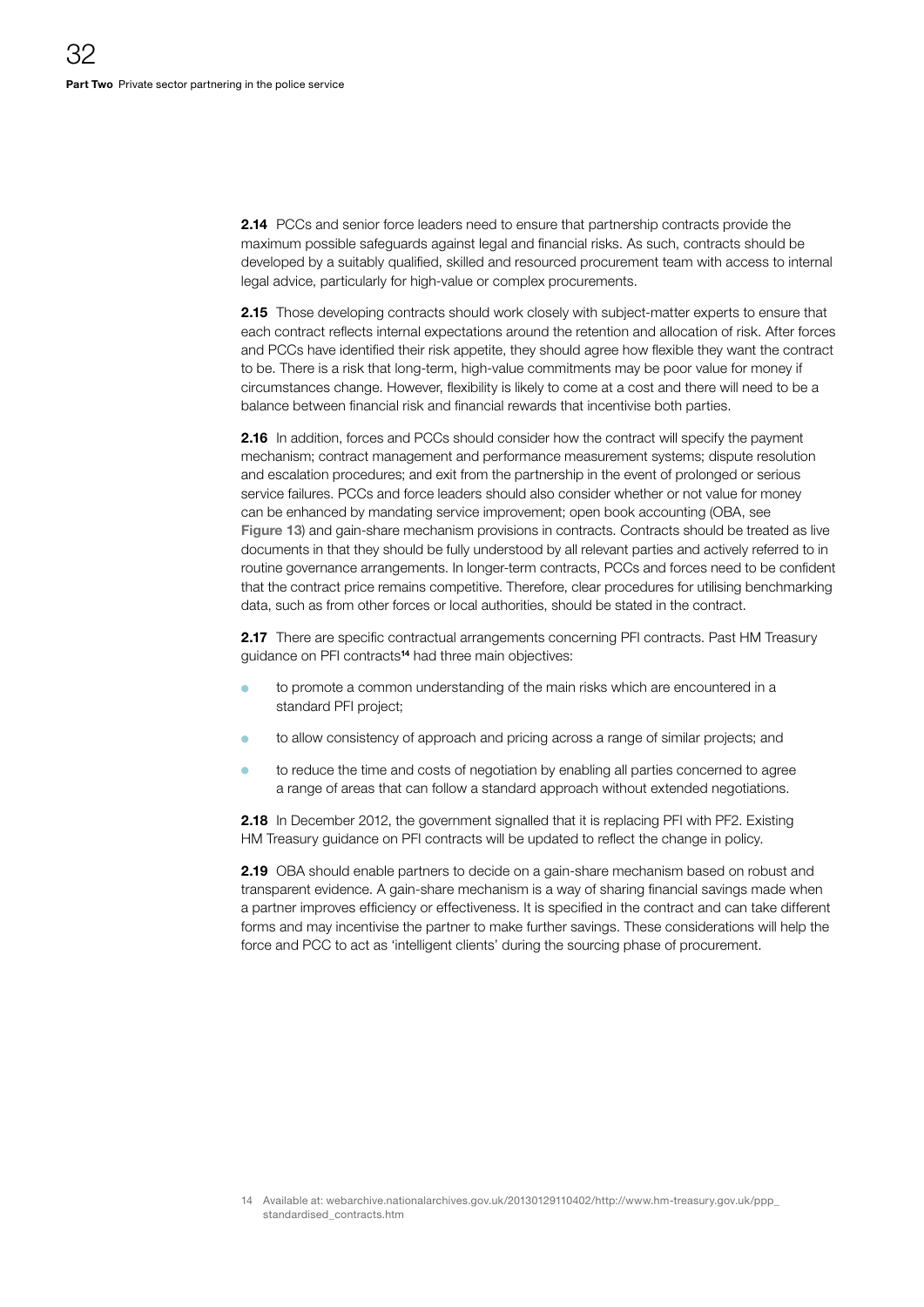# Figure 13 Open book accounting

Open book accounting (OBA) is a term used to describe arrangements whereby part or all of a contractor's financial records for a project can be seen by the force. OBA is used as a mechanism for promoting trust and transparency that can enhance accountability. It is normally agreed in a contract, requires a culture of trust and cooperation and open and honest communication between partners.

OBA can be understood in different ways by different parties. For example, some partners could think that this could be limited to publishing company accounts and may be reluctant to reveal profit margins. Forces should be clear on the level of detail they would expect to see as there is no fixed methodology associated with OBA. It is an approach that they and their partners will need to agree on during contract negotiations. There are several questions that forces will need to consider to ensure OBA meets their needs. For example:

- <sup>O</sup> What skills and expertise will be needed to successfully manage OBA? Effective commercial, auditing and supplier relationship management skills and expertise will be required to manage OBA. The force should have the capacity to understand how to act on information in a way that drives value for money.
- How will OBA be implemented? Forces and PCCs need to agree on procedures for reporting costs with their partner and the frequency of reporting. The level of measurement for reporting also needs to be agreed, for example, the reporting of unit costs or the costs associated with operational outcomes.
- How will OBA be scrutinised? Existing contract and performance management arrangements should be used to review cost information and where appropriate, use information obtained through independent audit. These mechanisms should provide assurance that OBA is producing the intended behaviour and outcomes. Disclosure facilitates comparative analyses of costs through benchmarking activities.

#### The expected positive outcomes of OBA will vary in different partnership approaches and may include:

- <sup>O</sup> incentivising the partner to reduce costs and pass on savings (for example, through a contractual gain-share mechanism);
- positive incentives for changes in partner behaviours, including quality of service provision and the minimisation of service delivery costs;
- **•** helping to promote financial accountability; and
- allowing forces and PCCs to be better informed during contract and performance management.

#### Forces and PCCs should be aware of some of the risks associated with OBA. These may include:

- a lack of commercial skills and financial expertise may mean that OBA disclosure does not achieve value-for-money benefits;
- <sup>O</sup> partners may assign important costs to areas not covered by the adopted level of disclosure; and
- OBA could unduly increase contract and administration costs.

Source: Her Majesty's Inspectorate of Constabulary and National Audit Office analysis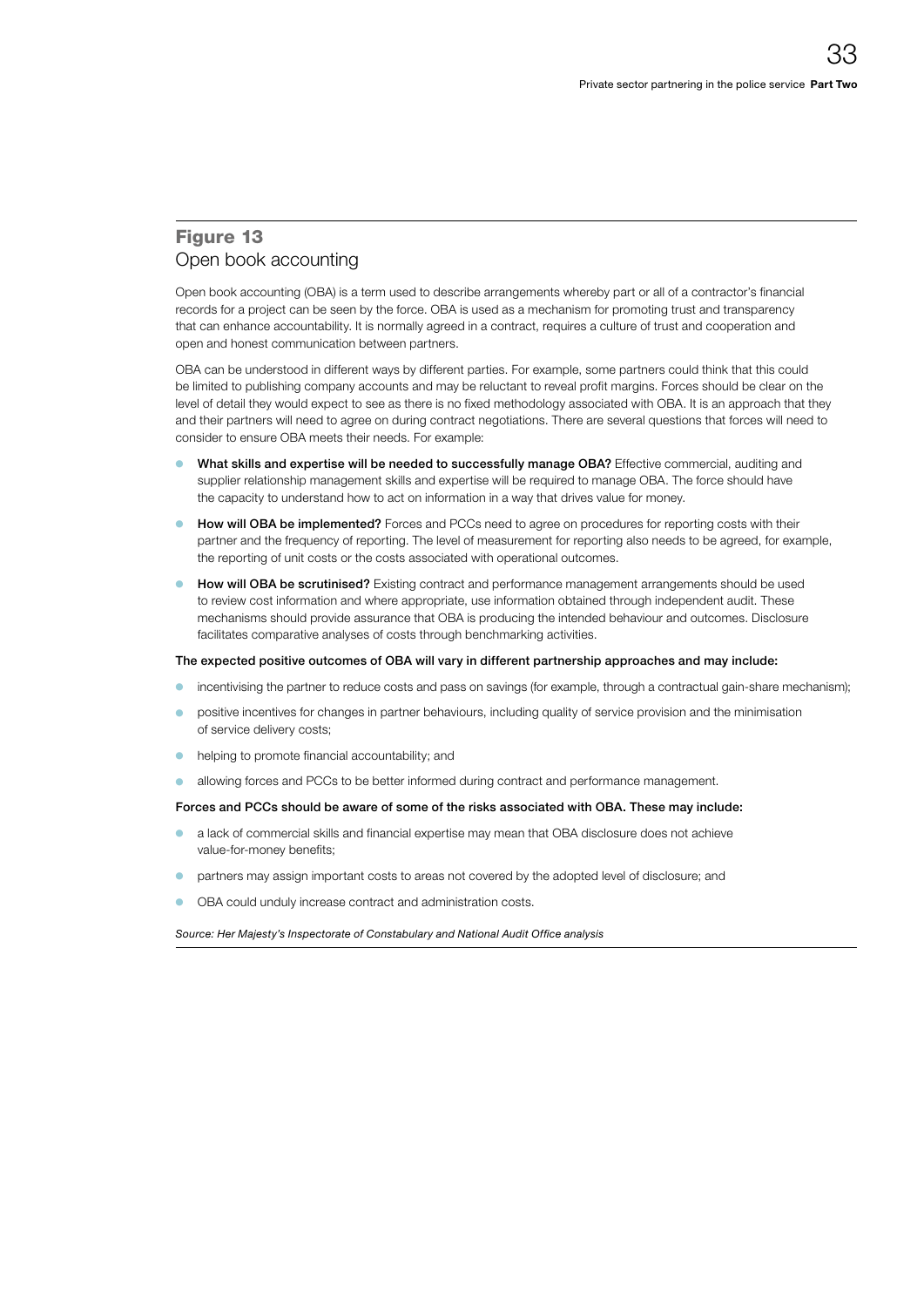2.20 The sourcing phase under competitive dialogue procedures is described in Figure 14, where bids are invited, evaluated and negotiated and contracts awarded.

#### Desired outcomes of the sourcing stage

2.21 A successful sourcing stage should:

- be completed on time and on budget;
- maintain competitive tension by generating enough expressions of interest;
- generate high quality and innovative bids; and
- show auditable decisions and actions taken.

# Figure 14 Description of the sourcing phase

Official Journal of the European Union (OJEU) notice and expressions of interest

Under competitive dialogue and other procedures, the contract must be advertised in an OJEU notice. Following this advertisement to the market, potential partners will respond with 'expressions of interest'. This will give an indication of the likely commercial interest.

Pre-qualification questionnaires

After reviewing the expressions of interest, potential bidders are invited to submit pre-qualification questionnaires (PQQs). The PQQ is a two-way process and should not be burdensome for bidders. It will boost the force's and PCC's confidence that their proposition is a real priority and is a first step to eliminate unsuitable partners from the sourcing phase. For example, partners may show a lack of experience in meeting comparable contracts in other sectors, or show evidence that their financial position is not resilient enough to risk entering a partnership with them.

#### Invitation-to-tender documents

Invitation-to-tender (ITT) documents are issued once it potential partners are selected. This step helps understand how potential partners will approach the transformation and how this may affect costs.

It is helpful to fully disclose information to potential partners when issuing ITT documents. The documents should be linked with the detailed service specifications as far as possible and set out how tenders will be evaluated. Further information on tender evaluation is set out below. At a minimum, this should include disclosing the substantive evaluation themes as well as any weightings or sub-weightings that may apply. Information on mandatory requirements that attract a binary yes or no score, or a potential exclusion from the bidding stage, should be explicit.

Disclosing information will help encourage bids that meet priorities. However, there is also a risk that increasing access to information may lead to standardised responses from bidders. This should be considered when designing scoring approaches so there is sufficient differentiation between bidder's submissions. This milestone marks the end of the initial sourcing stage and the start of a more detailed examination of bids.

Source: HM Inspectorate of Constabulary and the National Audit Office review of HM Treasury and Office of Government Commerce *Guidance and police force internal documents*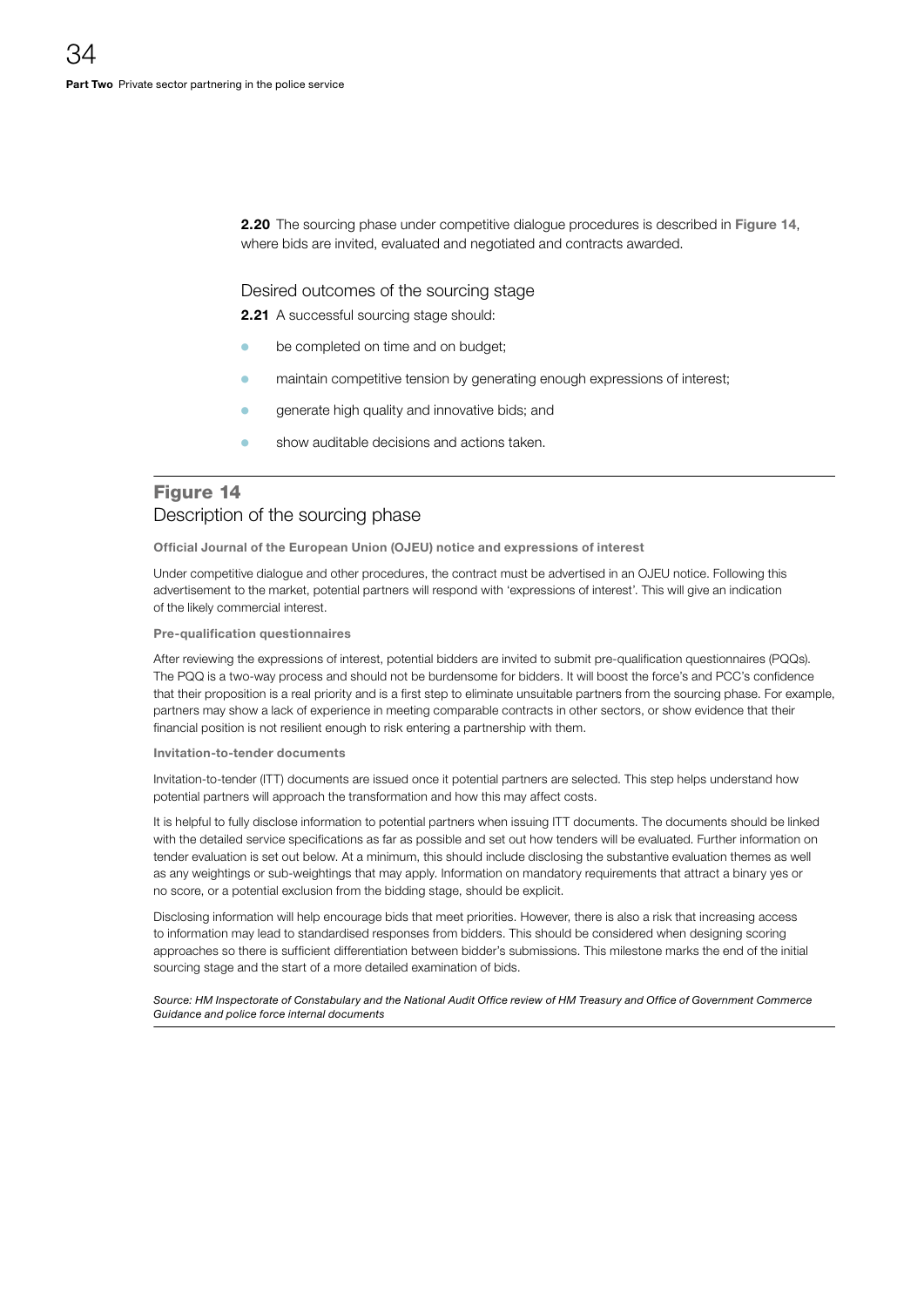# Fieldwork observations

2.22 Across the forces we visited, we saw that people and expertise were used to manage the planning and sourcing stages effectively. For example, in Lincolnshire Police all members of the police leadership team and police authority were part of the project team to procure the strategic outsourcing contract. They developed service outcomes and received bids. The project team identified staff with specific expertise and made them responsible for leading on suitable portfolios of work. The force used a 'buddying' system, where 'buddies' would move between portfolios. Therefore, the whole team could understand the developments taking place across the organisation and identify how proposed changes could affect other areas of the business.

2.23 Lincolnshire Police also identified the continuity of partner personnel as important to the success of the early stages of the partnership. Some interviewees in other forces were concerned about a lack of continuity between sales and delivery teams. This could lead to a loss of momentum or unexpected change of approach from the partner in the early stages of the contract. Forces and PCCs should make sure they understand how potential partners will manage this transition. They could otherwise make continuity a requirement or advantage in the invitation to tender and reiterate this during competitive dialogue, if they decide this is important.

2.24 We saw evidence of forces engaging actively with the market and bidders. However, focus group participants said that forces did not always communicate planned changes to staff. This was particularly the case where forces had transferred or seconded their staff to the partner organisation.

# Soft-market testing

2.25 We saw forces that used soft-market testing to their benefit. Cleveland Police engaged with a range of market providers before issuing the OJEU notice and incorporated this information into preparatory work. Lincolnshire Police held an event attended by over 150 market providers during soft-market testing. This provided the force with additional savings and ICT transformation opportunities beyond those the force had originally envisaged.

# PQQ evaluation

2.26 We saw examples of effective management tools for evaluating bidders' suitability at the PQQ stage of sourcing. South Wales Police, for example, used a scoring matrix which clearly set out the requirements in detail and their approach to scoring. Figure 15 overleaf provides an extract.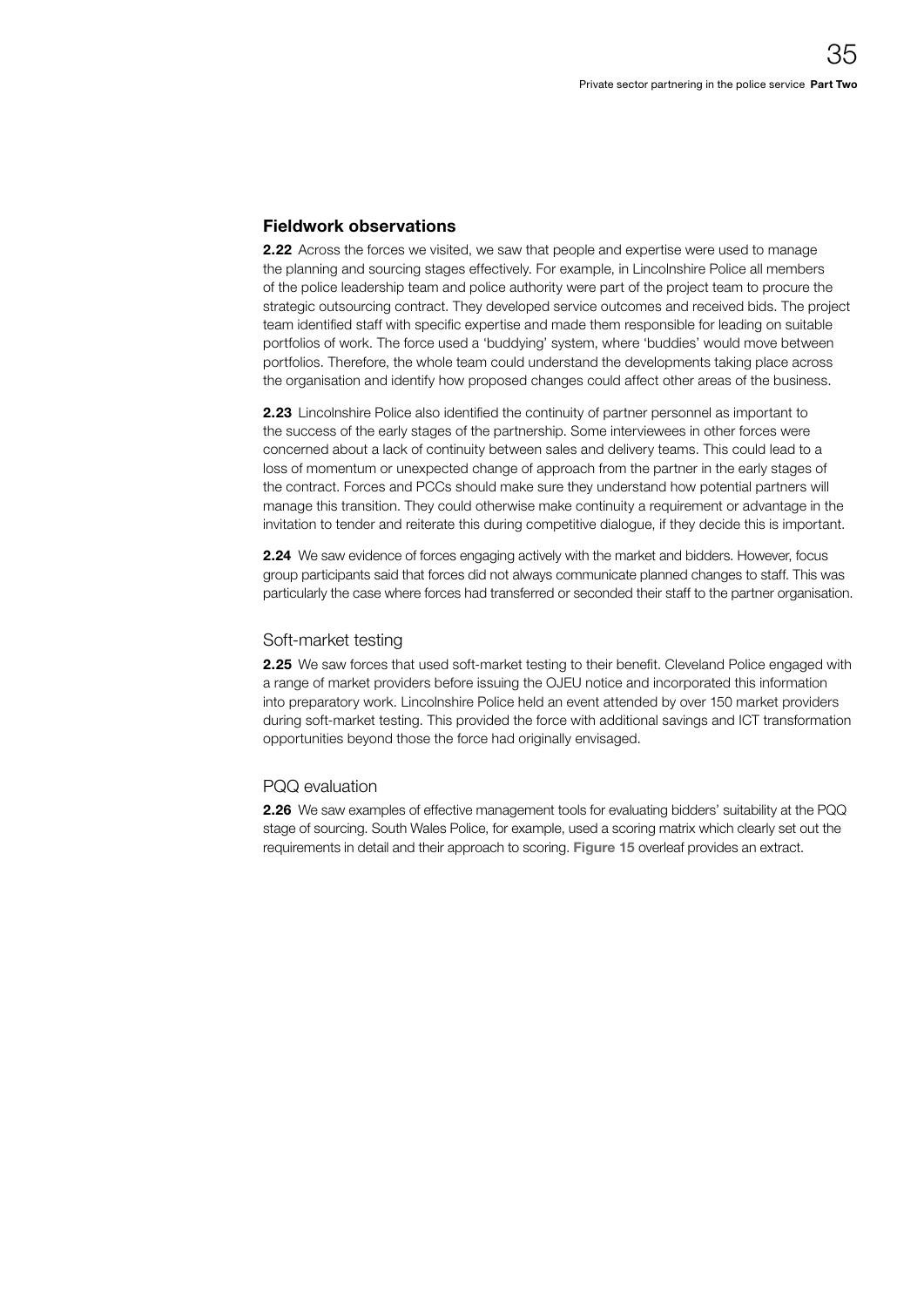# Figure 15 Extract from PQQ scoring assessment matrix in South Wales Police

Bidders completed the prequalification questionnaire, which the force then used to prioritise suitable candidates to invite to tender for providing custody. The force weighted particular requirements that matched their priorities

|                                                                                    | Assessment           |                 |                      |                   |                              |                      |
|------------------------------------------------------------------------------------|----------------------|-----------------|----------------------|-------------------|------------------------------|----------------------|
| Requirement                                                                        | Max score<br>$(1-5)$ | Actual<br>score | Weighting<br>$(1-3)$ | Weighted<br>score | <b>Marking</b><br>guidelines | Evaluator's<br>notes |
| Must contain a comprehensive<br>summary of ability to perform<br>similar contracts | 5                    |                 |                      |                   |                              |                      |
| Must provide training and be able<br>to provide examples                           | 5                    |                 |                      |                   |                              |                      |
| Must provide details of<br>suitable strategies                                     | 5                    |                 |                      |                   |                              |                      |
| Must provide suitable examples of<br>effective communication strategies            | 5                    |                 |                      |                   |                              |                      |
| Must provide suitable information<br>as requested                                  | 5                    |                 |                      |                   |                              |                      |

*Source: Extract from South Wales Police PQQ scoring spreadsheet*

# Sourcing phase

2.27 Setting a realistic time frame for tendering a complex contract can be difficult. A successful partnership should be underpinned by a high-quality contract with an appropriate risk transfer, so some flexibility over timing may be necessary. For example, Lincolnshire Police facilitated greater flexibility during competitive dialogue which allowed further negotiations on the contract. However, this increased their costs and forces and PCCs should balance the costs of extending the dialogue stage against the possible rewards.

# Contract and performance measurement

2.28 We have seen cases where payment and performance measurement regimes were well designed and communicated during the pre-sourcing phase. This made implementing and managing these systems effective, once contracts began. For example, Avon and Somerset Constabulary's contract management team included experts in the service areas of the joint venture. This allowed the force to align contract and performance management with its priorities. Further information on contract and performance management is set out in Part Four.

2.29 Several forces said they did not pay enough attention to potential contract and performance flexibility issues initially. This was highlighted by changes to staff terms and conditions for those who were transferred and unforeseen legislative changes. Other forces and PCCs can learn from their experiences and should seek more flexible pricing in contracts to avoid difficulties around budgets.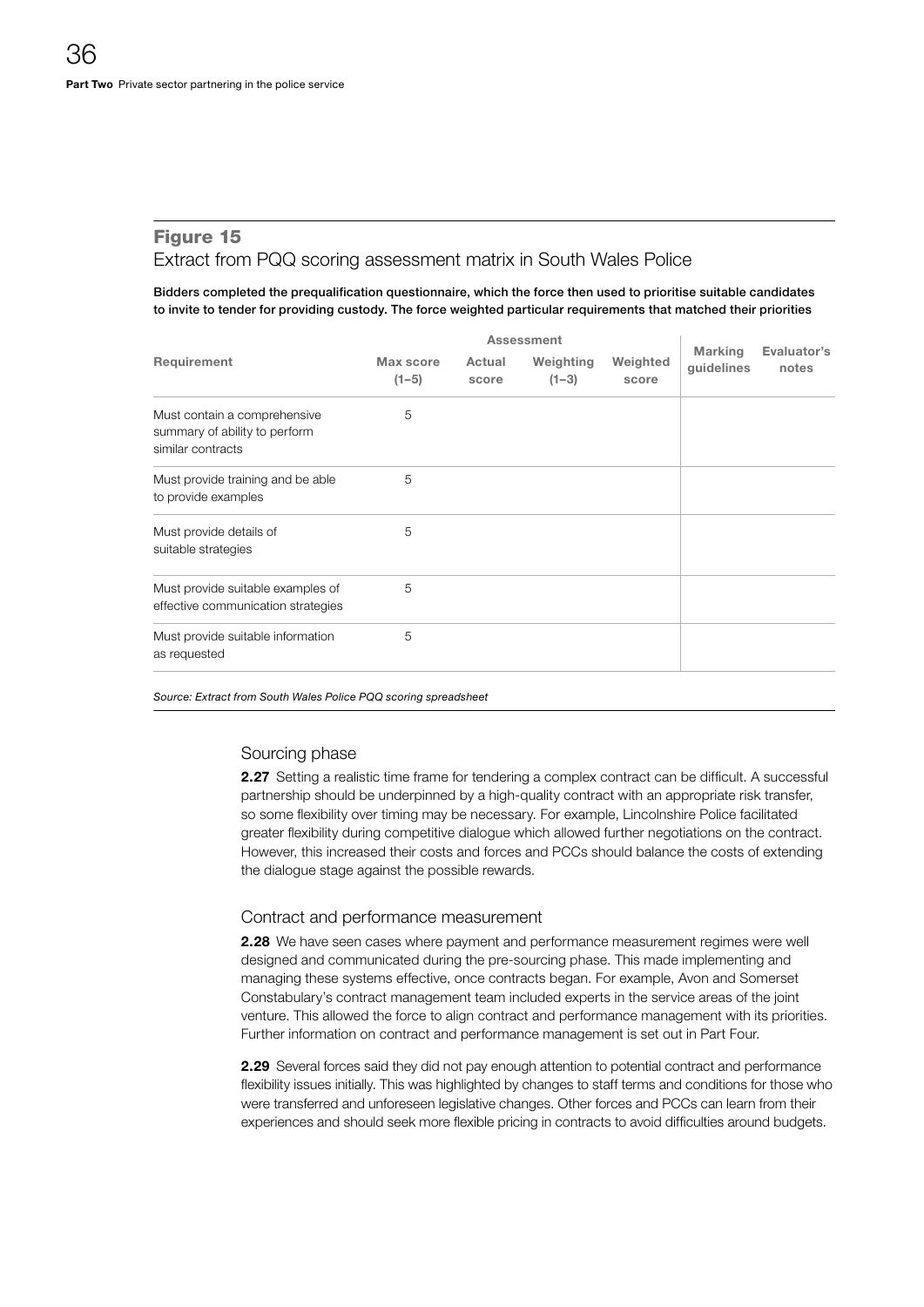#### Tender evaluation

#### **Background**

2.30 In our fieldwork, we found that forces that started major or custody partnerships in recent years used competitive dialogue procedures. Under competitive dialogue procedures, forces and PCCs must choose a partner that provides the 'most economically advantageous tender' rather than a partner that can provide the 'lowest price'. HM Treasury and the Office for Government Commerce jointly prepared a good practice guide on the competitive dialogue procedure which forces and PCCs will find useful.15 Forces and PCCs will therefore need to reach a defensible value-for-money judgement in their pre-sourcing planning activities and translate these clearly into their assessment criteria. This evaluates how tender responses may affect the contract price; the costs retained by the force; financial and non-financial risks; the quality of service provision and timely delivery. Competitive dialogue can help as it is an iterative process, but it can cost forces and partners more than other sourcing options.

**2.31** There are various risks and opportunities for forces and PCCs engaging in this process and they can usefully draw upon the learning identified in our examination. Importantly, the process chosen in pre-sourcing planning should be followed as closely as possible to avoid legal challenges.

#### Competitive dialogue and evaluation stages

2.32 There are several mandatory stages in the competitive dialogue and evaluative phase of sourcing, from receiving tenders to signing the contract. Forces and PCCs should identify clear milestones and suitable resources to avoid costs from an overly lengthy dialogue. They should consider how many bidders they want to pass through the successive milestones. They must balance sustaining competitive tension with ensuring the evaluative burden remains reasonable.

#### Receiving tenders

2.33 Forces and PCCs should evaluate how tenders address their outcome requirements, against the process set out in pre-sourcing documentation. They should consider inviting a smaller sample of bidders to participate in dialogue. Giving feedback to unsuccessful bidders will help to give assurance that they are conducting the sourcing fairly and transparently.

#### Invitation to participate in dialogue

2.34 Forces and PCCs should set out what topics will be discussed in a detailed timetable for the dialogue stage. This will give early insight of bidders' technical solutions and indicative costs. They will need to balance the principle of disclosure of information to aid the process with ensuring they are fair and transparent when communicating with bidders. Restricting communication to nominated individuals in the organisation will help with this and maintain consistency in understanding the merits and limitations of proposed solutions. They will also need to be careful not to inadvertently disclose information between competing bidders.

<sup>15</sup> *Guidance on using the competitive dialogue procedure*, HM Treasury and Office of Government Commerce, 2008. Available at: [webarchive.nationalarchives.gov.uk/20110601212617/http:/www.ogc.gov.uk/procurement\\_policy\\_](http://webarchive.nationalarchives.gov.uk/20110601212617/http:/www.ogc.gov.uk/procurement_policy_and_application_of_eu_rules_specific_application_issues.asp) and application of eu rules specific application issues.asp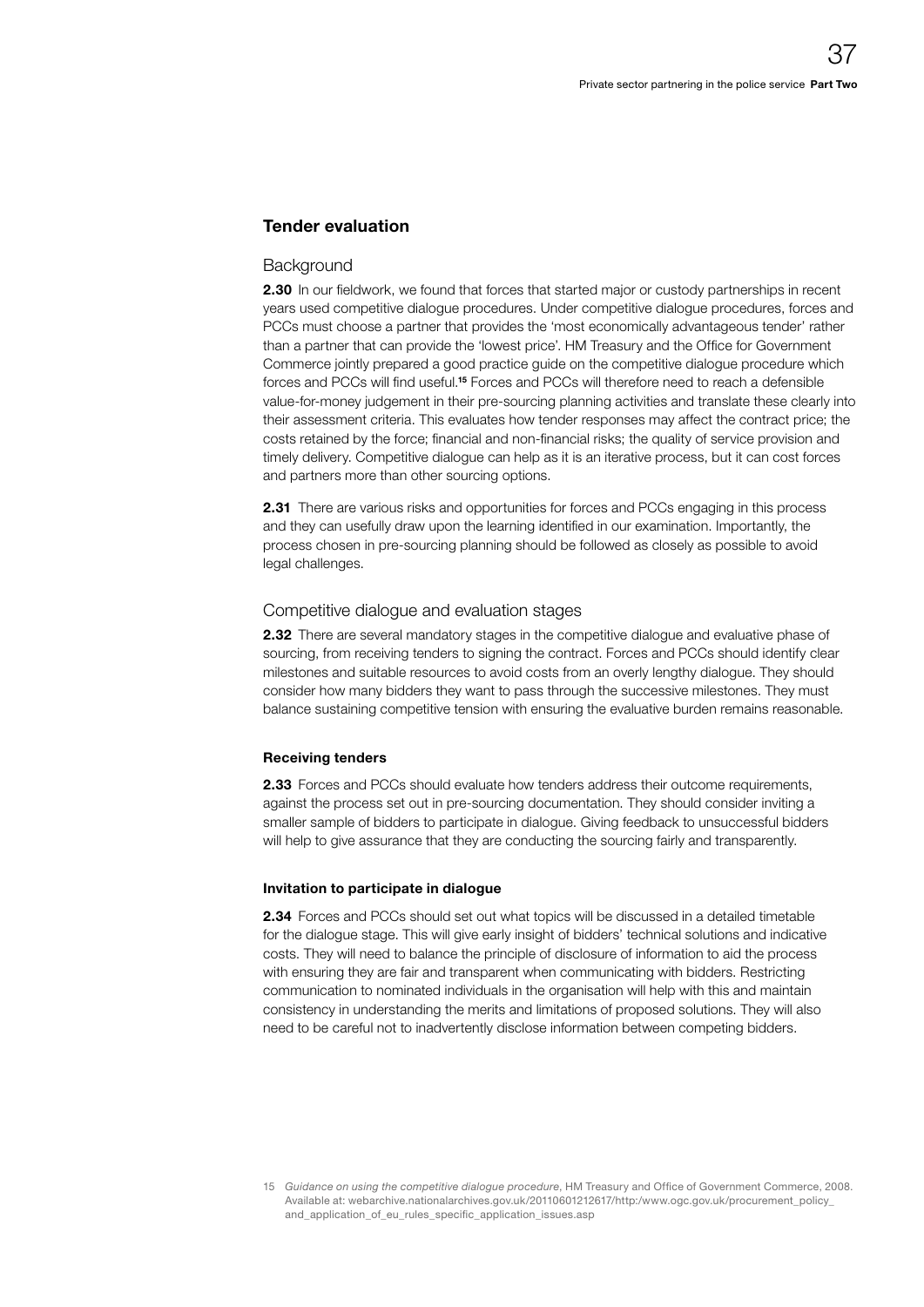#### Due diligence and invitation to submit a detailed solution

2.35 Due diligence is a two-way process where potential partners are given detailed but controlled access to documents and people. This can help both parties to understand the scope of the transformation and the likely resources required to achieve it. For effective due diligence, forces and PCCs should consider how and where they present information and any security or vetting procedures that may apply. Auditable records of what information has been seen by potential partners and the people who have been consulted should be kept.

2.36 Due diligence could include:

- interviews between force and bidder personnel, including heads of service provision or other technical or subject matter experts;
- conducting new, or reviewing existing, financial or ICT audits of the force and PCC, including business process mapping and an inventory of estates and physical assets; and
- reviewing human resources data, performance information and risk registers.

#### Invitation to submit final tender

2.37 After the due diligence stage, forces and PCCs would invite bidders to submit comprehensive and technically detailed solutions for further evaluation before inviting remaining bidders to submit final tenders. The invitation to submit a final tender must contain 'all the elements required and necessary for the project to perform' under European Union procurement regulations.<sup>16</sup>

#### Approaches to evaluation

2.38 Forces and PCCs may exercise discretion around how they evaluate final tenders, but they must be consistent with the approach in the OJEU notice. Bids should be considered fairly and transparently, with a sufficiently resourced and appropriately skilled evaluation team.

#### Questions to consider

2.39 Throughout the process, there are several questions that could help forces and PCCs make their decision and manage the contract. These questions may also help develop thinking when considering entering into a partnership:

- **Contract price:** How will the force and PCC assure itself that the proposed contract prices are competitive, compared with other bids in the process or other comparable public-private sector partnering arrangements?
- Retained costs: Have ongoing costs been estimated for the retained parts of the organisation under the proposed solutions?
- Financial risk: How much financial risk is likely to be incurred under the proposed solutions by both parties? Will the level of financial risk incurred by the potential partner be sufficient to incentivise performance?

<sup>16</sup> Regulation 18(25), The Public Contracts Regulations 2006 cited in *Guidance on using the competitive dialogue procedure*, HM Treasury and Office of Government Commerce, 2008. Available at: [webarchive.nationalarchives.](http://webarchive.nationalarchives.gov.uk/20110601212617/http:/www.ogc.gov.uk/procurement_policy_and_application_of_eu_rules_specific_application_issues.asp) [gov.uk/20110601212617/http:/www.ogc.gov.uk/procurement\\_policy\\_and\\_application\\_of\\_eu\\_rules\\_specific\\_](http://webarchive.nationalarchives.gov.uk/20110601212617/http:/www.ogc.gov.uk/procurement_policy_and_application_of_eu_rules_specific_application_issues.asp) [application\\_issues.asp](http://webarchive.nationalarchives.gov.uk/20110601212617/http:/www.ogc.gov.uk/procurement_policy_and_application_of_eu_rules_specific_application_issues.asp)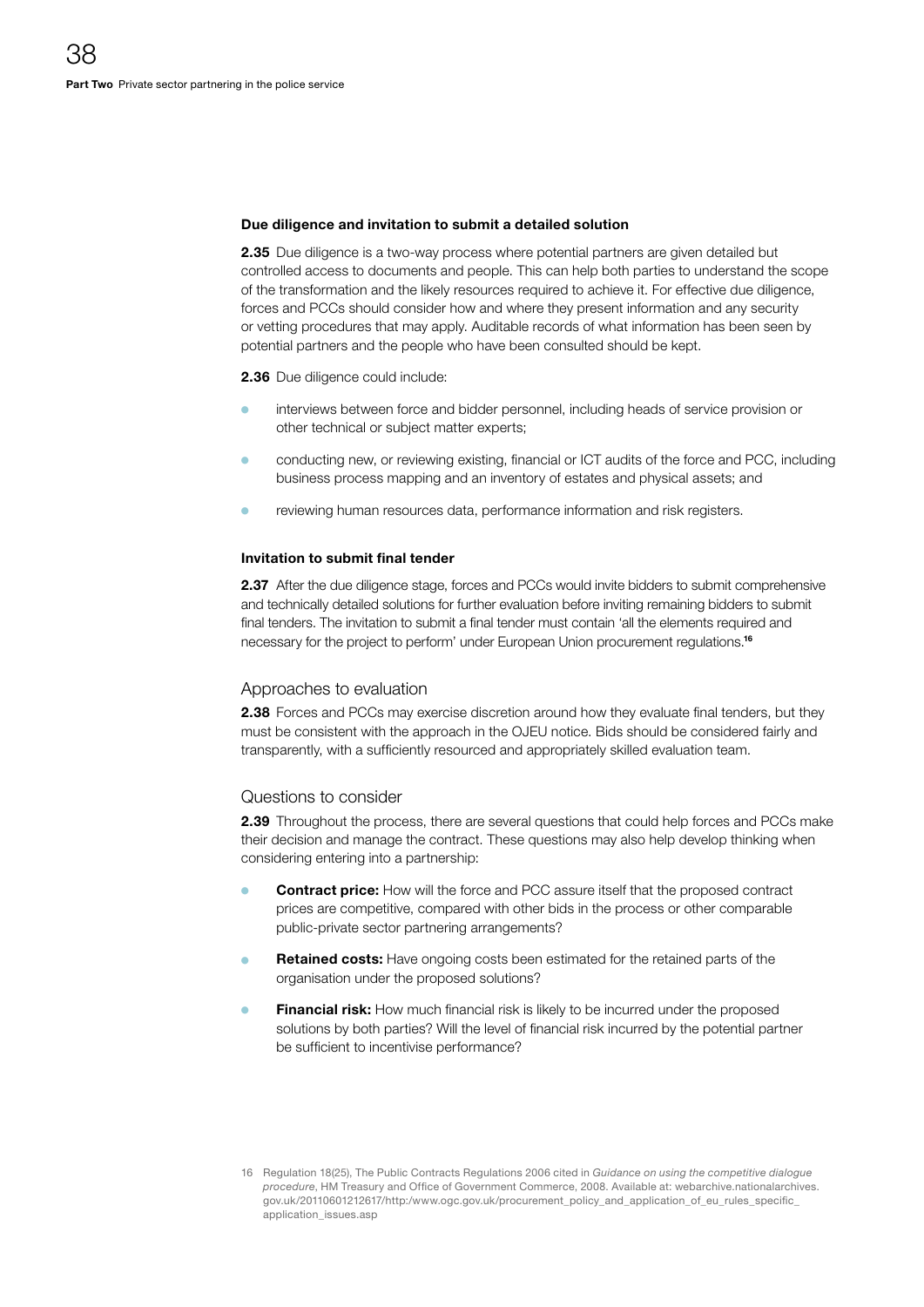- Non-financial risk: Have the proposed solutions addressed the non-financial risks, such as meeting legislative requirements associated with their proposed method of provision?
- Quality-of-service provision: Do the proposed solutions meet the expectations on service quality that the force has communicated?
- **Timeliness:** Are the proposed solutions likely to be able to be provided in a sufficient timescale, if applicable?

#### Fieldwork observations

#### Aligning resources and expertise

2.40 Overall, we found the competitive dialogue and tender evaluation phases of the sourcing were well structured for recent arrangements. Forces were careful to make sure that they had adequate resources to manage the process. With more mature contracts we could not get as much evidence on how the process has worked owing to limited organisational memory. This was due to the turnover of staff originally involved in the sourcing or limited records.

#### Competitive dialogue and tender evaluation stages

2.41 Forces weighted the bid evaluation scores to reflect their priorities, typically with contract price accounting for between 20 to 30 per cent. They placed more emphasis on non-financial benefits, such as transforming services and provider professionalism. Where documentary evidence was available, they had communicated scoring criteria to bidders and recorded scoring decisions. Cleveland Police, for example, set out detailed and clear award criteria for evaluating tenders, as described in Figure 16.

### Figure 16 Cleveland Police final award criteria

The force distinguished between mandatory requirements that attracted a 'pass' or 'fail', for example, complying with workforce matters and discretionary requirements. It weighted its award criteria between quality (80 per cent) and price (20 per cent).

In the 'quality' criteria, there were four sub-criteria: people, professionalism, problem solving and partnership. In the 'problem solving' criteria, the force explicitly listed and weighted the following:

- Continuous improvement.
- Transformation services.
- Transformation projects (for example, Service Innovation and Integrity).

In their award criteria for price, the force listed the following sub-criteria:

- Affordability.
- Added value.
- Flexible pricing.
- Transparency and completeness.

*Source: Extract from Cleveland Police award criteria disclosed to bidders*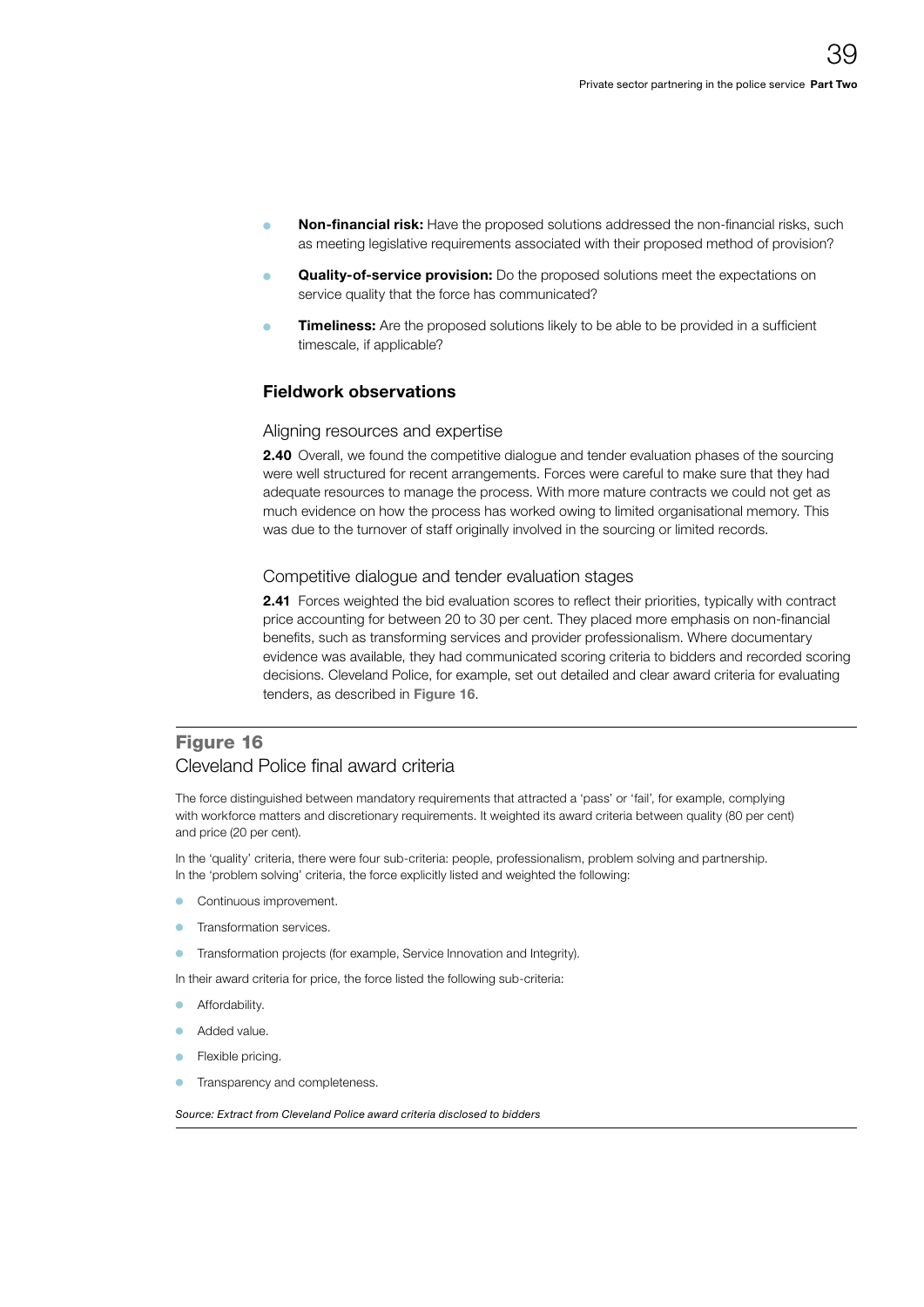#### Due diligence

2.42 Forces consistently said that competitive dialogue was demanding, in particular the periods of due diligence. Sometimes they underestimated the resources involved in managing this phase of the procurement. This caused some difficulties when the contract began. One force extended the due diligence stage to help manage the workload involved. Although this added to costs, the force and partners understood the complexity of the proposed solutions.

**2.43** Several forces told us they came to better understand their own organisation during these processes. They explained that they felt relatively naive about their business understanding before the procurement. This was exposed in a variety of ways, such as through identifying that they had no performance monitoring information or a limited awareness of internal operational processes. Other forces and PCCs could learn from this experience and seek to establish baseline information on costs and performance before engaging in procurement activity.

#### Reflections on the evaluation stage

2.44 Frequently, we heard that bidders exhibited a lack of police-specific operational knowledge. For example, forces had to spend time describing their responsibilities for providing detention and control room services. We were also told that bidders did not always understand priorities. For example, Lincolnshire Police commented that considerable effort had to be put into raising bidders' awareness about the force's operating context and cultural values. They also adopted a more disciplined approach to give assurance on the bidders' approach. Bidders had to show that they had refined their bids based on force feedback. The force refused meetings with bidders who had failed to review key documents (monitored through specialist procurement software).

#### Key learning points

2.45 Forces undertook their sourcing stage and tender evaluation effectively and recorded their scoring decisions. Forces and PCCs should consider issues of contract flexibility early on. They should also baseline their costs and performance as far as possible. However, we recognise that they did this during the sourcing phase and improved their business understanding. Those forces and PCCs entering into partnerships should be aware that these activities are resource intensive and should weigh the advantages gained against the costs incurred.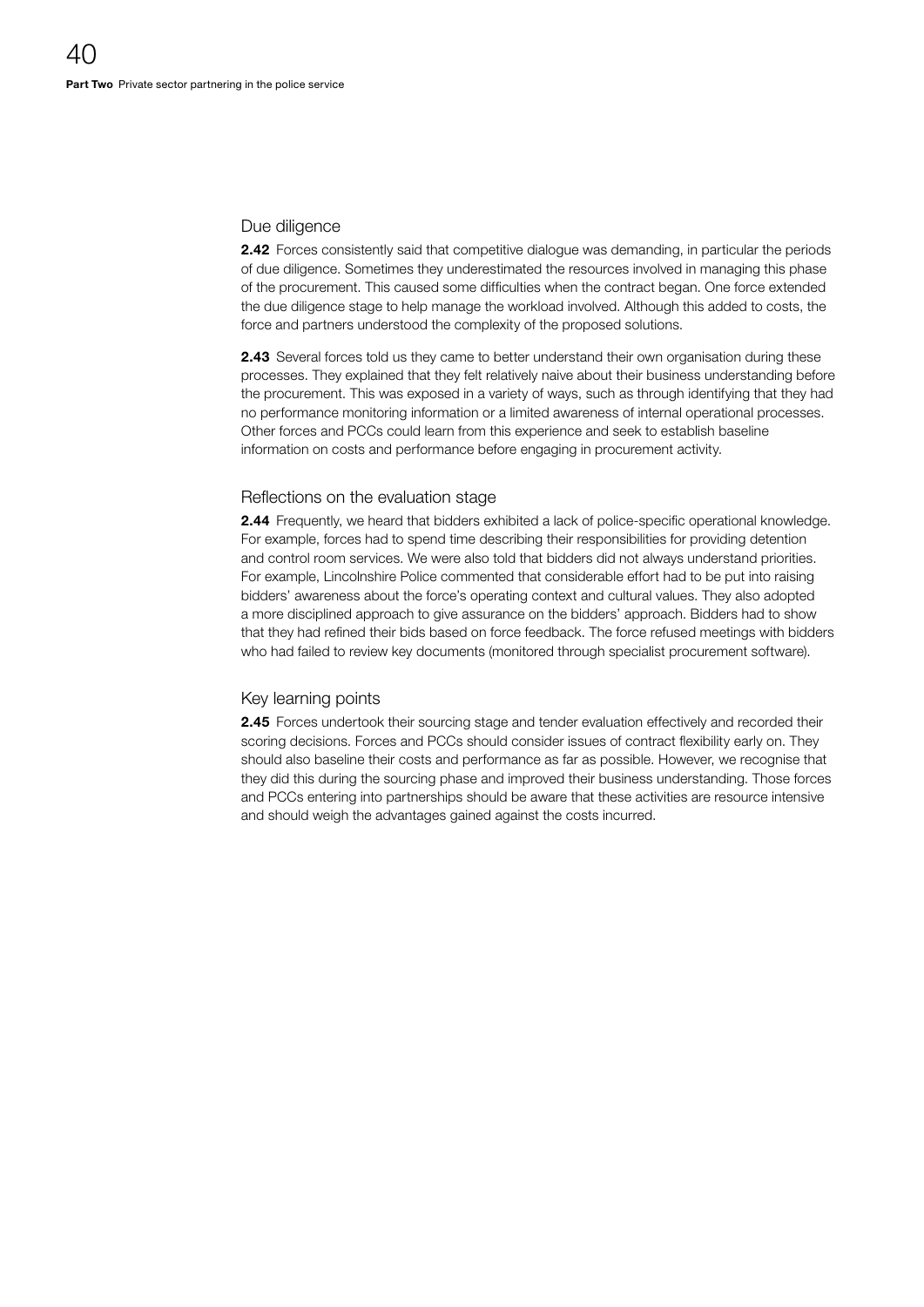## Part Three

## Governance, leadership and stakeholder management

Principle: The desired outcomes of effective governance are to support value for money and enhance accountability. Effective leadership will align contract goals with force priorities. Good stakeholder management seeks to balance the organisation's needs with stakeholders' needs.

Part Three outlines the importance of strong governance, leadership and stakeholder management and describes some approaches to these that we saw. It highlights the PCCs role to maintain an efficient and effective police force.

#### **Background**

**3.1** Private sector partnering can offer benefits, including improved performance and cost savings. However, forces and PCCs need to invest in strong governance structures and stakeholder management for long-term commitments to be successful. These require sufficient time and resources to achieve a successful project outcome. Depending on the type of partnership arrangement, forces could commit between 1 and 4 per cent of the annual contract value in contract management costs.<sup>17</sup>

**3.2** In November 2012 police authorities were replaced with PCCs. New governance and leadership arrangements have changed the way strategic and financial decisions are made by moving away from committee-based scrutiny (see Figure 17 overleaf which describes key legal considerations in this context). PCCs may require high-quality information from forces, or choose to engage independent financial and commercial expertise to make informed decisions about proposed partnering arrangements.

**3.3** Where contracts are entered into by the chief constable, PCCs should be mindful of the importance of their role to scrutinise partnering arrangements. They can scrutinise decisions to help provide assurance that the best options are chosen. Having a more detached view can help to challenge thinking. Questions that could be asked are as follows:

- <sup>O</sup> Have the force's requirements changed since the project proposal was developed?
- **O** Are there new options to provide the service that could be explored?
- **Is spending on the project sustainable, given budget restrictions?**

**3.4** Where a PCC enters into contracts then the Police and Crime Panel may also wish to ask similar questions. The Joint Audit Committee will also provide independent assurance on the adequacy of the corporate governance, financial affairs and risk management arrangements in place for both the Office of the Police and Crime Commissioner and the force.

<sup>17</sup> After fieldwork, we requested the costs of contract management and contract values from forces. This calculation is based on those returns.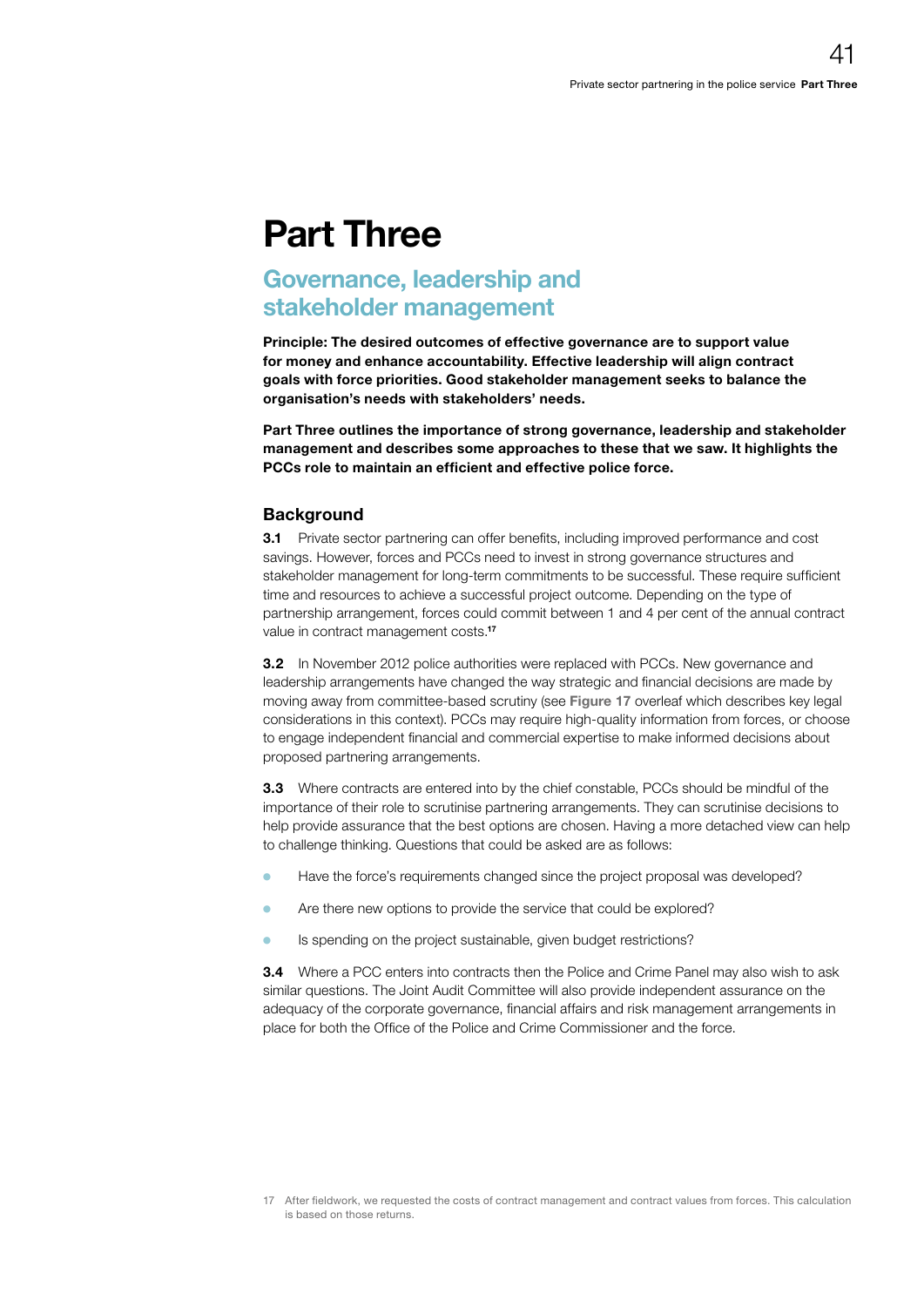### Figure 17 Legal considerations

There is a statutory requirement that a PCC appoints a chief executive and a chief finance officer (CFO) for the office of the police and crime commissioner under Schedule 1 Paragraph 6(1) to the Police Reform and Social Responsibility Act 2011 ('PRSR Act 2011') (and under section 127 of the Greater London Authority Act 1999 for MOPAC). A chief constable must also appoint a CFO for the police force under Schedule 2 Paragraph 4(1) to the PRSR Act 2011. The responsibility for proper financial administration lies with the CFOs. Further detail on the discharge of these powers is provided in The Financial Management Code of Practice for the Police Service of England and Wales 2012.

To govern the relationship between the PCC and chief constable in financial matters each PCC should produce a single set of standing orders in close consultation with the two CFOs, chief constable and the chief executive. These will include safeguards to ensure proper administration and discharge of statutory functions and be supplemented by a scheme of consent. This will set out conditions attached to the PCC's consent to the chief constable's exercise of financial powers, including how the chief constable will be held to account for managing funds as per section five of the Code of Practice.

PCCs are able to enter contracts, acquire and dispose of property and borrow money under Schedule 1 Paragraph 14(2) to the PRSR Act 2011 along with a role allowing them to enter into contracts for local services (section 9(1) to the PRSR Act 2011).

Source: Her Majesty's Inspectorate of Constabulary and National Audit Office analysis

#### **Governance**

**3.5** The PCC has overall responsibility for property and contracts. With their consent, the chief constable and their staff can carry out the daily administration of property and contracts, and a chief constable can enter into contracts. All contracts will be governed by standing orders with procedures for procurement, tenders and contracts. When managing these contracts on behalf of the PCC, forces should aim to put in place governance mechanisms that help those managing the project meet the force's priorities. The business case, for example, could set out the force's proposed approach for governance and the opportunities and risks attached to this. Effective governance should give sufficient oversight and control to manage risks and ultimately help achieve value for money. However, governance arrangements may need to be adjusted throughout the procurement phases, including contract management. Figure 18 shows some examples of suitable outcomes of different arrangements during pre and post-award stages.

**3.6** Figure 19 summarises a common governance structure, which we frequently saw in fieldwork visits. At each level, the partner may be invited to participate in different governance activities.

**3.7** The senior responsible owner, budget holder and project manager roles are critical to project success. When the contract begins there should be a clearly defined contract manager and support team to secure continuity of governance. The contract manager should consider reporting contract and performance issues into the organisation's business-as-usual governance processes, rather than through a 'stand-alone' governance model for the contract. Part Four gives a more detailed outline of contract management team structures.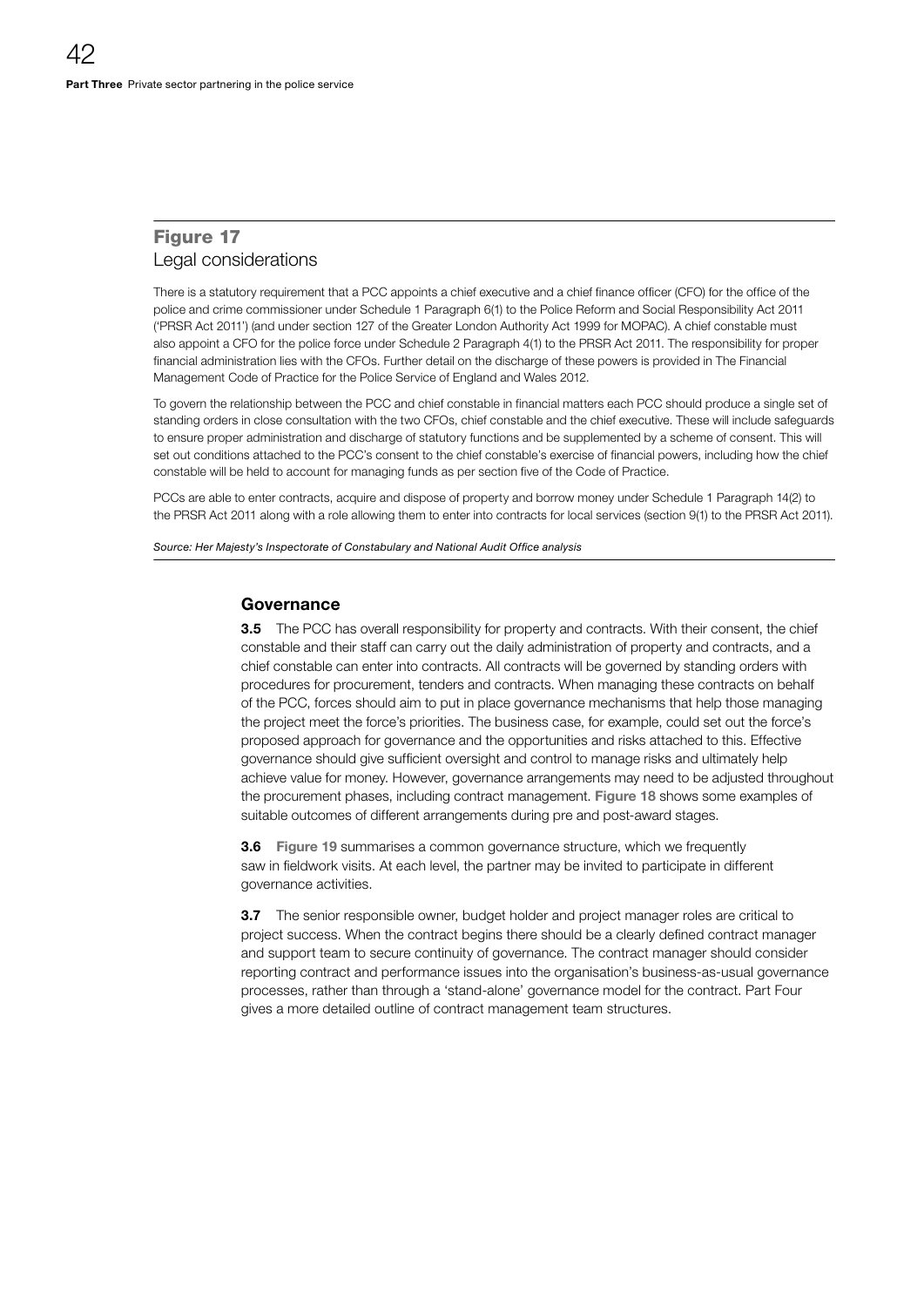### Figure 18 Characteristics of effective governance, before and after agreeing contracts

| <b>Pre-award characteristics</b>                                                                                             | Post-award characteristics                                                                           |  |  |
|------------------------------------------------------------------------------------------------------------------------------|------------------------------------------------------------------------------------------------------|--|--|
| Facilitates a willingness to adapt the contract terms<br>to reflect change and problems.                                     | Actively manages the partner and holds them to account.                                              |  |  |
| Promotes innovation through sharing ideas between<br>the force and the partner.                                              | Allows positive feedback to be shared with the partner.                                              |  |  |
| Helps senior managers to recognise that the partner needs<br>to achieve its objectives and make a reasonable margin.         | Develops and supports an effective 'intelligent client' culture.                                     |  |  |
| Promotes an effective formal relationship.                                                                                   | Builds on establishing joint medium- and long-term goals.                                            |  |  |
| Makes sure that the right people, with the right commercial,<br>interpersonal and management skills are leading the project. | Makes sure that there are specific, measurable and<br>achievable improvement plans with the partner. |  |  |
|                                                                                                                              | Manages expectations, creates a sense of certainty<br>and minimises surprises.                       |  |  |

Source: Her Majesty's Inspectorate of Constabulary and National Audit Office analysis

### Figure 19

Governance arrangements at visited forces



Source: HM Inspectorate of Constabulary and National Audit Office analysis of documents and fieldwork evidence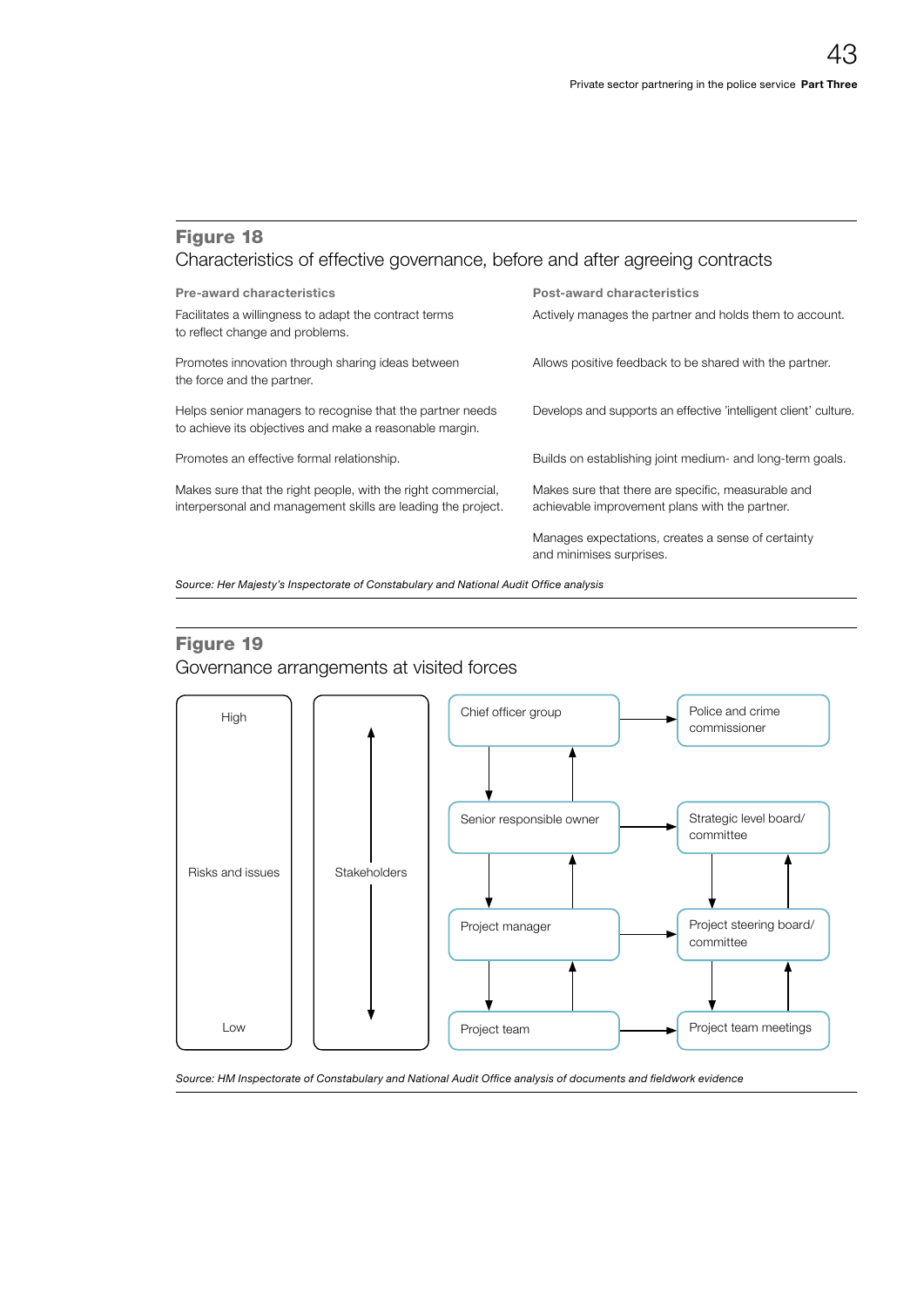**3.8** Contracts are challenging to understand for those who do not have the relevant legal and financial expertise. Project managers can help stakeholders understand contract language and key components of the partnership, such as service levels and responsibilities.

3.9 A source of increased costs in contract management can be where a lack of flexibility means that risk management sits with the partner less able to deal with them. Good governance, as well as good relationship management between partners, considers whether some risk management and the associated costs could be transferred. To minimise the risk of a contract dispute an auditable record of contract discussions, decisions taken and the intentions behind those decisions should be kept.

#### Leadership

**3.10** The senior responsible owner should fully communicate the strategic rationale for a new contract. This is not a given, as personnel directly involved in negotiating a new contract may not always be fully aware of the strategic rationale. The project or contract manager should understand why the organisation is pursuing such an approach. They can then negotiate immediate and long-term goals and put all of the relevant provisions in place to achieve these.

**3.11** The senior responsible owner should assemble a suitably resourced, skilled and experienced project team for the scale, complexity and importance of the project. This may require specialist advice and expertise from external sources. An operational lead should be appointed to provide business continuity and a smooth transition. They should consider requesting that the partner does the same, to have a single point of contact in both organisations.

#### Stakeholder management

**3.12** The proposed partnership may impact on stakeholders to varying degrees, so effective stakeholder management and clear communication is important. Forces and PCCs should identify all material stakeholders, what their needs are likely to be and how they will actively manage them. They may wish to prioritise stakeholders, particularly with large or complex projects, using categorisations such as the following:

- Primary stakeholders: may include those with a formal, official or a contractual relationship with the force and PCC, such as the workforce and end-users.
- **Secondary stakeholders:** may include public interest groups, the media and local community organisations.
- **Indirect stakeholders:** may include those who have an ongoing interest, such as government agencies, other contractors and the public.

**3.13** As far as possible, stakeholders should support the partnership, engage with it and be satisfied with the development of the project. Forces and PCCs can help achieve this by communicating with stakeholders at key stages of the project, depending on their interest in it. Different means of communicating can include formal and informal consultation and surveys. Forces and PCCs should also identify potential conflicts between stakeholder interests and consider how to manage these.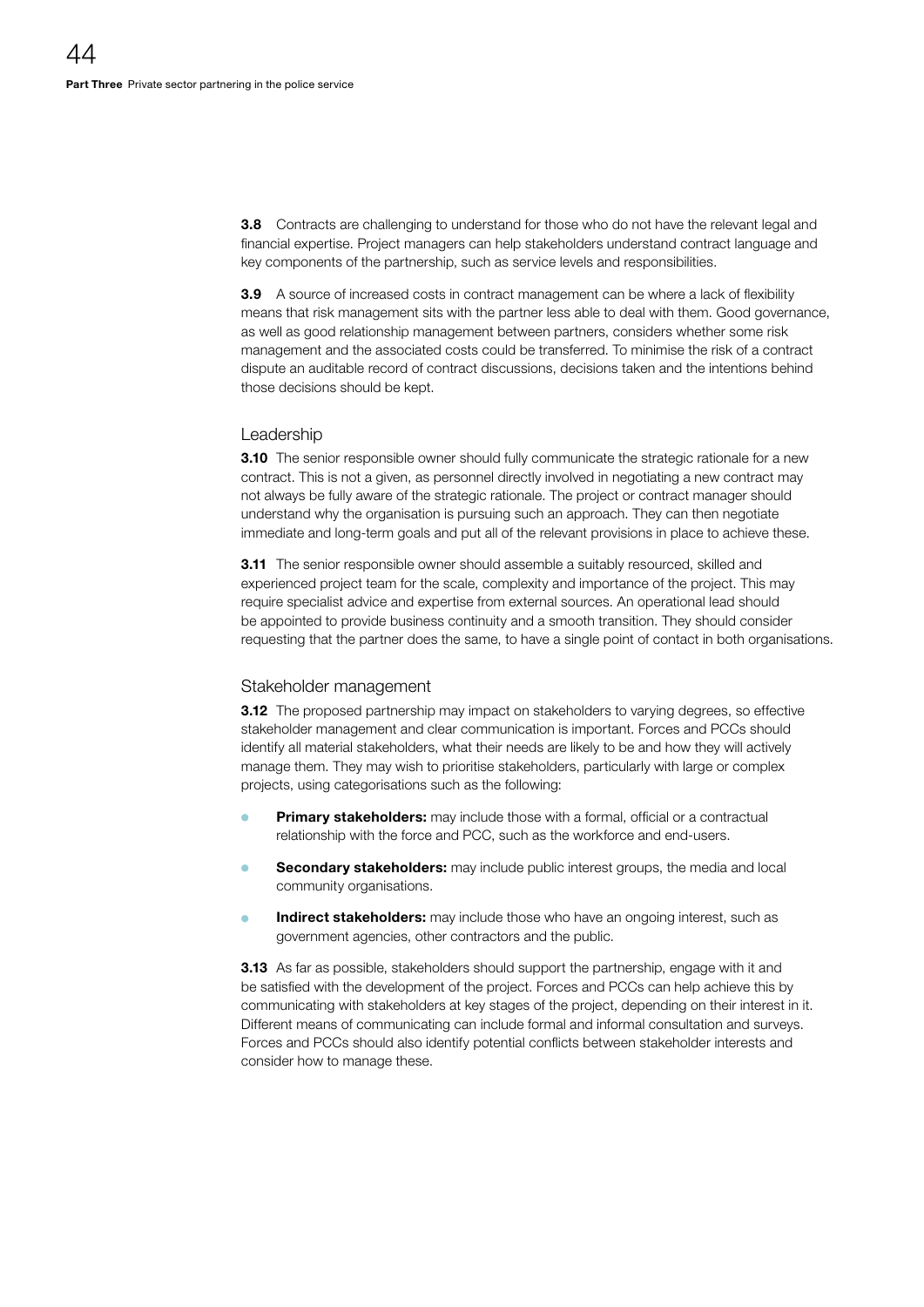#### Fieldwork observations

#### Governance

**3.14** Forces who said that their contracts were working well said that they had clear relationship boundaries with their partner and a transparent, 'no surprises' approach. In practice, this meant that both parties were fully briefed which minimised unanticipated issues. Typically, forces changed the governance structure after contract award to strengthen performance monitoring activities for holding the partner to account. This often involved changing the project team's skills mix to link detailed contract specifications with operational outcomes.

**3.15** Avon and Somerset Constabulary, Northamptonshire Police and Cheshire Constabulary retained more personnel from the pre-contract award stage than in other partnerships we reviewed. Northamptonshire and Cheshire planned to ensure that their Multi Force Shared Service worked before they started a process to take out additional savings. This benefited relationships and helped resolve contract issues quickly, with little escalation required. Forces should consider balancing the benefits of retaining expertise against the cost implications. By contrast, Cleveland Police significantly reduced costs by retaining fewer personnel, but this reduced the level of retained knowledge about the contract.

**3.16** We found evidence of active engagement and involvement from chief officer teams and police authorities. In Cleveland Police, for example, there was evidence of the partner reporting and advising at operational and strategic meetings. The force documented the frequency and purpose of partner engagement with different groups and key individuals and recorded the purposes and outcomes from these meetings. The force also identified a need to review governance arrangements and appointed independent auditors to review them.

**3.17** Lincolnshire Police tried to balance internal expertise and using specialist advisers when the required expertise and knowledge was not available internally. This had the unexpected benefit of transferring knowledge, which helped internal staff take the project from transition to implementation.

**3.18** Other forces identified that using specialist expertise with knowledge of the outsourcing market, particularly commercial end contract designing expertise, was vital to the success of the project. Specialist advisers:

- designed the outline business case;
- <sup>O</sup> provided legal expertise during pre-sourcing when designing the sourcing phase, ensuring legal compliance, helping to design the contract and develop more advantageous commercial arrangements;
- provided financial expertise during commercial negotiation, such as analysing the financial elements of bidders' solutions; and
- provided ICT and human resource expertise during commercial negotiations and contract development.

**3.19** Within governance structures the roles and responsibilities of key individuals were well documented. Cleveland Police produced a comprehensive partnership document, which included job roles for directors and managers.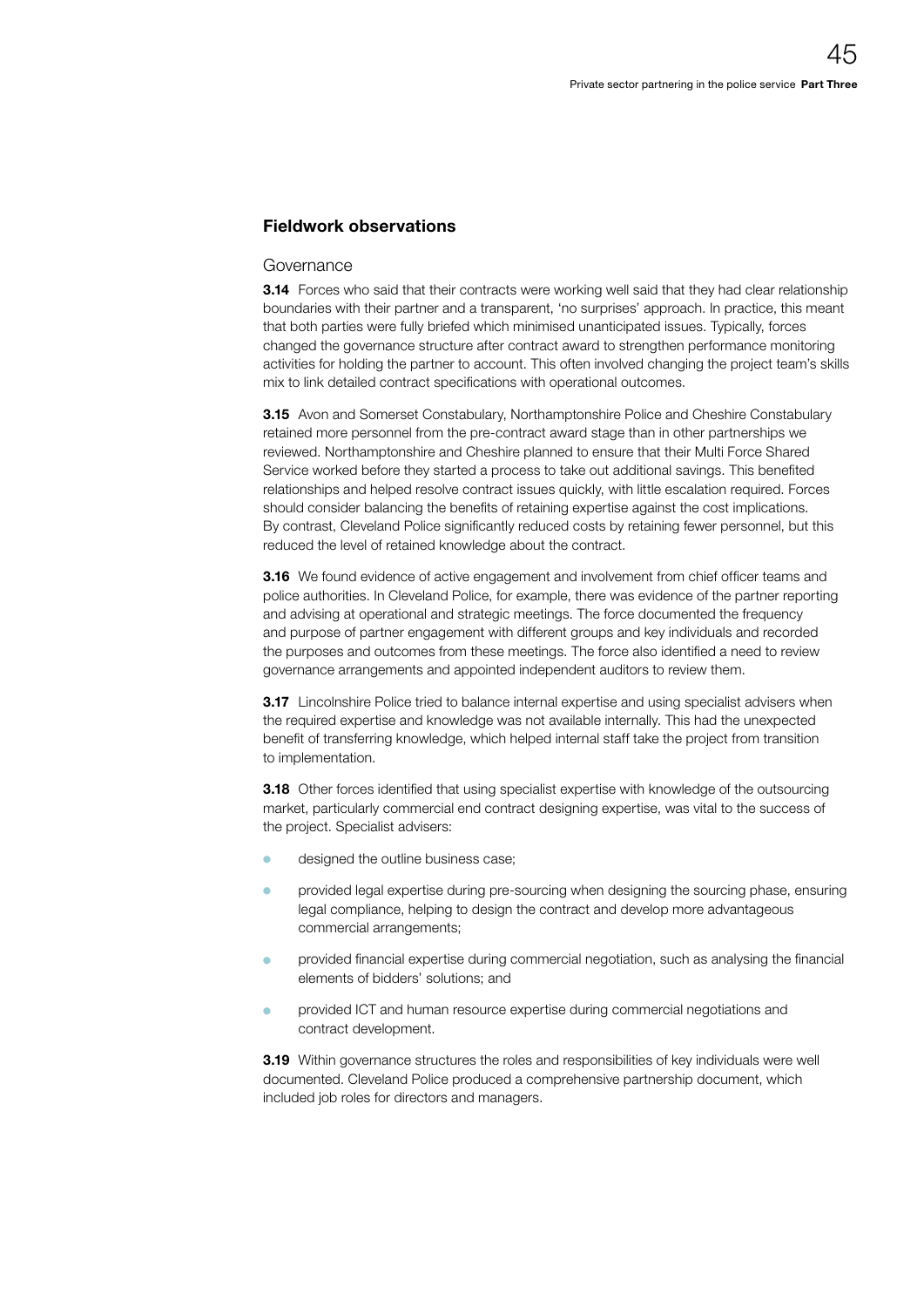#### Leadership

**3.20** We found partner relationships were planned and structured with appropriate governance and senior ownership. Senior Responsible Owners led partner relationship management and made sure that projects had impetus and direction. For example, Staffordshire Police's senior responsible owner managed and maintained the pace of the project, such as quickly meeting large data requests from their partner.

**3.21** Forces said they benefited from having short timescales during sourcing activities, which made them ambitious and maintained momentum. The benefits of this were most pronounced in the forces that used consultancy support. Staffordshire Police and West Midlands Police had 'Benefits Realisation' and 'Continuous Improvement' teams respectively. The Senior Responsible Owners oversaw these teams, with analytical support from their partners in the design stage. Forces described establishing this capability as labour intensive but said it put them in a stronger position to pursue further savings and transformation.

**3.22** Although some forces involved in major business partnering had continuous improvement clauses, holding partners to account on these was difficult. For example, Northamptonshire Police and Cheshire Constabulary acknowledged that better knowledge transfer would have helped to transfer their shared service function and make savings more quickly. Both forces have now improved how they capture, record and share knowledge and have established toolkits to transfer knowledge.

#### Stakeholder management

3.23 Forces said that there had been clarity and quality in the messages on strategic direction from heads of service and departmental heads. This was described as important as these leaders were then involved in communicating and embedding these messages throughout the organisation. However, our focus groups often described proposed changes and feedback mechanisms as being poorly understood or communicated. Senior leaders acknowledged that they could have communicated the impact of future working arrangements and what the new contract would actually mean more clearly. This would have helped staff members transferring to the new organisation and those remaining with the force.

**3.24** Senior leaders and focus group participants at Staffordshire Police conveyed to us a very constructive process. The force invited all staff to attend workshops to present a 'declaration of options' and listen to and gather responses. The force held one-to-one discussions with affected staff and involved staff associations, so they could contribute ideas and voice concerns. Similarly, the partner set up a trade fair-style event to present options for service design to staff and to answer questions. Staff in focus groups were positive about this, reporting that it catered to their needs.

3.25 Cheshire Constabulary also identified the importance of stakeholder communication throughout its project. Figure 20 shows an example of their communications plan objectives and how the plan linked to the wider change programme in the force.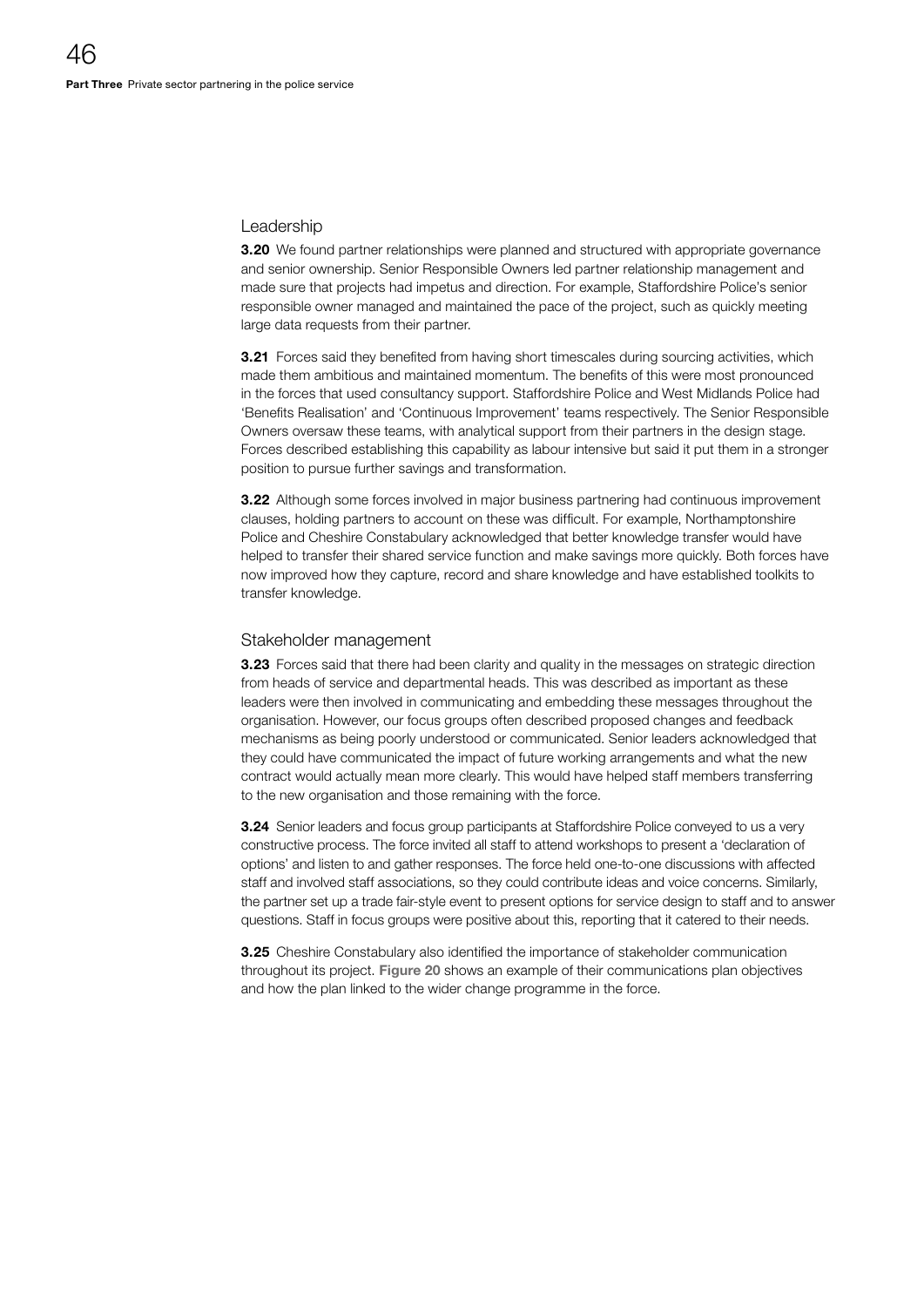#### Figure 20 Stakeholder communications planning in Cheshire Constabulary

The force looked at a wide range of stakeholders and identified that an effective 'people change and communication strategy' was critical to achieve benefits from transformation. They identified that system changes alone could only provide a small proportion of benefits and changes in work practices, behaviours and culture. The force formulated a communication plan to support the change management strategy. The stated key objectives for the communications plan were to:

- <sup>O</sup> Stimulate awareness of, and support for, the move to a new approach for delivering business services.
- **•** Provide facts, not speculation.
- **O** Ensure staff know what to expect during the programme and when.
- **C** Ensure staff are prepared for change; and have realistic expectations.
- **•** Help limit resistance among stakeholders.

Multi-force shared service change plan

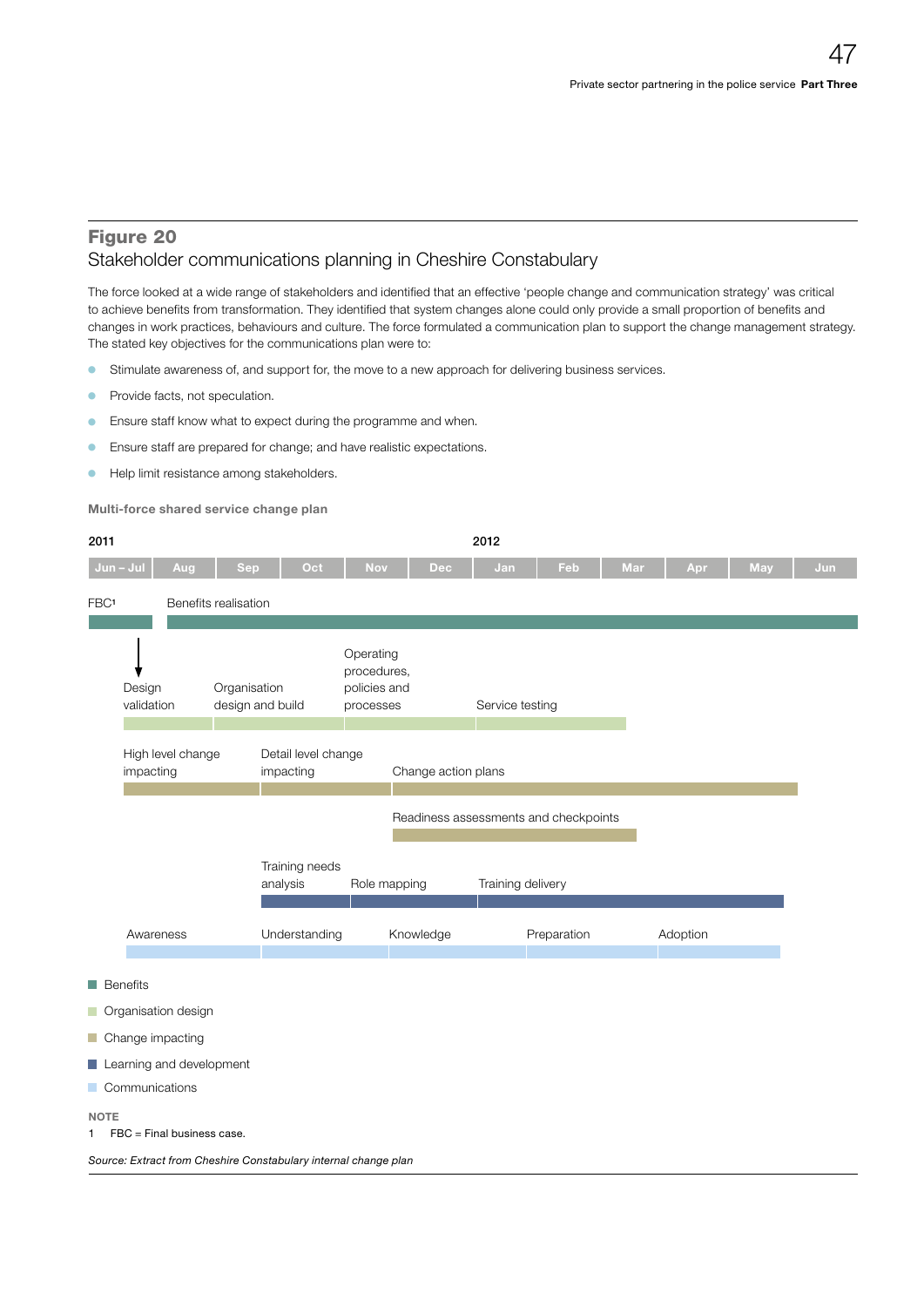**3.26** Forces said that there was less stakeholder engagement with the community, except through media announcements. This was partly because contracts were mostly for business support functions and therefore seen as of limited interest. Forces that agreed contracts involving custody provision, which could have more operational risks, engaged with community stakeholders about the proposed build site. However, forces did not note receiving requests for information regarding partner skills and expertise in detainee management.<sup>18</sup>

#### Key learning points

**3.27** Forces described senior leadership as a catalyst for ensuring that projects had impetus and direction. They were aware of when they needed external support and recognised that partners could bring innovative approaches to stakeholder management. Forces and PCCs entering a partnership should consider what, and how, they will communicate with their stakeholders and make sure that they respond to their feedback. This will help stakeholders to support the project as far as possible and achieve optimal outcomes.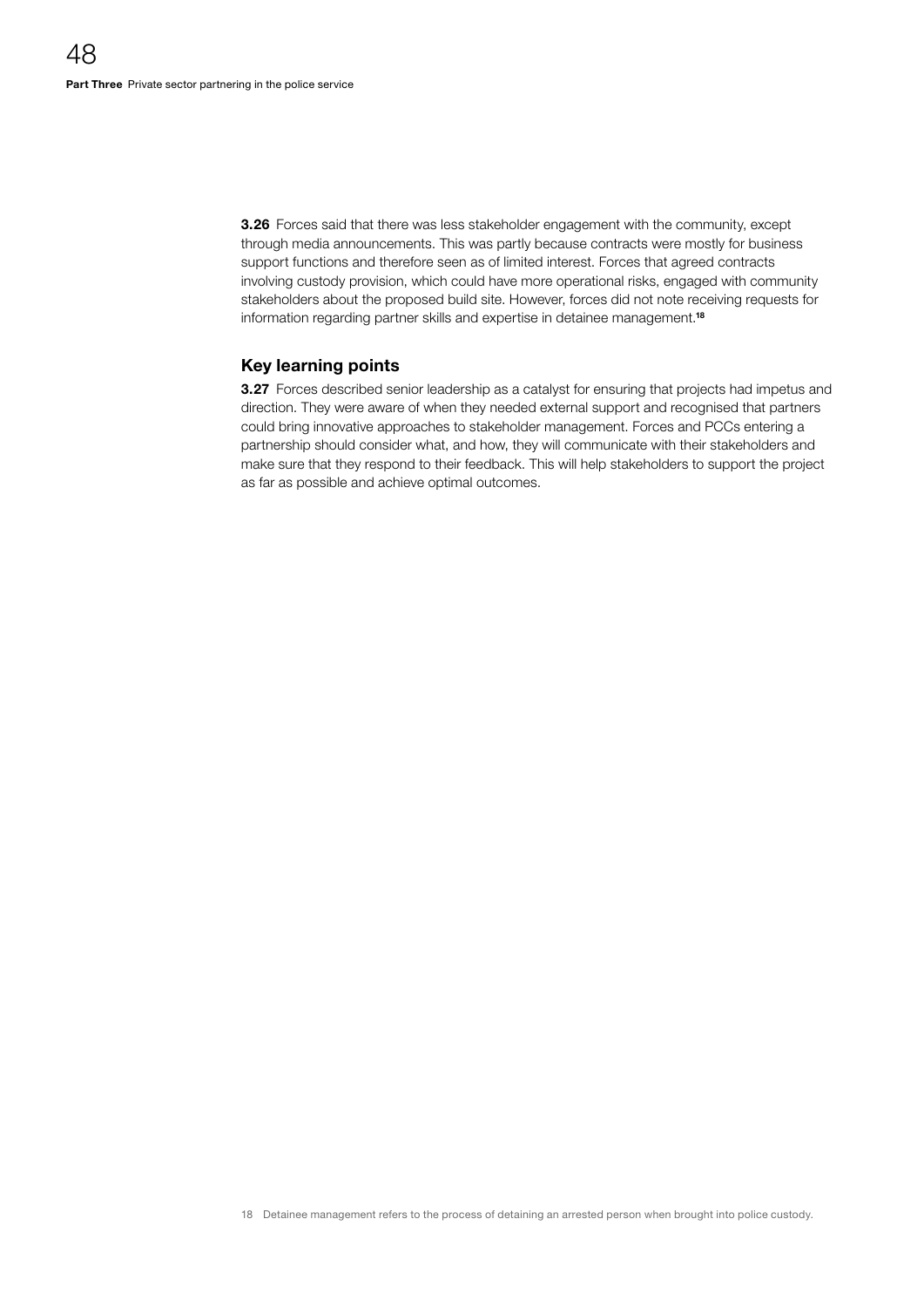## Part Four

## Contract and performance management

Principle: The desired outcome in effective contract and performance management is to monitor service provision against contractual and wider requirements to achieve value for money.

Part Four outlines the roles and responsibilities and structure of contract and performance management. It describes how to develop a system to manage performance, including different quantitative and qualitative methods of appraisal.

#### **Background**

4.1 Contract and performance management starts when the contract is signed and continues throughout the contract life. Forces must identify any new skills and expertise that will be needed in the contract management team. It will also need to consider how far this will build on the original project management team or require staff with different skills and experience, such as relationship management.

#### Roles and responsibilities

4.2 Forces and PCCs should carefully consider how contract management will work. This should include the composition of the contracts management team, how it will deal with service incidents and in what priority. It should also include arrangements for reviewing performance information and giving the partner feedback. The team must be capable of handling unexpected issues, which are likely to emerge during a complex partnership. This is particularly so at the beginning of the contract when services may be subject to rapid reform.

4.3 Figure 21 overleaf shows how contract and performance teams may be structured. It includes appropriate internal and external support and partner engagement. A good contract and performance management team should have:

- skilled and knowledgeable staff;
- <sup>O</sup> knowledge of the force's and PCC's contractual obligations;
- <sup>O</sup> a detailed understanding of costs across the organisation, as identified in Part One; and
- the ability to apply performance appraisal mechanisms and adjust them when business requirements change.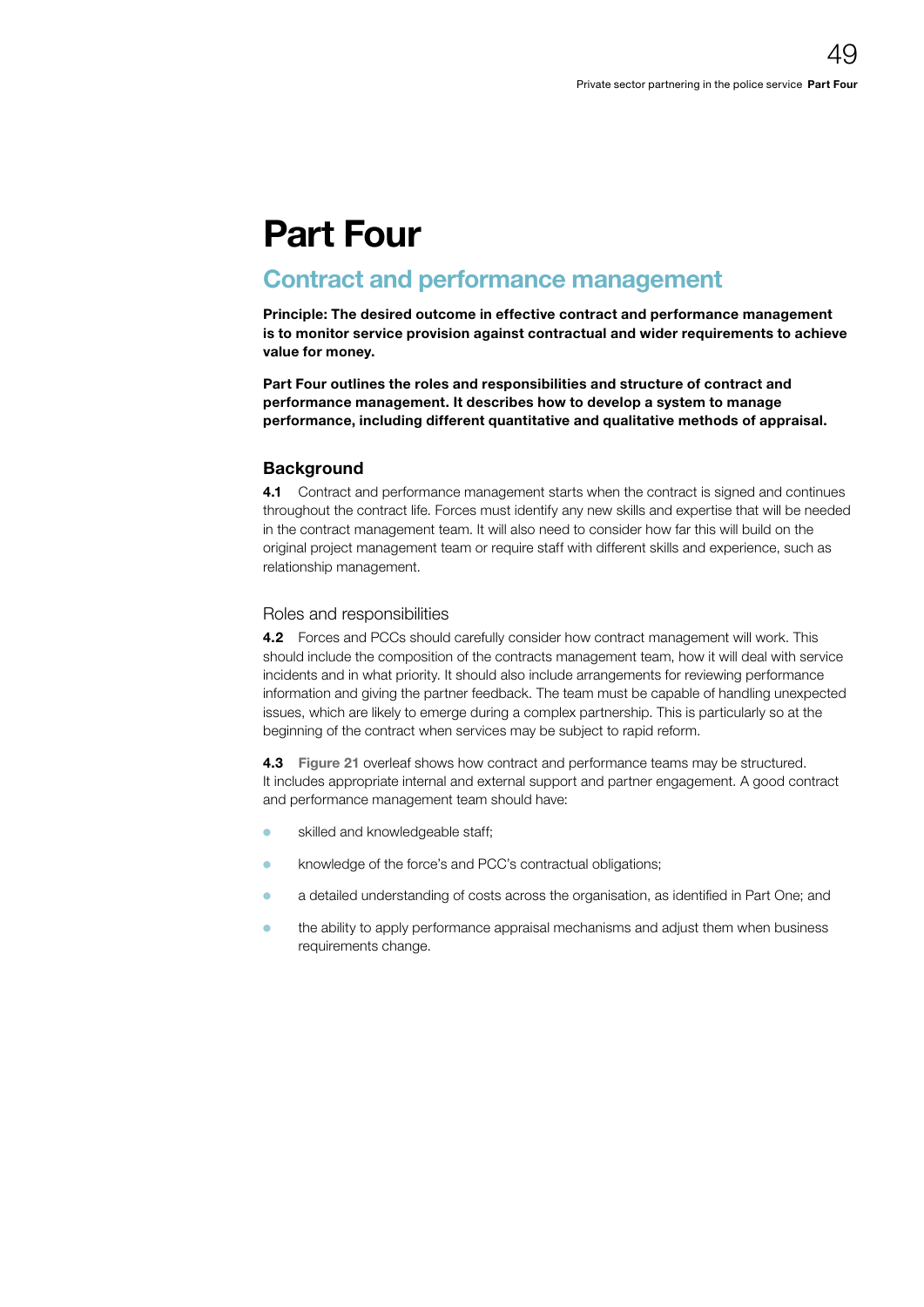### Figure 21

An example of a contract and performance management governance structure



Source: HM Inspectorate of Constabulary and National Audit Office analysis

Desired outcomes of effective contract and performance management

- 4.4 Good outcomes could include that:
- services are being provided as expected, services are improved and costs are cut;
- an effective working relationship is formed, with governance arrangements working well and both sides understanding the other's perspective; and
- issues are regularly resolved at working level, rather than requiring escalation and, where necessary, financial penalties or service credits are promptly pursued.

#### A system for managing performance

4.5 The contract should clearly set out how the partner's performance will be monitored. If there is a robust baseline for its pre-contract activity then this can be used as a basis to evaluate performance.

4.6 A good performance management tool will give a detailed and timely understanding of the partner's performance. If possible it should set out and link the inputs, outputs and outcomes of different activities with financial and operational information.19 This could be done through a combination of quantitative and qualitative indicators. Performance should be monitored to identify issues quickly and take decisions against strategic objectives.

<sup>19</sup> The NAO published a good practice guide, *Performance Frameworks and Board Reporting* in July 2009*.* It contains a useful maturity model for performance measurement frameworks that forces can use for a self-appraisal of the maturity of their performance management systems. Available at: [www.nao.org.uk/publications/1012/](http://www.nao.org.uk/report/performance-frameworks-and-board-reporting-ii/) [performance\\_frameworks\\_and\\_boa.aspx](http://www.nao.org.uk/report/performance-frameworks-and-board-reporting-ii/)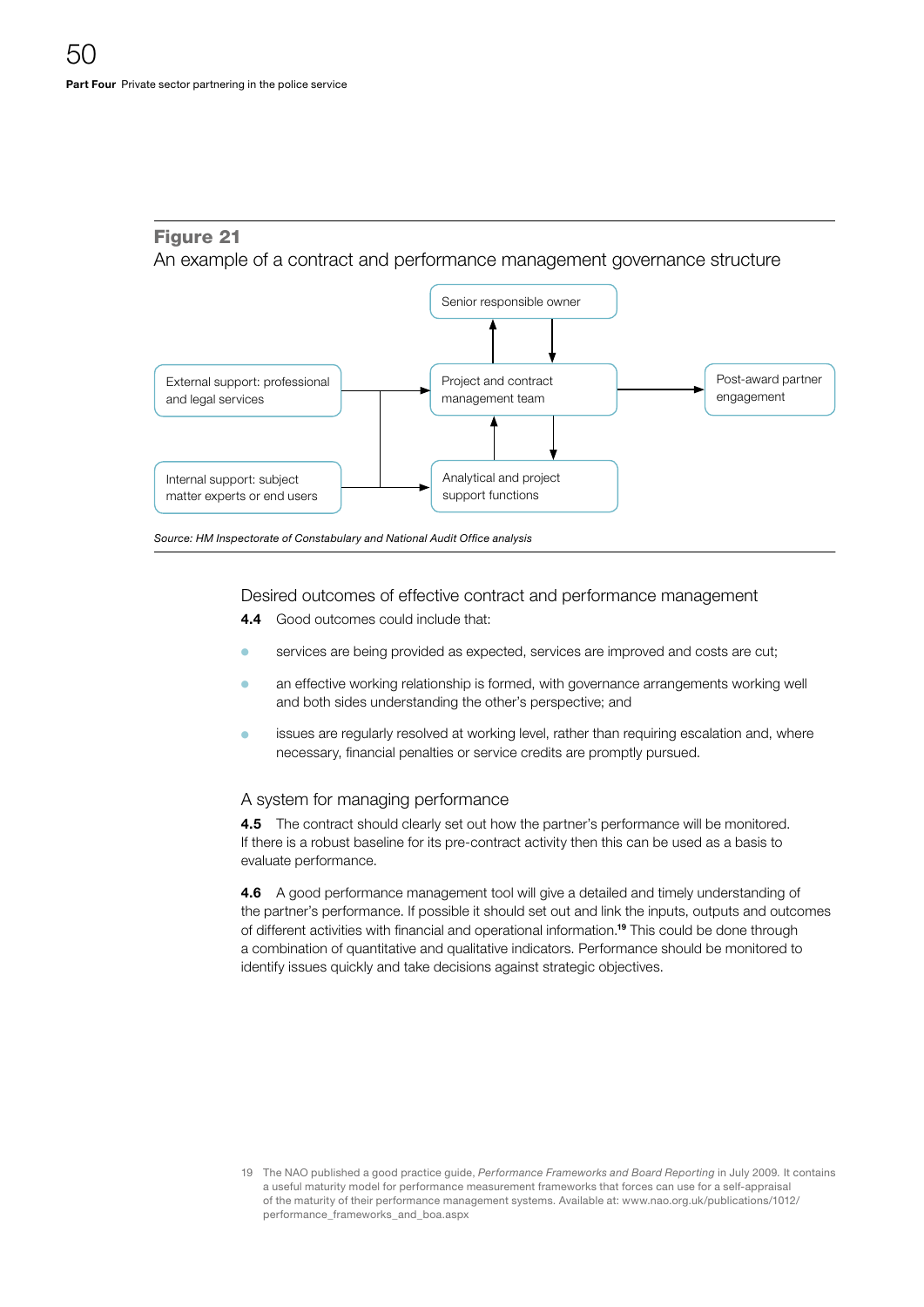#### Quantitative performance indicators

4.7 Performance measures are commonly defined in quantitative terms, such as a percentage of activities that have been achieved in a given time frame. Such 'key performance indicators' (KPIs) should be:

- $\bullet$  valid reflecting what they are intended to do;
- $\bullet$  reliable using data of sufficient quality; and
- continuous providing comparable data over time.

4.8 Both parties should agree who will collect such data and what methodology they will use to do so reliably. Where there is reliance on a partner's performance data, assurance that it is being reported accurately, for example through using regular dip-sampling,<sup>20</sup> should be sought.

4.9 Both parties will need to agree clear criteria to evaluate performance, for example whether an activity or service must meet a fixed threshold or whether continuous improvement is required. They should also agree how performance reporting impacts on the payment mechanism.

4.10 However, KPIs have limitations and cannot give a complete picture of good or poor performance. Over-reliance on KPIs as a measure of success or failure may incentivise service providers to prioritise activity that meets performance requirements at the expense of desired outcomes. They may also unfairly penalise partners for factors that are not in their control. To mitigate such risks the following should be considered:

- how well their KPIs align with desired outcomes;
- <sup>O</sup> how many KPIs are needed to effectively appraise performance balanced against the associated costs;
- **•** how discretion will be exercised over applying service credits or performance penalties, if necessary;
- whether partners should be able to submit mitigating evidence if performance falls short of targets; and
- how to reconcile the need for performance information with finding opportunities for innovation.

#### Qualitative performance indicators

**4.11** Qualitative information can help to contextualise KPIs. Forces and PCCs should consider how to collect, understand and report qualitative information about their partner to improve performance. For example, they could collect information from subject matter experts or end users through periodic meetings, focus groups or surveys. This could identify some of the less apparent aspects of the partnership that may need addressing. These could include barriers to improvement, communication problems or the quality and usefulness of new ICT systems. They should also seek feedback directly from their partner of their experiences of working with the force. Such measures can complement the KPIs and help improve overall performance.

4.12 In the beginning of the partnership, forces and PCCs may wish to allow a 'grace period' to build goodwill and common understanding in the relationship. As the contract proceeds, the payment mechanism should be regularly reviewed so that it continues to help meet priorities. The force and PCC can retain too much financial risk when payment mechanisms are not managed effectively. By contrast, where the penalties in the payment mechanism are too high, too much financial risk may be passed on to partners.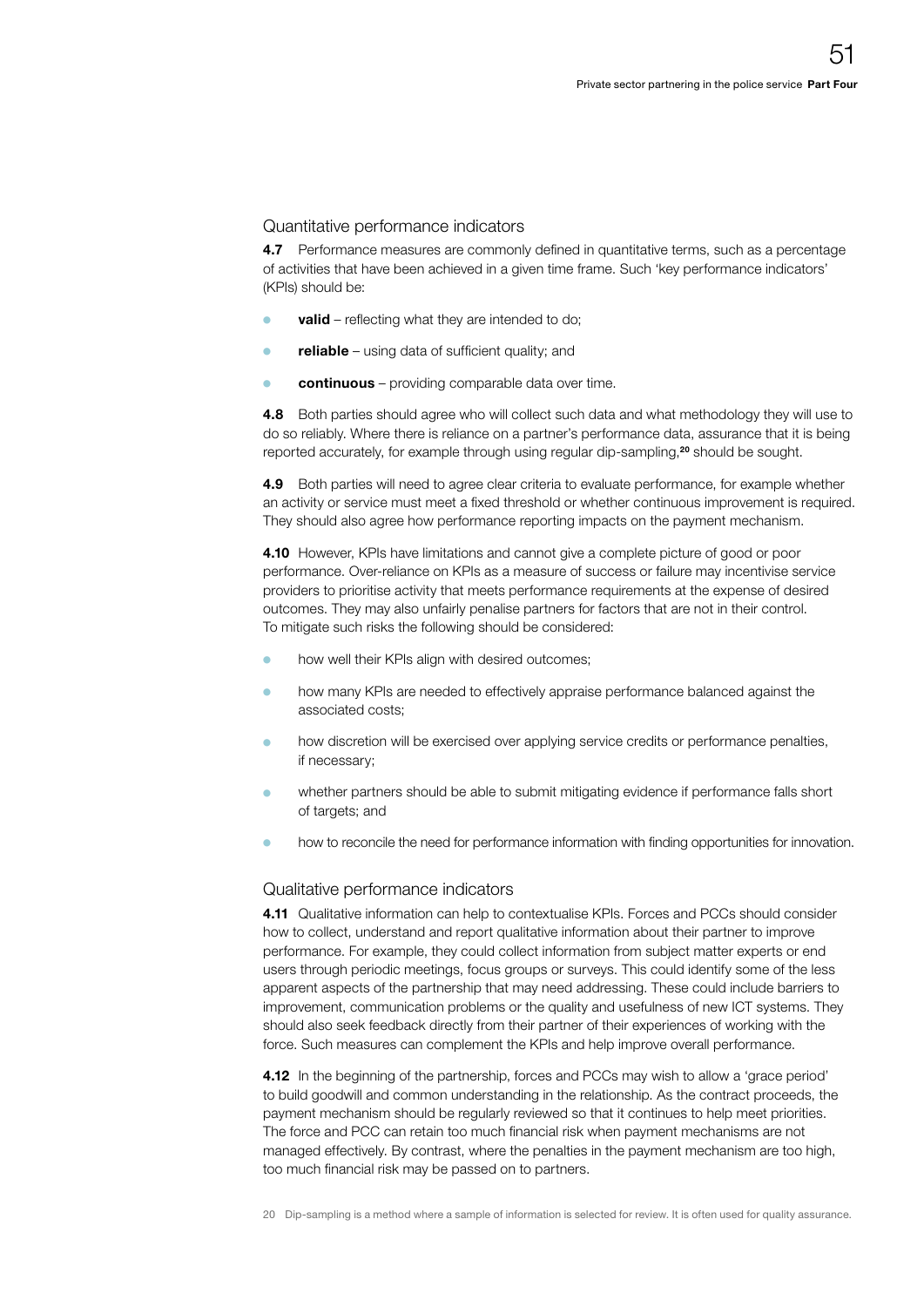#### Fieldwork observations

#### Roles and responsibilities

4.13 Where applicable, there were identifiable contract managers who were responsible for managing the partner's performance.<sup>21</sup> Where information was available, we saw evidence of robust recording practices with good examples of:

- **•** clarity in the force's and partner's responsibilities;
- service provision issues being resolved at the appropriate level; and
- the wider workforce, including end users and senior officers, being actively engaged in the partnership.

4.14 Several forces also stated that contract management improved when the workforce was given relevant commercial understanding about the partnership. For example, information on who is responsible for different service areas, what the agreed service levels are, and how feedback can change practice.

#### Developing a performance management system

4.15 We saw several examples of forces using performance information to their benefit. Figure 22 shows some KPIs from Avon and Somerset Constabulary.

#### Figure 22

### Illustrative examples of KPIs used by Avon and Somerset Constabulary at monthly partner performance meetings

The KPIs come from quantitative and qualitative sources. The performance measure descriptions are clear as well as the identified thresholds and frequency of reporting. The force, with its partners, meets regularly to review operational performance and to share and scrutinise management information.

| <b>Service line</b>               | Performance measure                                                                        | Frequency<br>of reporting | 2012-13<br>Target                | <b>Jan 2012</b>        | Feb 2012         | <b>Mar 2012</b>        |
|-----------------------------------|--------------------------------------------------------------------------------------------|---------------------------|----------------------------------|------------------------|------------------|------------------------|
| <b>ICT</b>                        | Percentage availability of<br>key systems                                                  | <b>Monthly</b>            | 99%                              | $• 100\%$              | $• 100\%$        | $• 100\%$              |
| Enquiry office                    | Availability against<br>published opening times                                            | Monthly                   | Not > than<br>60.5 hours         | $\bullet$ 3 hrs        | $\bullet$ 17 hrs | • 13.45 hrs            |
| Enquiry office                    | Recovery of service<br>provision within four hours                                         | <b>Monthly</b>            | $Not > 2$ occasions<br>per month | $\bullet$ <sup>0</sup> | $\bullet$ 1      | $\bullet$ <sup>0</sup> |
| Finance and<br>Administration     | Sales invoicing - sales<br>invoices to be raised within<br>five days of receipt of request | Monthly                   | 98%                              | $\bullet$ 100          | $\bullet$ 100    | $\bullet$ 100          |
| Finance and<br>Administration     | <b>Customer Satisfaction</b><br>of 'good' and above                                        | Annually                  | 74%                              | •66.2%                 |                  | •78%                   |
| Property and<br><b>Facilities</b> | Inspections completed<br>in line with agreed plan                                          | Quarterly                 | 100%                             |                        |                  | •90%                   |
|                                   | Source: Extract from Avon and Somerset Constabulary performance management information     |                           |                                  |                        |                  |                        |

21 Staffordshire Police and West Midlands Police undertook consultancy support and both established continuous improvement (or equivalent) teams.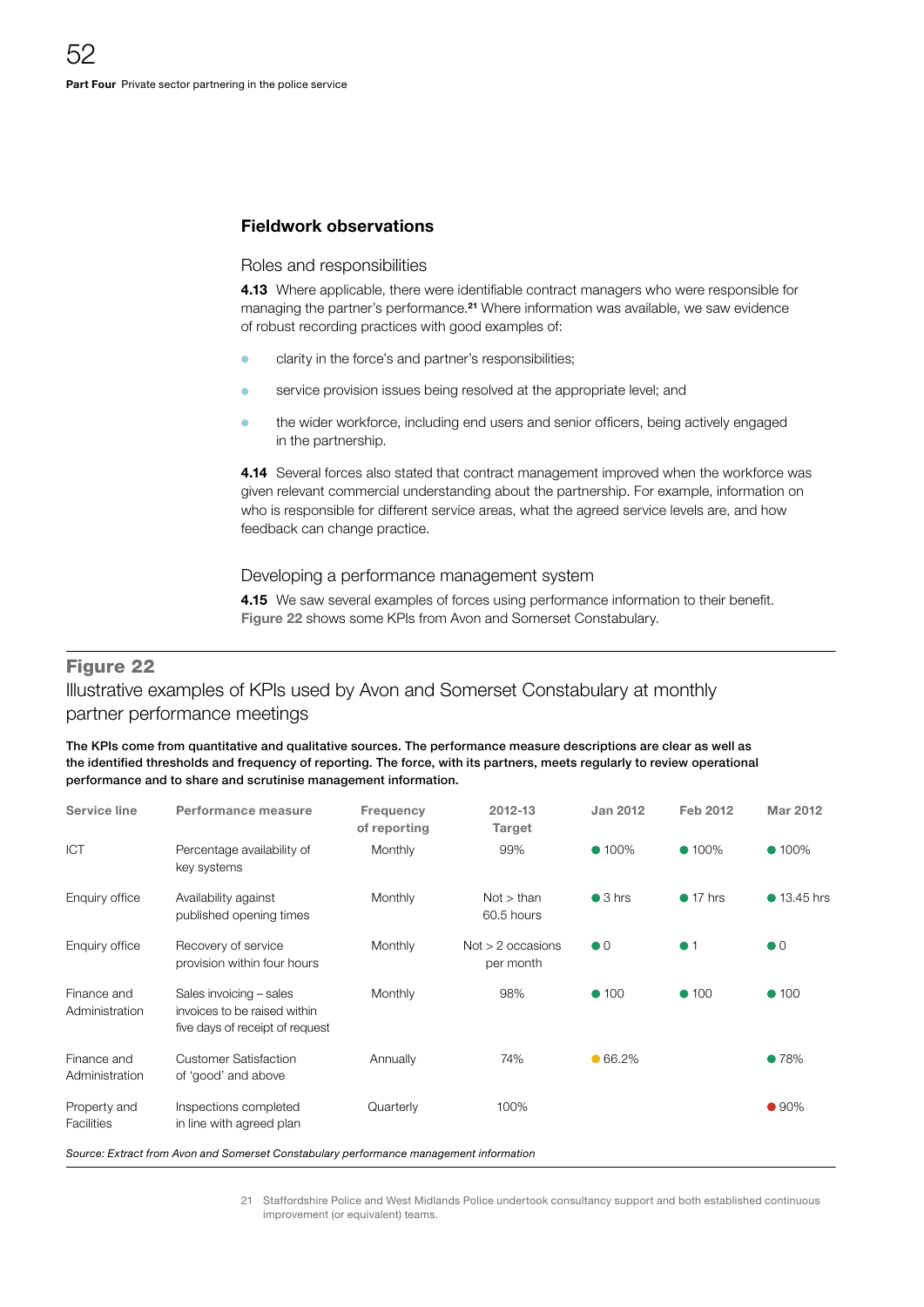4.16 However, many forces found that relying solely on KPIs risked driving partners into focusing on short-term objectives rather than sufficiently addressing the longer-term priorities of the partnership. We saw examples where forces concentrated on promoting effective personal relationships and seeking qualitative feedback on provider performance to reduce this risk. Putting continuous improvement and innovation clauses in contracts was also useful for this.

#### Baselining of performance information

4.17 Where forces had transferred service provision to their partner and baseline performance information was available, this was regularly used to measure performance after implementation. However, forces often found, before agreeing contracts, that they did not have performance information for some business areas. This meant that the first year of the contract was used to establish a 'zero-base' for measuring future performance. This may have limited the incentives for partners to perform to their potential and for forces to gain assurance that performance has improved. As noted in Part One, forces will benefit from understanding their organisation's performance.

#### Qualitative performance indicators

**4.18** Some forces did not fully exploit the opportunities from getting regular feedback from key stakeholders. Forces and partners often established effective relationships at more senior levels, but were less clear about how some elements of service transformation were working for end users. While some forces used surveys or focus groups with staff to gather such information, others did not have such processes. This meant that forces relied solely on information from their partner to understand how operational delivery was working.

#### Payment mechanism

**4.19** We saw a number of approaches to using payment mechanisms in the beginning of the partnerships. Some forces used service credits wherever their contract provided for it while others chose a different approach, particularly during periods of complex change. For example, 'goodwill registers'22 gave flexibility without being too bureaucratic or costly.

#### Contract management

4.20 Forces recognised the importance of taking a working level and strategic approach to contract management. However, they highlighted the usefulness of developing and maintaining professional relationships with their partners. The two case studies (Figure 23 overleaf and Figure 24 on page 55) illustrate different approaches to contract management and payment mechanisms.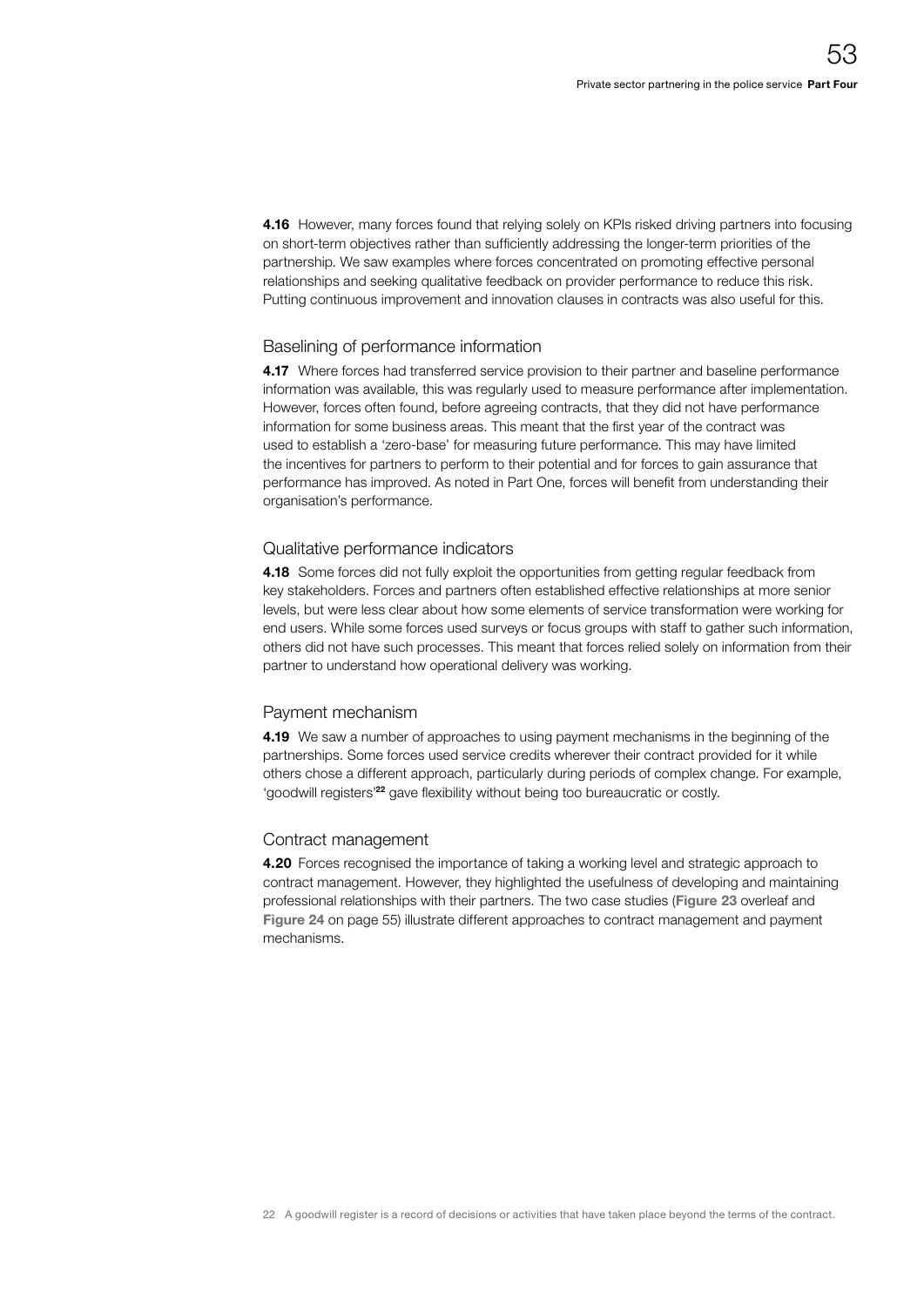#### Figure 23

#### Contract and performance management in the Sussex Police PFI contract for custody buildings, services and facilities management

#### Background to the partnership

Sussex Police had outdated custody buildings, which were inefficient, expensive to run and a potential risk to detainee safety. Upgrading, rationalising and centralising the buildings was a priority. Following an options appraisal, the force found that it required significant capital investment to do this. It entered into a 30-year PFI contract in 2001, supported by grants from the Home Office.

#### Background to the contract

The contract included building four new custody buildings, renovating a further two and providing custody services including cleaning, catering, medical and detainee identification. The contract also included providing detainee processing services, staffed by the partner.

#### Early contract and performance management

In the beginning of the contract, Sussex Police actively managed it and obtained service credits for poor performance. After transferring force custody staff to the partner, a 'business as usual' approach was taken with little differentiation between force and partner staff roles. Formal contract and performance management mechanisms fell into disuse and more reliance was placed on personal relationships.

There are now no force contract management staff and few officers remaining who were involved when the contract was agreed. Combined with limited records, such as meeting minutes, this meant there was little organisational memory. In 2010, the force took independent advice to conduct a quality assurance review of the contract.

#### Force learning and changes to practice

The force re-established a contract management team with a project and contract manager with additional administrative support. The force now reviews performance in detail monthly, with clear recording practices to inform future decision-making. Since the election of the PCC in November 2012, further scrutiny is being undertaken by the PCC on the PFI contract with a greater focus on performance monitoring to ensure the service is being delivered as contracted.

While relationships between force and partner staff remain positive, the force has reported learning valuable lessons on having a more formal approach throughout the entire life of a contract.

#### Source: HM Inspectorate of Constabulary and National Audit Office analysis of interview evidence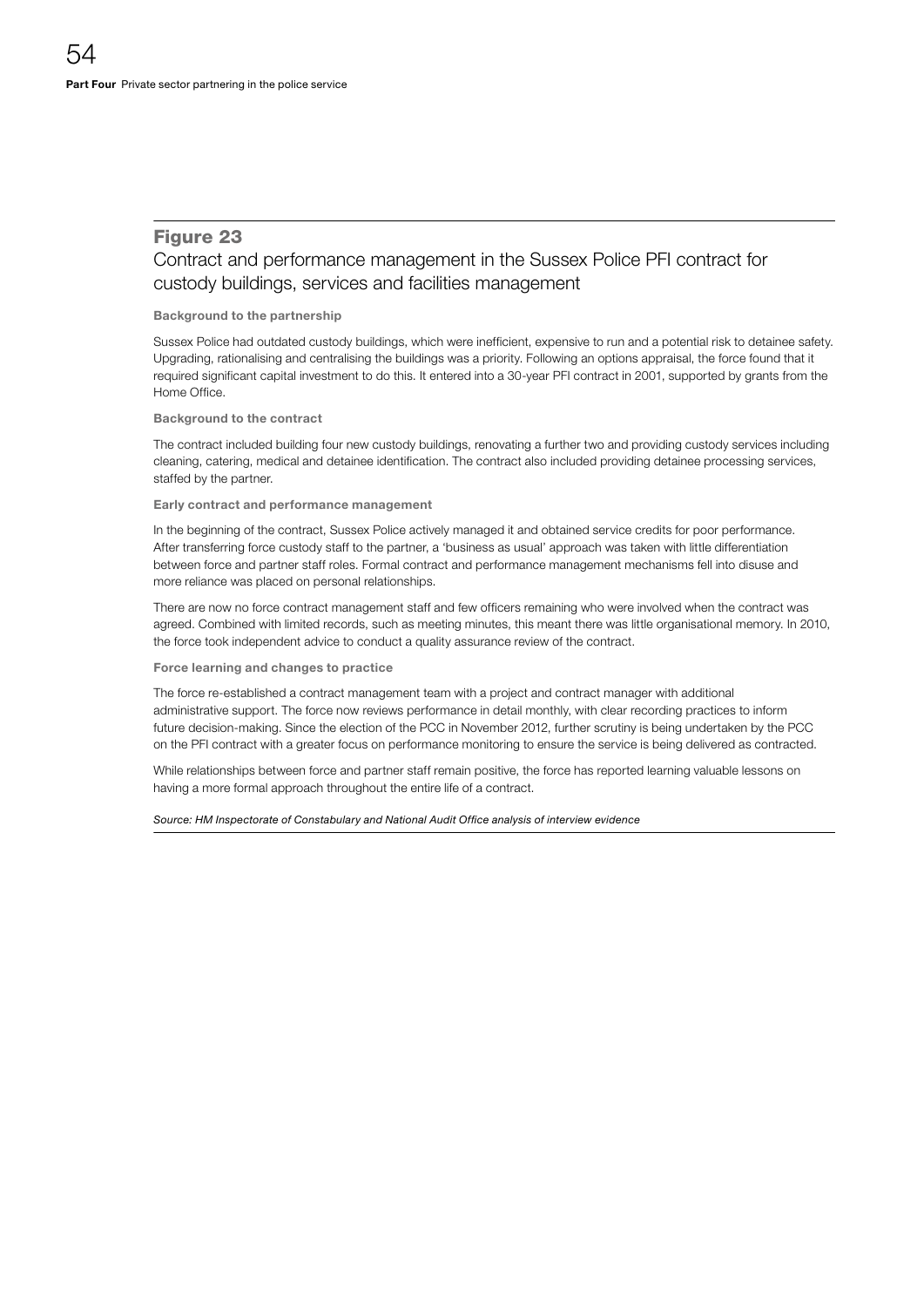#### Figure 24 Contract and performance management in Norfolk and Suffolk Constabulary's PFI contract for custody buildings and facilities

#### Background to the partnership

Norfolk and Suffolk Constabularies identified a shared need to modernise their custody buildings. In 2010, after an options appraisal, the forces procured a 30-year PFI contract to provide six Prisoner Investigation Centres (PICs). The contract included providing services such as facilities management, utilities, catering, cleaning, and detainee consumables. The contract does not include managing detainees.

Background to the contract

The payment mechanisms, including retrieving service credits for underperformance, were drafted carefully in the contract. Norfolk Constabulary took advantage of learning from a previous PFI contract for building its force headquarters. For example, the financial penalties associated with underperformance are subject to a 'ratcheting' effect, where the daily penalty incurred is 50 per cent higher than the previous day while issues remain unaddressed.

#### Post-contract operational difficulties

Early contract performance problems resulted in deductions from the unitary charge in accordance with the agreed performance payment mechanism. The joint force contract management team engaged closely with the contractor to ensure that the mechanism operated as intended and provided an incentive to early resolution.

#### Force learning and changes to practice

Overall, senior police officers and operational staff have been pleased with the PICs prisoner investigation centres and service quality. Both forces have reflected that the centres have professionalised the service and improved working practices. They are now considering how to focus attention on resolving remaining performance issues without transferring too much financial risk to the partner.

Source: HM Inspectorate of Constabulary and National Audit Office analysis of interview evidence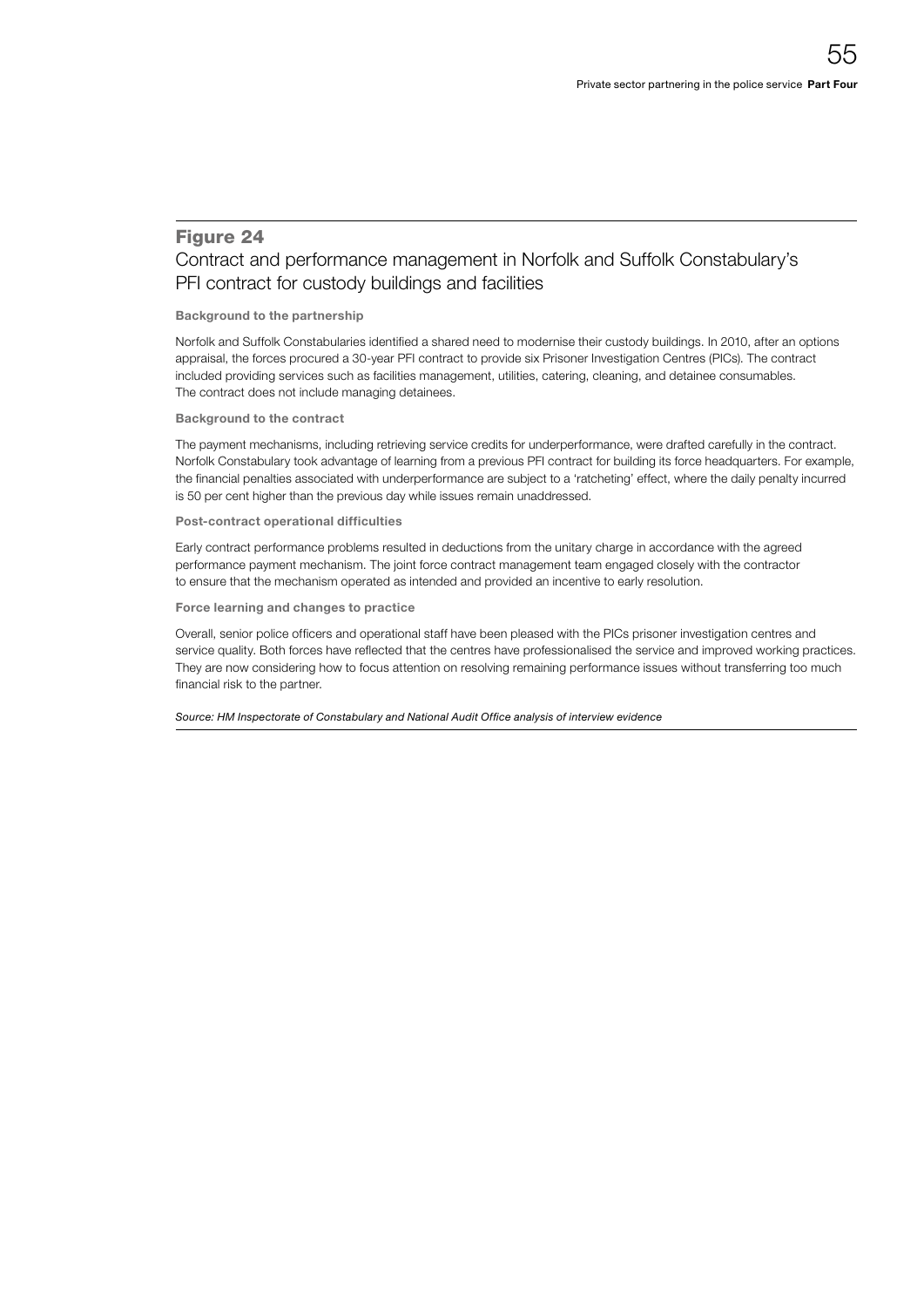#### Positive impacts of good contract and performance management

4.21 Forces described several common benefits from good contract and performance management, including the following:

- Informal dialogue and feedback. Forces described developing their relationships to facilitate informal dialogue and feedback as benefiting both parties. They said it helped to align organisational aims in the partnership and created a longer-term, strategic approach to delivery.
- Greater professionalism. Formal contract management has prompted forces to reflect on how they can take a more 'businesslike' approach to service provision.
- **Resolving issues.** Clarity in governance arrangements meant that issues were dealt with at the appropriate level without the need for regular escalation.

#### Contract management costs

4.22 Forces found it relatively easy to understand the staff costs of their designated contract management teams. It was more difficult to understand the costs associated with input from either senior staff or subject matter experts whose involvement was more intermittent. Based on our evidence, those forces and PCCs entering into major business partnering projects could anticipate staff contract management costs to be approximately 2 to 4 per cent of the annual contract value. By contrast, those forces and PCCs considering a custody partnering arrangement using PFI could anticipate staff contract management costs to be approximately 1 to 2 per cent of the annual contract value. In both cases, forces and PCCs should evaluate these costs against efficiency gains and cashable savings.

#### Key learning points

4.23 Forces stated that they had effective contract and performance management and made sure that they had robust recording practices. Forces cited several benefits of good contract management, which included informal dialogue and feedback, greater professionalism and resolving issues effectively. We suggest that forces and PCCs assess how they intend to monitor performance. They should then decide whether to pursue service credits, wherever the contract provides, or a more flexible approach during periods of complex change. These decisions should be agreed and documented. Forces and PCCs should also understand how they will get feedback from end-users to review these decisions and should review their approach to performance appraisal regularly.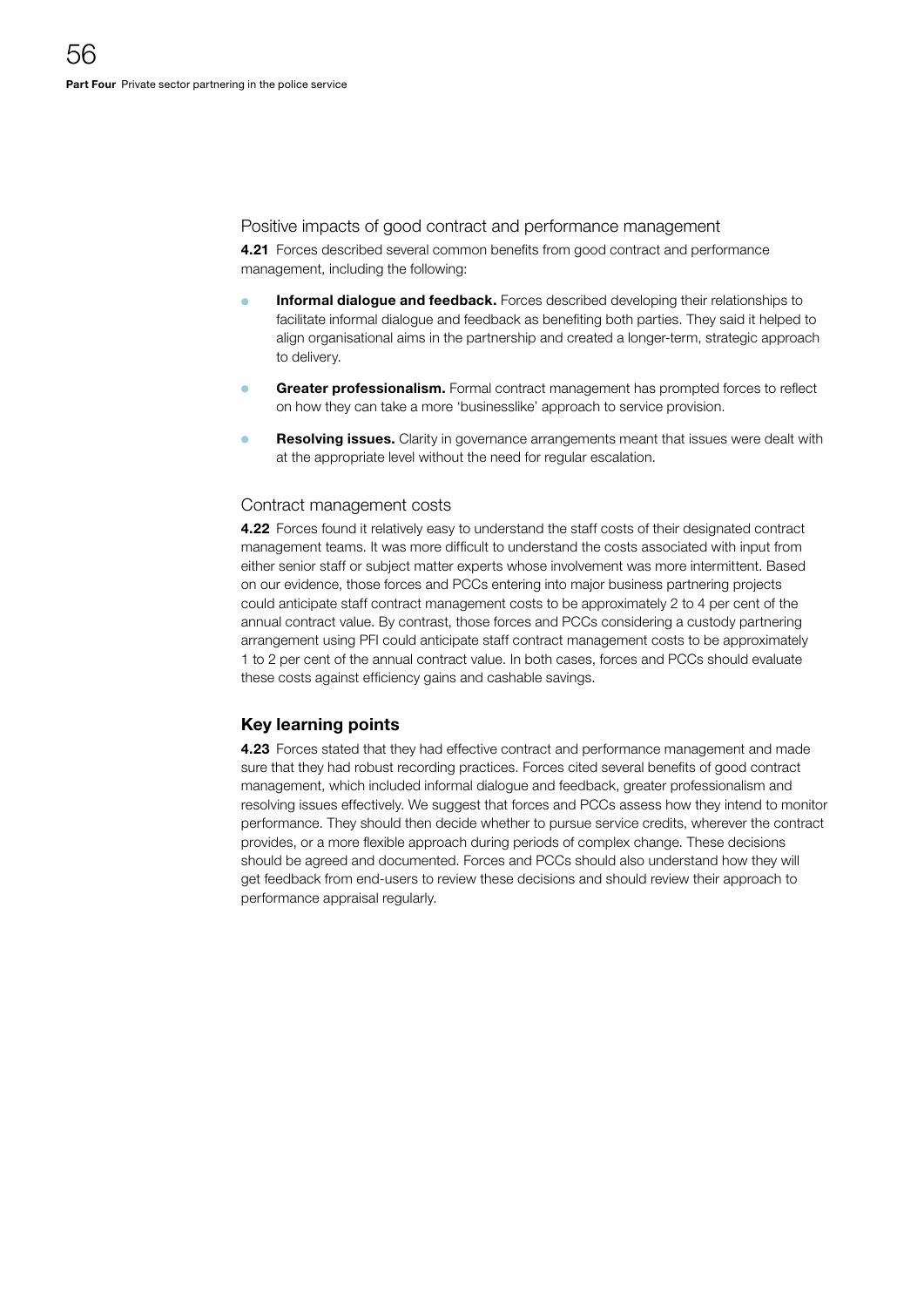## Part Five

## Reported outcomes

Part Five summarises the key learning points identified so far and comments on what forces said to us about their most significant outcomes. In describing these outcomes below, we did not do a formal evaluation and nor can we make recommendations from these stated outcomes.

**5.1** Throughout this guide we have presented the key points of learning that we identified during our fieldwork. This review was not an inspection or audit and therefore we have not evaluated the value for money of the reported outcomes. However, those forces involved in this review highlighted several significant learning points that could benefit other forces, PCCs and the private sector.

Key learning points identified in this guide so far, are as follows:

- Strategy, objectives and service outcomes. Forces had clear strategies, objectives and outcomes and had communicated these clearly to the market. They identified their risk appetites and tolerance levels. Forces had strong leaders who recognised where there were shortages of commercial skills and expertise. Forces and PCCs should consider how they will develop detailed service specifications. They should understand what cost and performance analyses will help to align these to organisational priorities, drawing on benchmarking data where available. They will also benefit from developing their relationship with their potential partners and understanding each other's culture and values.
- Sourcing and tender evaluation stages. Forces undertook their sourcing stage and tender evaluation effectively and recorded their scoring decisions. Forces and PCCs should consider issues of contract flexibility early on. They should also baseline their costs and performance as far as possible. However, we recognise that they did this during the sourcing phase and improved their business understanding. Those forces and PCCs entering into partnerships should be aware that these activities are resource intensive and should weigh the advantages gained against the costs incurred.
- **COVET ANCE AND FIGORAT GOVERNMENT COVERNMENT COVERNMENT COVERNMENT COVERNMENT COVERNMENT COVERNMENT COVERNMENT COVERNMENT COVERNMENT COVERNMENT COVERNMENT COVERNMENT COVERNMENT COVERNMENT COVERNMENT COVERNMENT COVERNMENT** leadership as a catalyst for ensuring that projects had impetus and direction. Forces were aware of when they needed external support and recognised that partners could bring innovative approaches to stakeholder management. Forces and PCCs entering a partnership should consider what, and how, they will communicate with their stakeholders and make sure that they respond to their feedback. This will help stakeholders to support the project as far as possible and achieve optimal outcomes.
- Contract and performance management. Forces stated that they had effective contract and performance management and made sure that they had robust recording practices. Forces cited several benefits of good contract management, which included informal dialogue and feedback, greater professionalism and resolving issues effectively. We suggest that forces and PCCs assess how they intend to monitor performance. They should then decide whether to pursue service credits, wherever the contract provides, or a more flexible approach during periods of complex change. These decisions should be agreed and documented. Forces and PCCs should also understand how they will get feedback from end-users to review these decisions and should review their approach to performance appraisal regularly.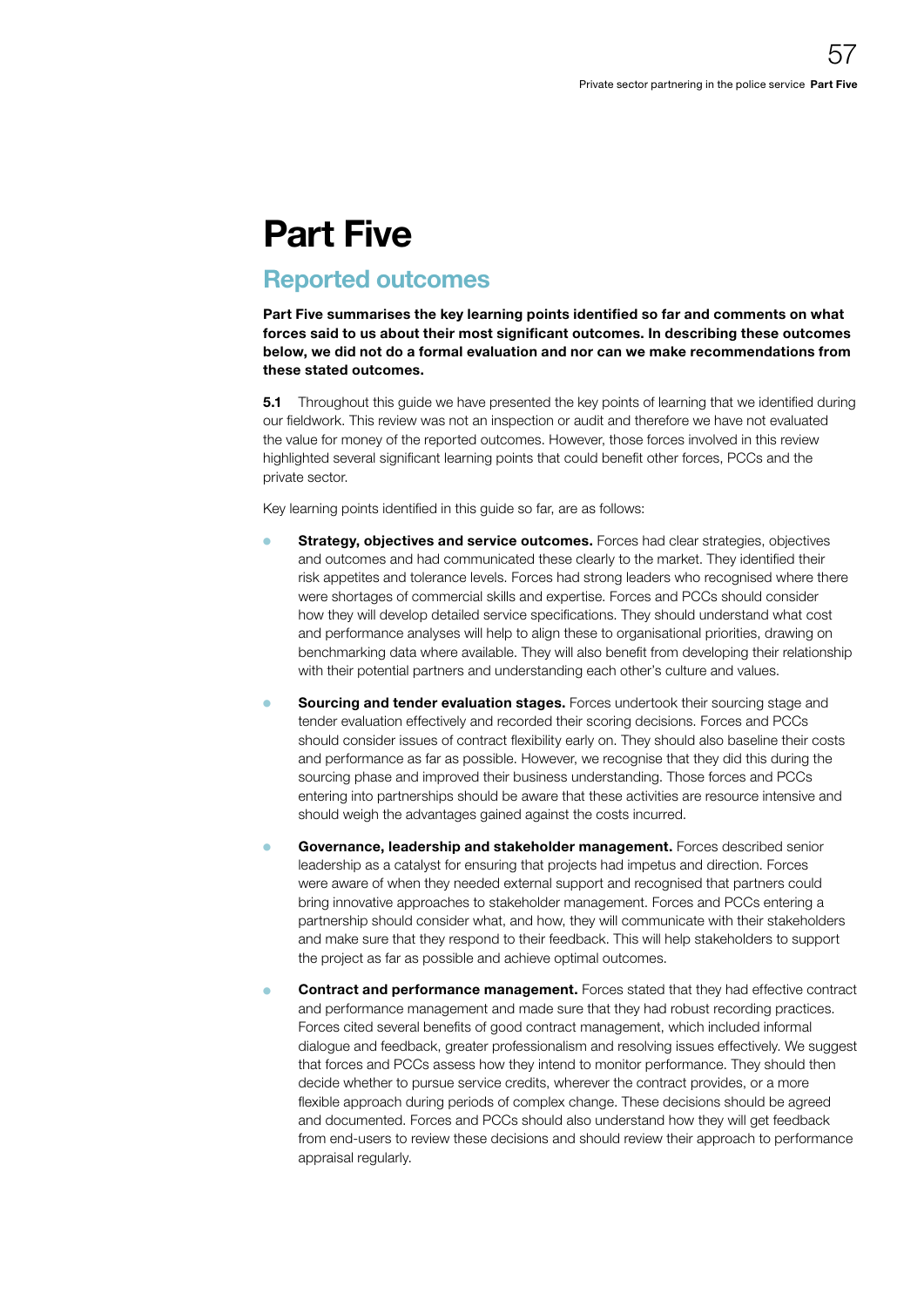#### Reported significant outcomes

**5.2** This section builds on the key learning points identified above and reflects on both forces' and partners' experiences. We asked forces what outcomes the partnerships had achieved. Those forces who were at an early stage had limited outcome information but had conducted early 'lessons learnt' appraisals. These learning points are incorporated below. Forces with more mature operational contracts had conducted evaluations, many of these by external independent evaluators. Forces that had carried out an external review highlighted that it had helped them to be more 'intelligent clients' and independent scrutiny had given legitimacy and increased stakeholder buy-in.

#### Financial outcomes

**5.3** In some of the early contracts we saw, information on financial outcomes was not always available and forces had prioritised service improvement and business transformation. Approaches to contract management helped to make cost savings and improve service quality. Where these contracts have been either renegotiated or re-tendered the new contracts are now more detailed.

**5.4** Forces gave us evidence of savings and reduced running costs in contracted areas and also described positive impacts on the retained functions of the force. For example, in South Wales Police, the 'street to suite' scheme<sup>23</sup> helped release officers back to their operational duties more quickly.

**5.5** Avon and Somerset Constabulary achieved their forecasted levels of procurement savings earlier than expected and the partnership anticipates it will achieve further procurement savings over the contracted levels.

#### Performance outcomes

5.6 Forces cited several areas where performance had improved because of their learning. For example, criminal investigation teams in Staffordshire Police saw dramatic improvements to charge and police bail rates<sup>24</sup> and 'no further actions',<sup>25</sup> which means the force can now focus more on quality and prevention. They said that they had transformed their existing operating model with a new workforce profile, improving performance and making savings.

**5.7** Where there was considerable urgency to make savings some forces acknowledged that an early focus on quantitative performance may not have driven the right behaviours. Many have since altered their KPIs and introduced measures that help improve service quality. This adjustment may partially reflect a lack of sufficient detail in the original specification.

#### Expertise outcomes

**5.8** Private sector expertise improved the professionalism of many roles, particularly custody. Managers and staff in all custody arrangements we visited said that the facilities exceeded their expectations. The atmosphere and routine was seen as more professionalised, with responsive maintenance and cleanliness dealt with very quickly. Norfolk and Suffolk Constabularies and South Wales Police said that they now have waiting lists for the custody sergeant role. Many officers said that custody was a more professional service, provided by highly trained and motivated people.

- 23 This scheme is where the partner takes the detained person from the place of arrest to the custody suite.
- 24 Police charge rates are the measure of the number of people charged for an offence. Police bail rate is the measure of the number of suspects who are released without being charged but must return to the police station at a later date.
- 25 'No further actions' are decisions not to proceed with a prosecution. This may be because the threshold test is not passed, if there is not 'a reasonable suspicion that an offence has been committed' or it would not be in the public interest to proceed.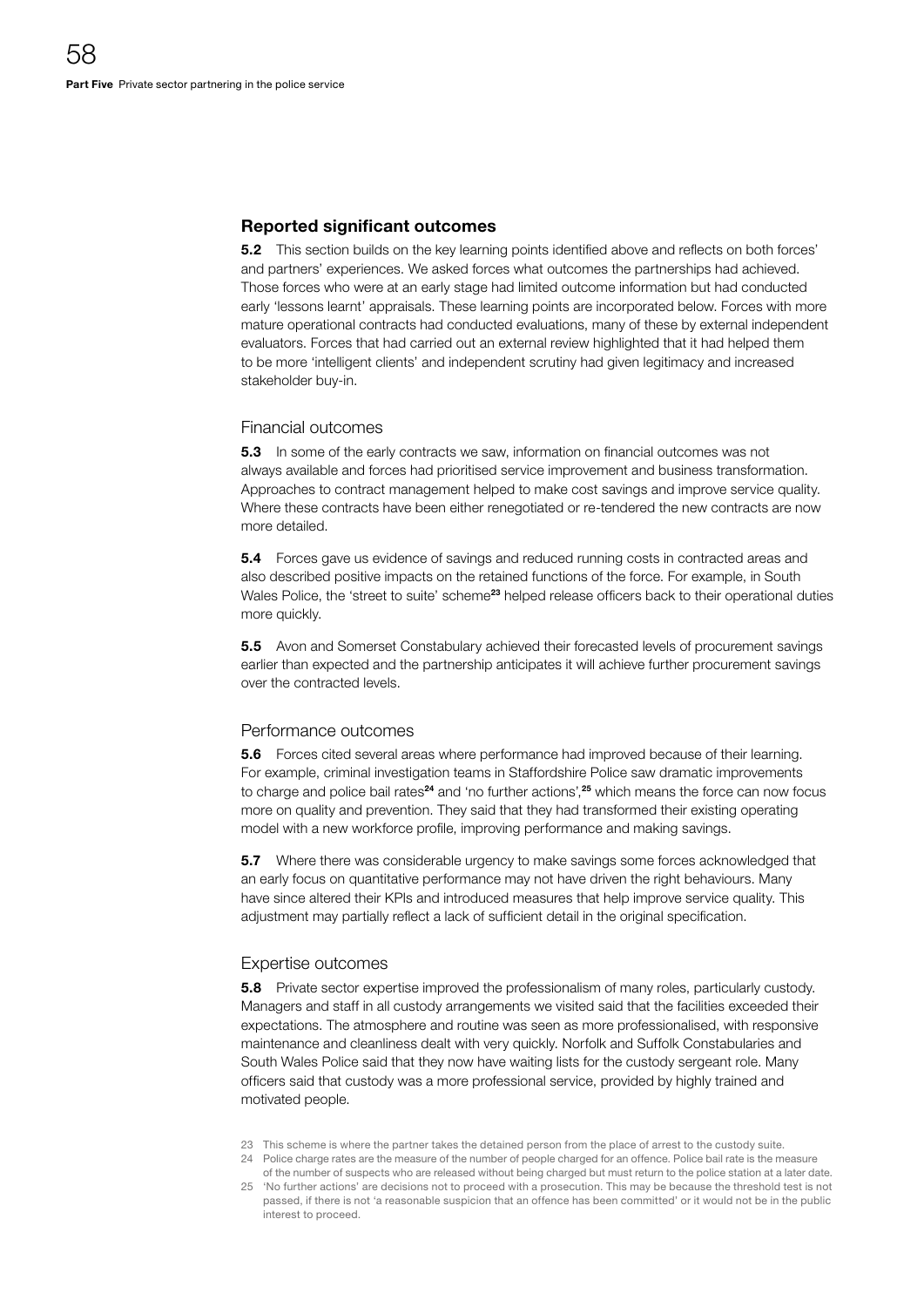**5.9** Partners have also built up their expertise, for example in complex command and control systems. This has generated innovative ICT products in Cheshire Constabulary, where the force shared intellectual property rights with their partner.

**5.10** Many forces identified that going through the contract stages and working with the private sector helped them to find talent in the organisation, which they would not have identified otherwise. For example, in West Midlands Police the Senior Responsible Owner decided the heads of service would have 'observer-only roles' during their initial Priority Based Budgeting process. This allowed staff to take more of a lead in discussions. This helped to challenge mindsets and got managers to think differently about how they might provide services. This process helped the force identify a rich talent pool that they did not know existed. This experience has been replicated by other forces entering into contracts.

#### Business intelligence outcomes

**5.11** All forces reported that the higher-quality management information they obtained helped them to improve performance elsewhere in the organisation. For example, South Wales Police introduced a metric for the quality of forensic evidence taken in custody. This allowed greater scrutiny and remedial action on areas of poor performance. The force said that this positively impacted on investigative outcomes. Cheshire Constabulary and Northamptonshire Police said that there was greater visibility of costs and productivity. For example, data derived from automated sources allowed them to concentrate on priority areas. In addition, self-service functions have made processes more visible. Staff can then identify potential issues that can be resolved, with consequent cost savings.

5.12 Self-service platforms have also provided better data to collate and analyse costs across the force. Cheshire Constabulary and Northamptonshire Police can now consolidate multiple invoices to suppliers to see where costs are generated and reduce unit costs. West Midlands Police have greater transparency for costs and service levels, which means that they can consider a wider range of responses to changes in operational performance or crime figures. Several forces said that they had improved how they captured, recorded and shared knowledge across the force. Some had also made toolkits to transfer knowledge.

#### Cultural change and continuous improvement outcomes

**5.13** Forces entering large and complex contracts said that involving the partner helped to make changes more quickly. Partners undertaking consultancy roles have also operated as 'change agents'. Staffordshire Police report that their partner helped to 'unclutter their thinking' which led to a cultural change, with more self-reflection and constructive challenge. They said this led to a number of improvements, which are set out in Figure 25 overleaf.

**5.14** In some contracts there are continuous improvement provisions. Cleveland Police have a service improvement plan, which the partner must update yearly. This includes:

- an updated asset register;
- **o** descriptions of planned upgrades or refreshers;
- new outline business cases to improve services;
- **a** a timetable for moving from an outline business case to a final business case;
- **•** provisions for professional advice; and
- **C** a willingness to cooperate with third-party advice providers.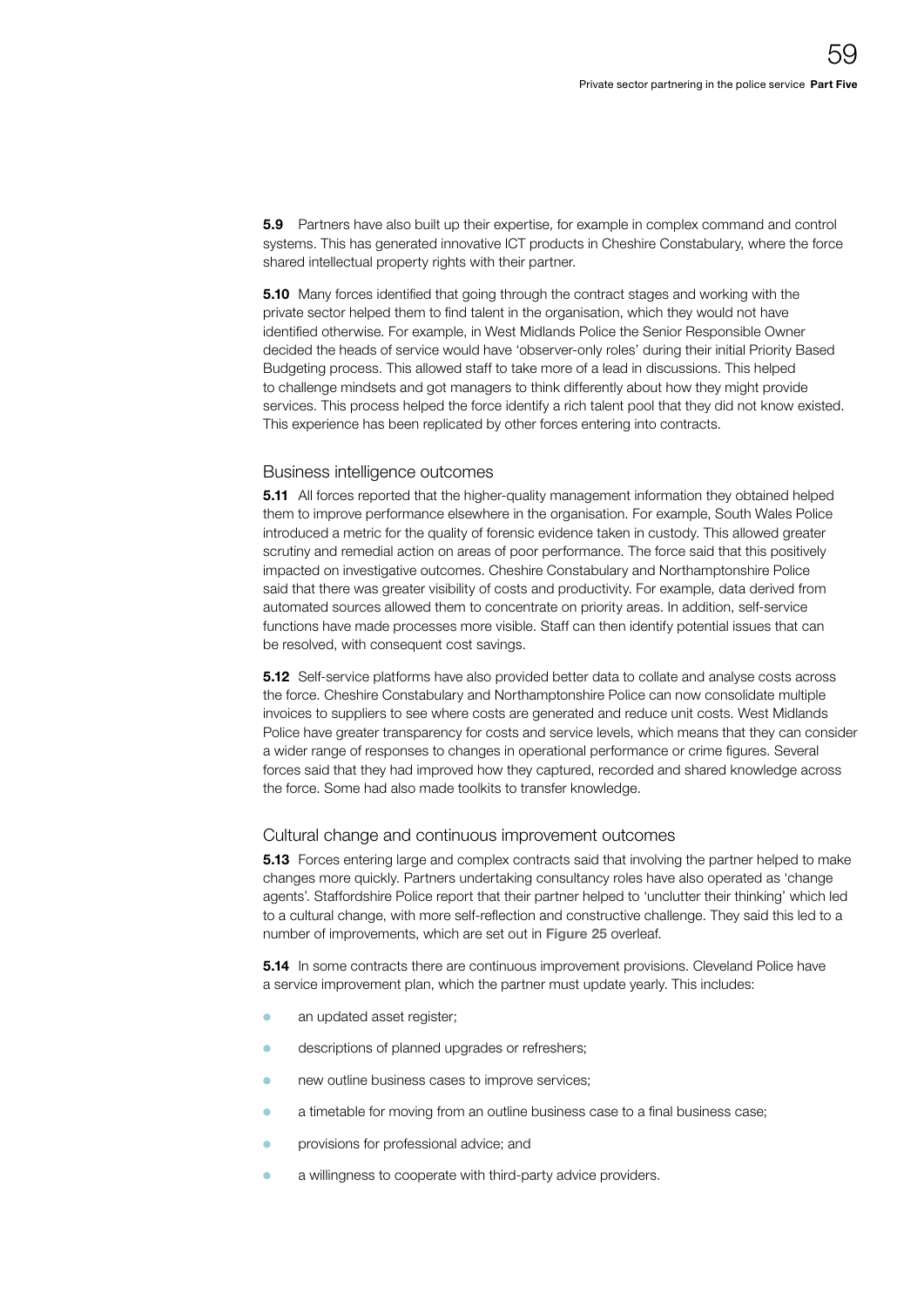#### Figure 25 Continuous improvement in Staffordshire Police

The force set up a Benefits Realisation Team which identified business benefits in several areas. For example, the force looked at how it dealt with incoming calls and deployed response officers. It identified potential improvements in operational resourcing, call handling and the switchboard.

#### Operational resourcing The Call handling Call of Call of Switchboard Switchboard

Increased use of single crewing<sup>1</sup> during times of low demand on the Control Room and reducing unnecessary usage of the radio system.

Revision of the current shift and staffing model in the Control Room to match capacity to demand better.

Benefits include:

- **Structured model to manage** single crewing of controllers
- **Better match of capacity to** demand within the Control Room
- Improved radio discipline

Benefits include:

- Improved quality of service by aligning capacity to community needs
- More time for Call Handlers to close calls
- Better management of staffing levels

Using technology to manage external calls to the Switchboard.

#### Benefits include:

- Improved service to the public
- More cost-effective service

Effective process mapping underpinned by good-quality management information has helped the force to identify benefits beyond those originally envisaged.

#### **NOTE**

1 'Single crewing' generally refers to the use of individual police officers in police cars.

*Source: Staffordshire Police internal continuous improvement documentation*

**5.15** Some forces stated that partners brought much more business discipline. For example, Avon and Somerset Constabulary has the contractual powers to mandate Continuous Improvement and a Quality Management regime. The partner now uses an adapted version of the European Foundation for Quality Management<sup>26</sup> combined with quality management methodologies. Cheshire Constabulary and Northamptonshire Police have set up a 'sustain improvers group'. Super users of the new systems are visible and accessible to help promote new behaviours and give support.

**5.16** Cleveland Police, supported by an uplift in ICT performance, has been able to develop a new operating model, part of which includes a consolidated information and intelligence management function to be delivered through a force 'hub'.

#### Unexpected benefits

**5.17** Many staff who transferred to the partner said that they felt that they have better career paths and development opportunities. For example, custody staff now have a career path from custody officer through to team leader. Focus group evidence was consistent with this message. We were also told that a change in scale with the private sector organisation gave access to different job opportunities.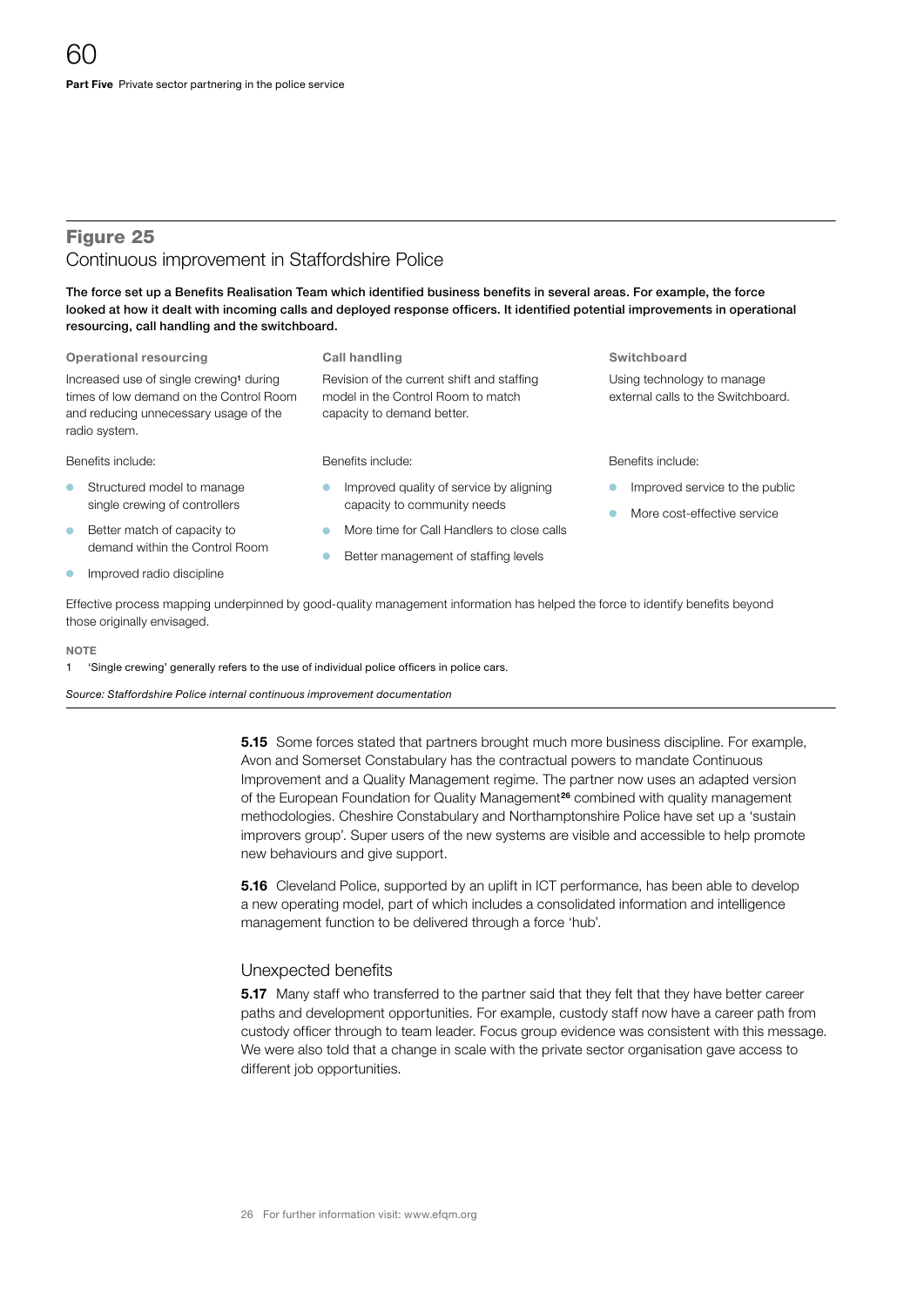**5.18** In Staffordshire Police the opportunity for retained staff and officers to work with private sector employees provided career development opportunities not normally associated with their role. The force proactively went to department heads and selected staff who they thought would be able to promote the improved processes from their consultancy contract. This broadened the knowledge transfer across the force. After the contract began, leaders said that there was a feeling that skills had been brought into the force. This could have longer-term benefits, with forces having better skills and expertise to identify improvements.

**5.19** There have also been benefits for retained teams that work closely with those teams that are now partner led. Norfolk and Suffolk Constabularies identified that by centralising their crime investigation units they could share information, intelligence and good practice.

**5.20** The South Wales Police partner reported that using custody vans on the streets had a positive benefit, which the public commented on. It was explained that the external livery on the van is similar to police livery and has helped to act as a deterrent in busy areas.

#### Unexpected costs

**5.21** Sometimes, there is more than one partner in a contract. This brings potential for unexpected cost increases if one partner changes their strategic direction during the contract, and this may make partnership management more challenging. Forces will need to consider how to overcome these challenges.

**5.22** Several forces highlighted that during the sourcing and tendering stages some bidders assumed they could bring generic thinking and 'off-the-shelf' products. We were told these did not meet expectations and exposed potential bidders to increased costs arising from these assumptions. Sometimes, this approach was evident in the methodology potential partners used to carry out their due diligence tests. Some bidders did not talk to the workforce and relied only on document reviews and process mapping. Using this type of methodology eventually added to their costs as they then significantly underestimated the level of change required.

**5.23** An example of both partners and forces underestimating the complexity of policing was the difference in how forces interpret the 2003 Police Regulations.27 In Northamptonshire Police and Cheshire Constabulary this only became apparent when the partner tried to install the ICT payroll software. For example, in Northamptonshire Police the day starts at 7 o'clock in the morning, whereas in Cheshire Constabulary the day starts at midnight. In a 24-hour service this has planning and cost implications for different forces when officers and staff are paid and start rest days and bank holidays at different times. This is likely to be a potential problem in other areas of police business and is not unique to such partnerships.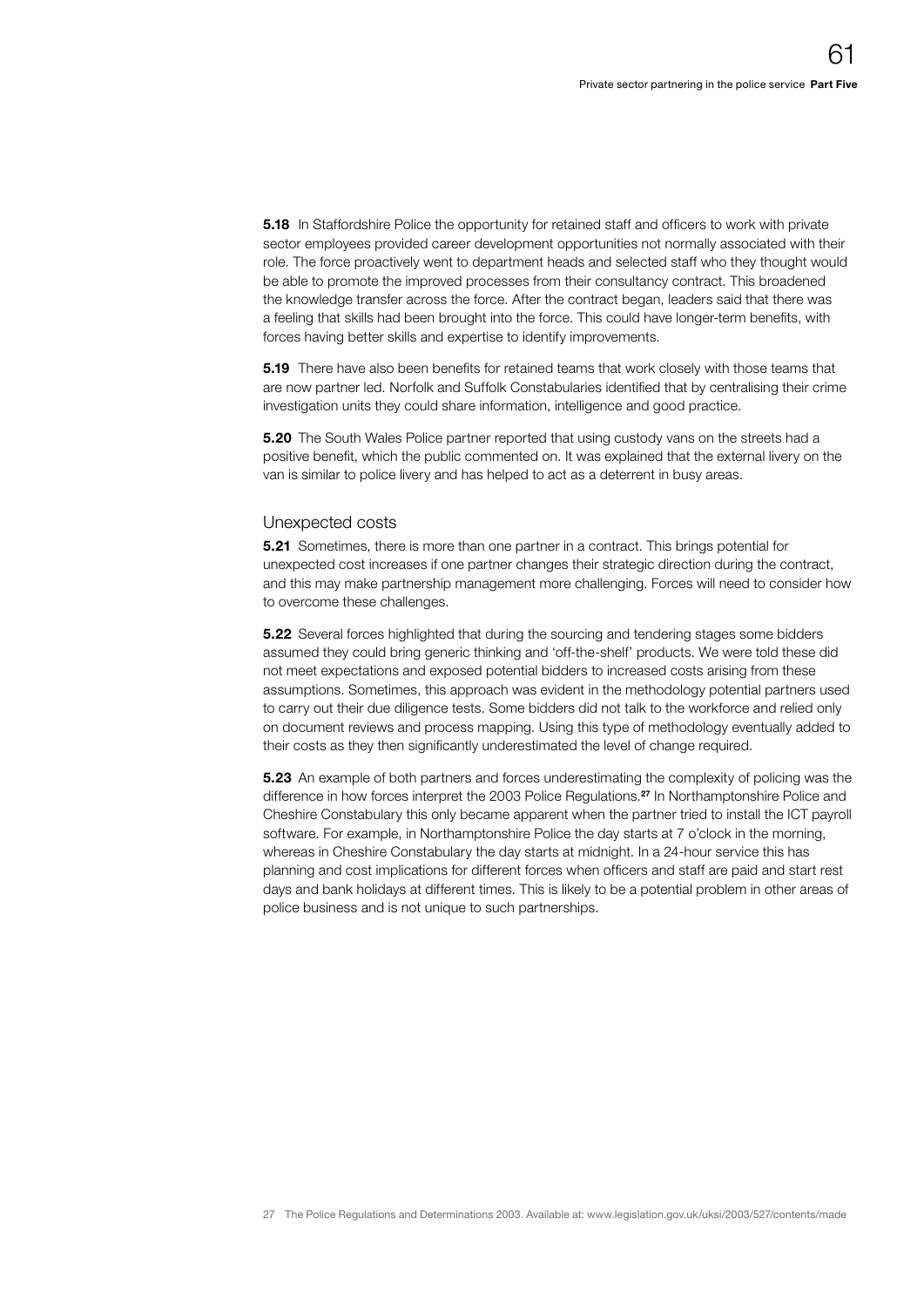#### Risk-transfer outcome

5.24 Risks need to be placed with the party best able to deal with them. Forces and PCCs will need to carefully judge how far risks have been genuinely transferred through their contracts and therefore whether extra costs are really justified.

5.25 Forces suggested to us that providers would benefit from going through a 'day in the life of a force' during scoping or dialogue stages, to understand how each side would approach and deal with the same issue. An example of culturally different approaches was that forces tend to err on the side of characterising some incidents as 'critical' and rapidly providing specialist resources, before downgrading incidents. Partners were more inclined to investigate more before deciding whether to escalate matters. Understanding where risk ultimately lies during these early stages would have benefited the force and potential partners.

**5.26** The final part of this practical guide describes challenges and opportunities for forces, PCCs and the private sector. We also make suggestions to develop further action.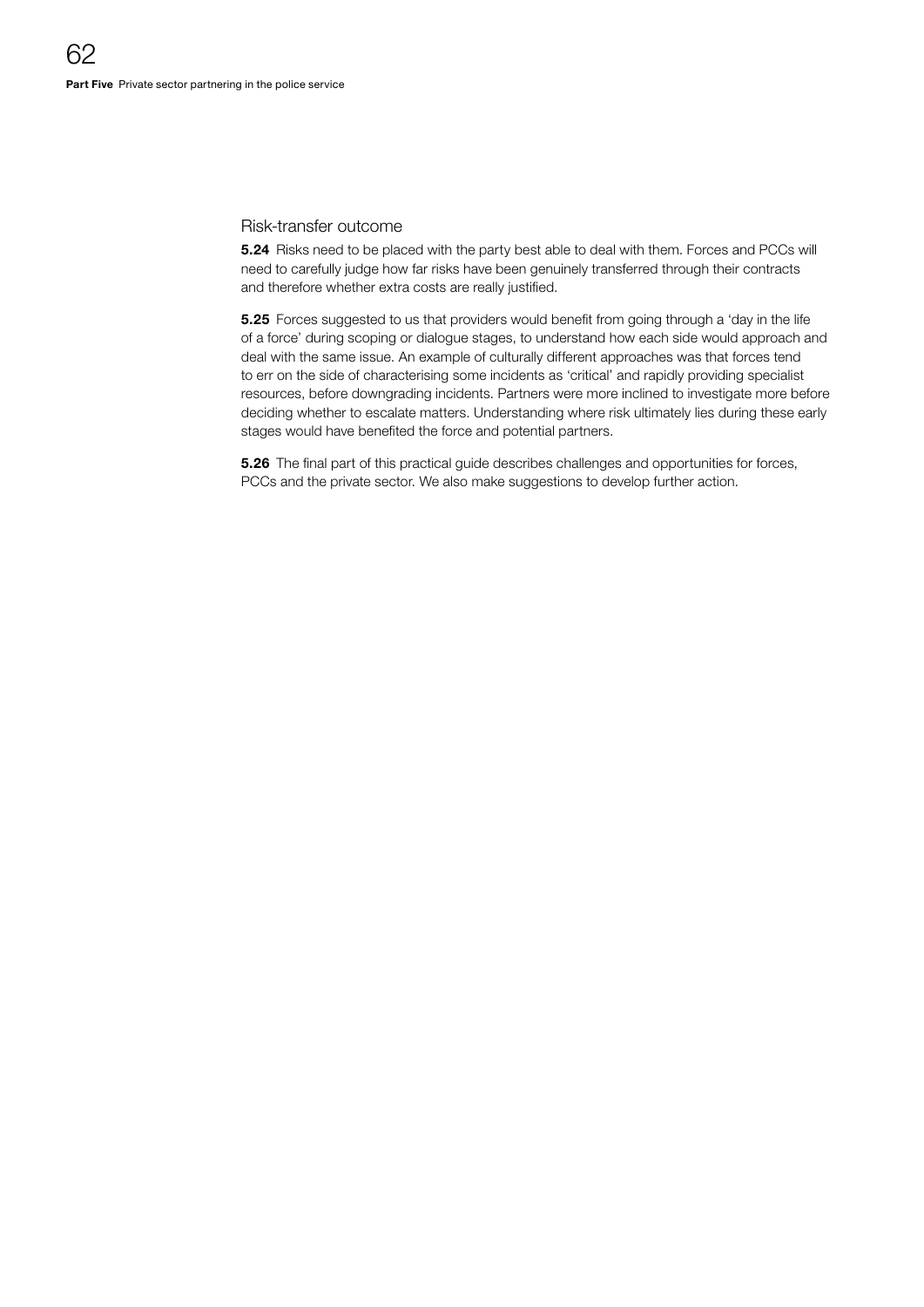# Part Six

## Future considerations

Part Six is divided into two sections. It describes the challenges for forces, PCCs and the private sector and makes suggestions for further action.

#### **Background**

6.1 Our fieldwork interviews and engagement with stakeholders identified a number of cross-cutting themes. As the policing landscape changes, how forces operate and engage with the private sector is becoming increasingly complex. This adds cost and uncertainty to the police and private sector relationships. Police leaders and stakeholders identified several options for making improvements locally and nationally.

#### Challenges for forces, PCCs and the private sector

6.2 Senior police leaders, industry representatives and private sector partners noted the increasing fragmentation across the policing landscape and the increasing costs to manage this complexity.

#### Increasing fragmentation

**6.3** Forces have pursued individual solutions, which have increased variation between forces in technology, processes and partnering options. Even within forces there are multiple levels of collaborations, outsourcing, shared service, PFI and joint ventures. For any force this creates management complexity and cost because different functions and components are provided using multiple approaches. For partners it adds costs, decreases returns, reduces competition and prevents new entrants to the police sector. There are also a limited number of private sector providers of specialist police services. This is particularly so for custody partnering arrangements, such as providing custody services.

#### Increasing costs

**6.4** Engaging with 43 separate forces is costly for private sector partners and less likely to make economies of scale and maximise potential yield. For example, smaller single forces may have to bundle together some functions, making it less attractive to the private sector community. In addition, it makes the policing market less attractive for new market entrants and difficult to introduce further competitive tension.

#### Flexibility of contracts

**6.5** Some force contracts are agreed over long periods, particularly where upfront investment in infrastructure is required. However, policing changes rapidly. There are examples of flexibilities being built into contracts, as well as benchmarking and continuous improvement clauses to maximise value for money. However, it is difficult for forces to compensate for inflexible long-term contracts and locking in elements of their budgets for so long.

6.6 However, industry representatives stated that there were opportunities to increase pricing flexibility. For example, ICT procurement is changing. There could be more 'pay as you go' models, which would reduce the need for significant investment in infrastructure initially. This could lead to shorter contracts to recoup investment costs and might provide more flexible pricing frameworks.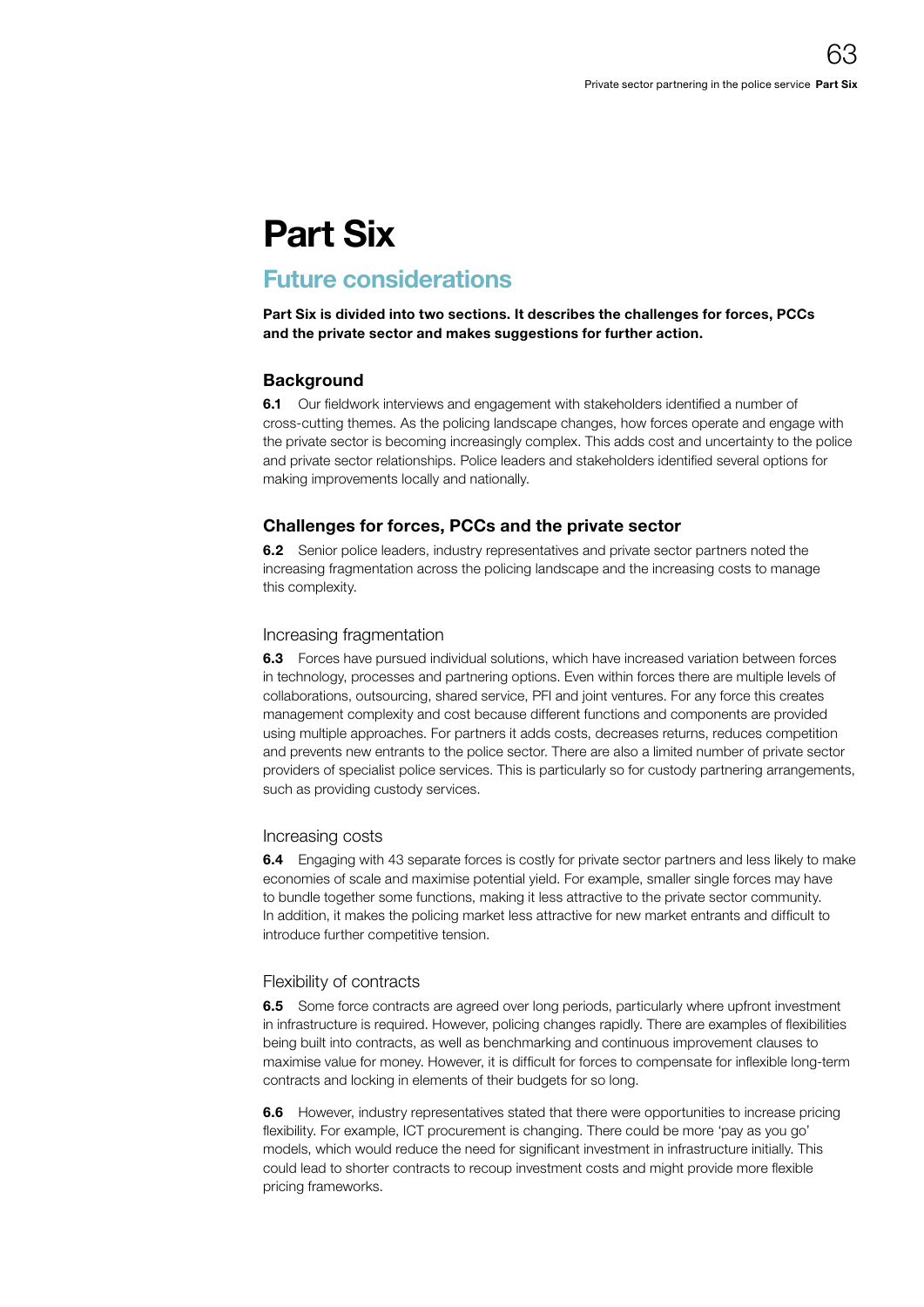#### Developing the market

**6.7** Those forces who used competitive dialogue all received high volumes of expressions of interest. However, despite this interest, only two providers reached the final negotiating stages with Lincolnshire Police, Cleveland Police and Cheshire Constabulary. Often, these were providers who had a demonstrable track record of working with the police or criminal justice system. If forces and PCCs are concerned about a lack of competitiveness, they could encourage bids from a consortia of bidders. This could allow the relative strengths of several providers to meet the organisation's needs. Forces and PCCs should therefore consider how far they can help develop the market.

#### Suggestions for further action

**6.8** Police leaders and stakeholders identified several options to make improvements nationally and locally. These options involve forces, PCCs and private sector partners working towards common outcomes.

#### Improving private sector engagement

**6.9** Improving supplier engagement could have several positive outcomes. We were told ideally that it would need to be coordinated by a lead party. However, it need not be overly directive or centralist and should involve forces, PCCs and private sector partners.

**6.10** Improved engagement could achieve the following outcomes:

- Potential partners will better understand forces' and PCC requirements; and forces and PCCs will understand which commercial delivery models could be taken from private to public and what gains would be possible.
- Different commercial models could provide greater flexibility. For example, using shorter contracts with the latest approach to technology, such as cloud-based transaction pricing where users can access application software and databases by subscription or on a pay-per-use basis. Forces will need to weigh the implications of storing data on a cloud provider's server against reduced costs.
- Exploring issues that would build or maintain public confidence, such as how to maintain or improve transparency and accountability.
- Give tailored guidance and feedback from projects to enable PCCs and forces to identify and disseminate lessons learned.

**6.11** The Cabinet Office is developing and is due to publish 'model contracts' for ICT services for the public sector. If adopted by the policing sector, these could provide a positive first step towards achieving some of these outcomes. This could include reducing duplication and improve forces' and PCC's ability to take advantage of pre-existing frameworks set up by other forces. They could help to standardise services and reduce procurement costs. However, where the anticipated complexity of providing some services is high, it may be necessary for a bespoke contract to be put in place.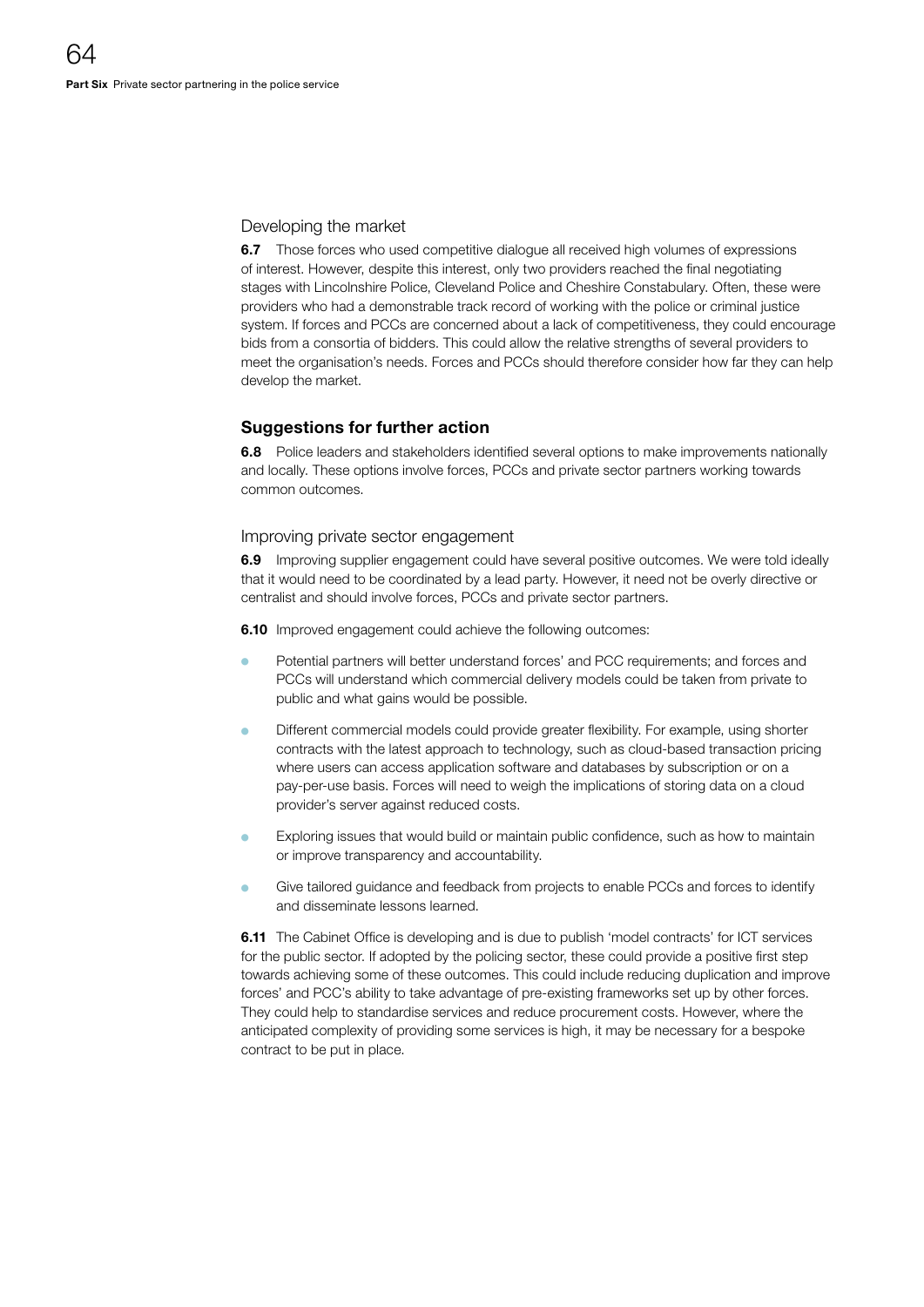#### Building the sector's skills and capabilities

**6.12** Forces and private sector partners said they wanted to build on existing expertise and develop commercial leadership skills. This would help the policing sector to become a more 'intelligent client'. They said that the College of Policing could help the service to build skills, knowledge and expertise. The College may want to look to both the skills development and talent management of those with subject knowledge in these areas. It should develop the evidence base, effective practice, case studies and further guidance.

**6.13** These suggestions could help build on existing knowledge and partnering activity and make improvements locally and nationally. Police leaders and PCCs will also need to show a willingness to share lessons across the sector. Together with a central coordination lead, this will help them both act as intelligent clients in a rapidly changing landscape.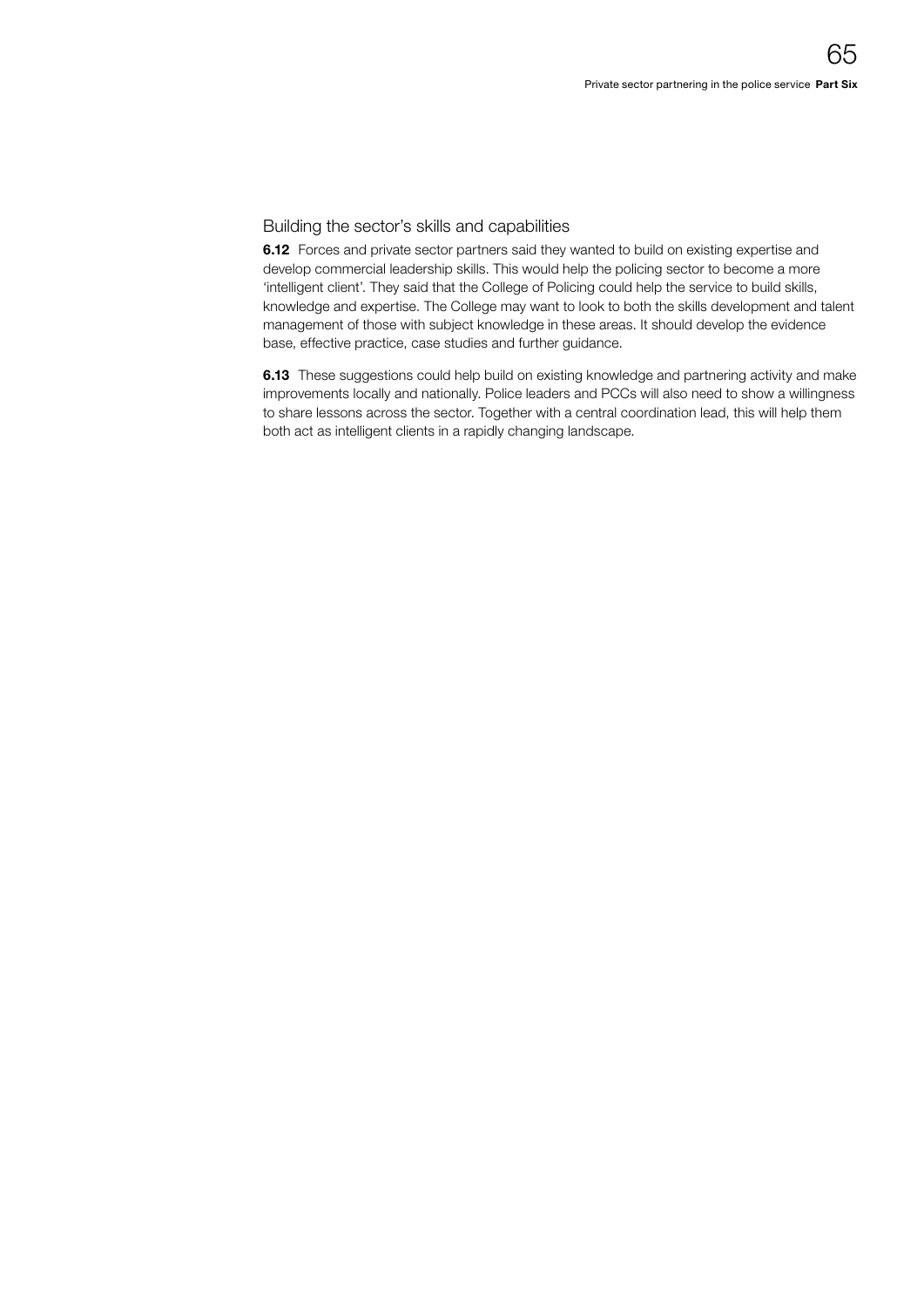# Appendix One

## **Methodology**

#### Document review

Forces gave the study team many documents to support our case study visits. The main types of documents that we reviewed were:

- force corporate strategy documents and financial plans;
- option appraisals and business cases;
- service specifications;
- **•** procurement plans and tender documents;
- **o** partnership contracts;
- **o** risk registers;
- committee, board and meeting minutes; and
- performance management information.

#### Fieldwork

Our fieldwork took place with forces between October and December 2012 and consisted of interviews and focus groups.

#### Interviews

To gain a deeper insight into how partnership arrangements are working, we interviewed representatives from the force, Office of the Police and Crime Commissioner (OPCCs) and the private sector. The types of interviewees varied across visits, according to the local context of the partnership. They included:

- $\bullet$  chief police officers;
- finance directors and heads of finance:
- **o** leads for procurement, human resources, estates, facilities and ICT;
- **•** contract and performance managers;
- OPCC chief executives: and
- **o** service provider representatives.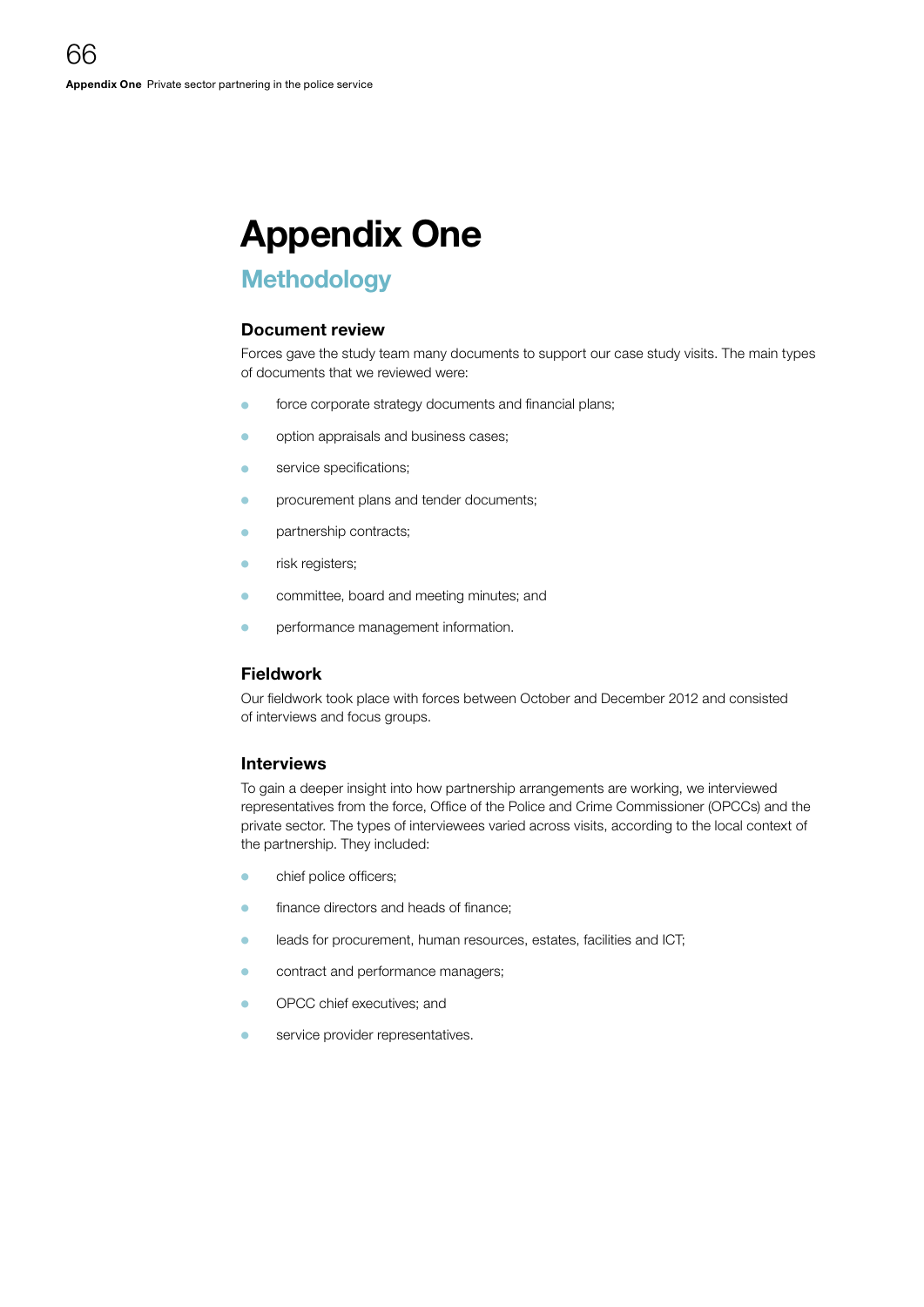#### Focus groups

The study team facilitated focus groups to allow participants to reflect on some of the aspects of the partnership. Focus group participants included:

- **O** operational police officers and police staff who were either end-users or were working directly with the service provider; and
- <sup>O</sup> service provider staff, including senior representatives and former police staff who had either transferred or were seconded to the partner.

#### Consultation with wider stakeholders

Following our fieldwork with forces, we engaged with wider stakeholders, including industry representatives, the Home Office, the Association of Chief Police Officers and the College of Policing.<sup>28</sup> The purpose of this was to explore opportunities and barriers to working with the police sector and the future of partnership arrangements.

<sup>28</sup> Before the College of Policing began operating on 1 December 2012, we engaged with the National Police Improvement Agency.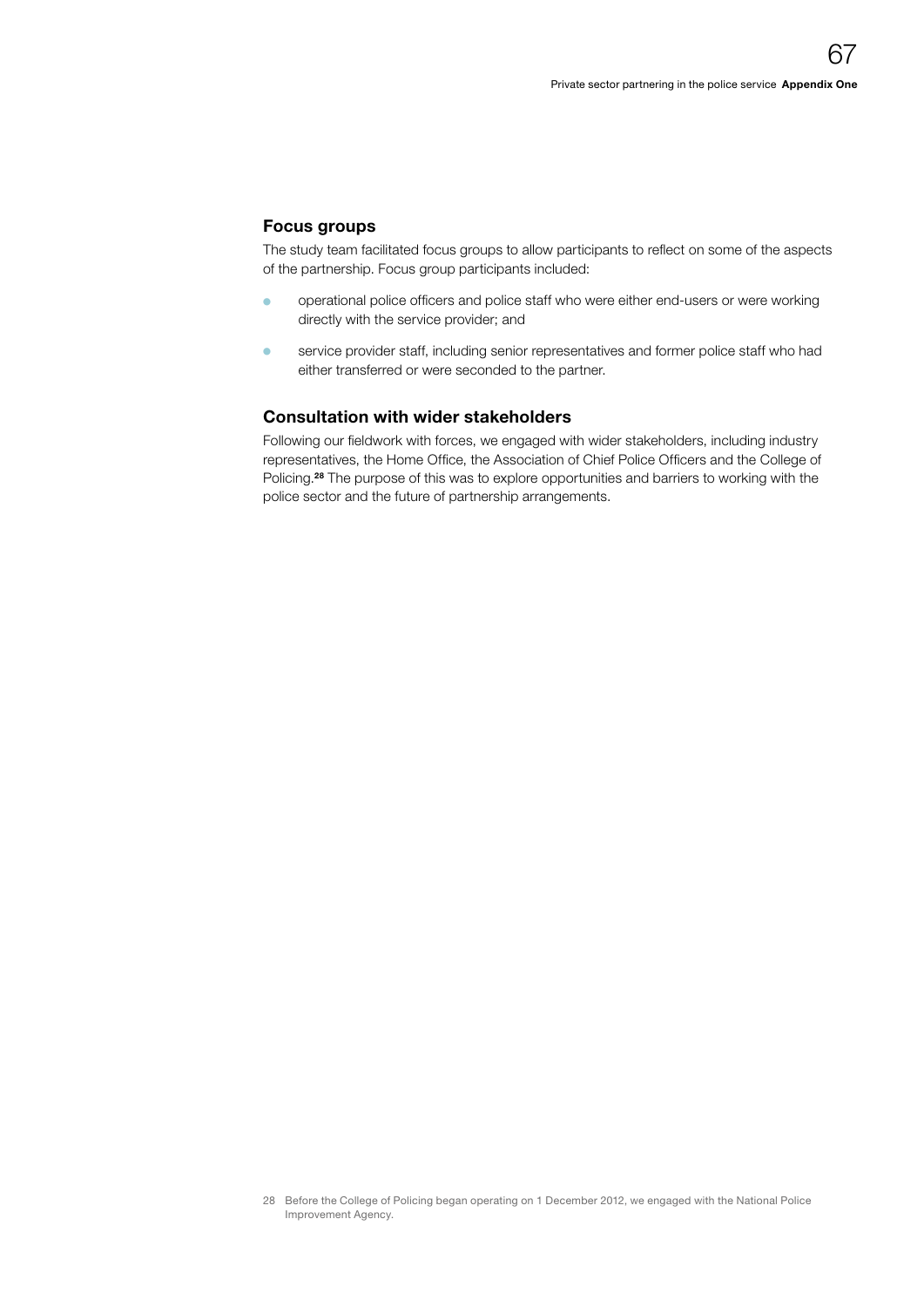## Appendix Two

### **Glossarv**

Affordability. How far a service or asset will be affordable over the contract's lifecycle.

**Baseline costs.** The identified costs of business activities that serve as a reference point for future appraisal.

**Baseline performance.** Levels of performance associated with a defined business process or outcome, or both.

**Benchmarking.** Comparing service cost or performance, or both, such as with other public or private sector bodies.

Benefits Realisation Team and Continuous Improvement Team. Named teams in Staffordshire Police and West Midlands Police respectively, responsible for using acquired skills, knowledge and expertise to identify service transformation and savings opportunities.

**Business plan.** Sets out organisational goals and priorities and how they will be achieved.

Cloud-based transactions. Alternative method of ICT provision, with data on a partner's server accessed via subscription or pay-per-use.

**College of Policing.** Professional body for the police service – sets standards for training, development, skills and qualifications.

**Competitive dialogue.** One of four ways of awarding a contract under the Public Contract Regulations 2006 (the others being 'open', 'restricted' and 'negotiated'). It can be used where a contracting authority wishes to award a particularly complex contract. The dialogue enables a 'solution' to be developed on the basis of the ideas and proposals put forward by each tenderer.

**Consultancy support.** The police use of private sector consultancy services for business transformation purposes.

**Custody partnering.** A police-private sector partnership involving custody buildings and/or services.

**Detainee management**. Processes involved in detaining an arrested person when brought into police custody.

**Due diligence.** A process of prudence to reasonably assess the risks of entering a financial commitment. It may cover legal, financial, organisational, capacity, capability and reputational risks.

**Final business case.** Sets out the scope, costs, affordability and risks of a given service or asset and provides a timetable for project delivery. Often the final document will be agreed with the PCC.

First to market. Those forces who were early customers of a service or asset.

Gain-share mechanism. A way to share in the financial savings made when a partner improves efficiency or effectiveness. Specified in the contract, it can take different forms and may incentivise the partner to make further savings.

**Goodwill registers.** A record of actions or decisions, or both, that have been made to assist the other party and that are not formal elements of the contract.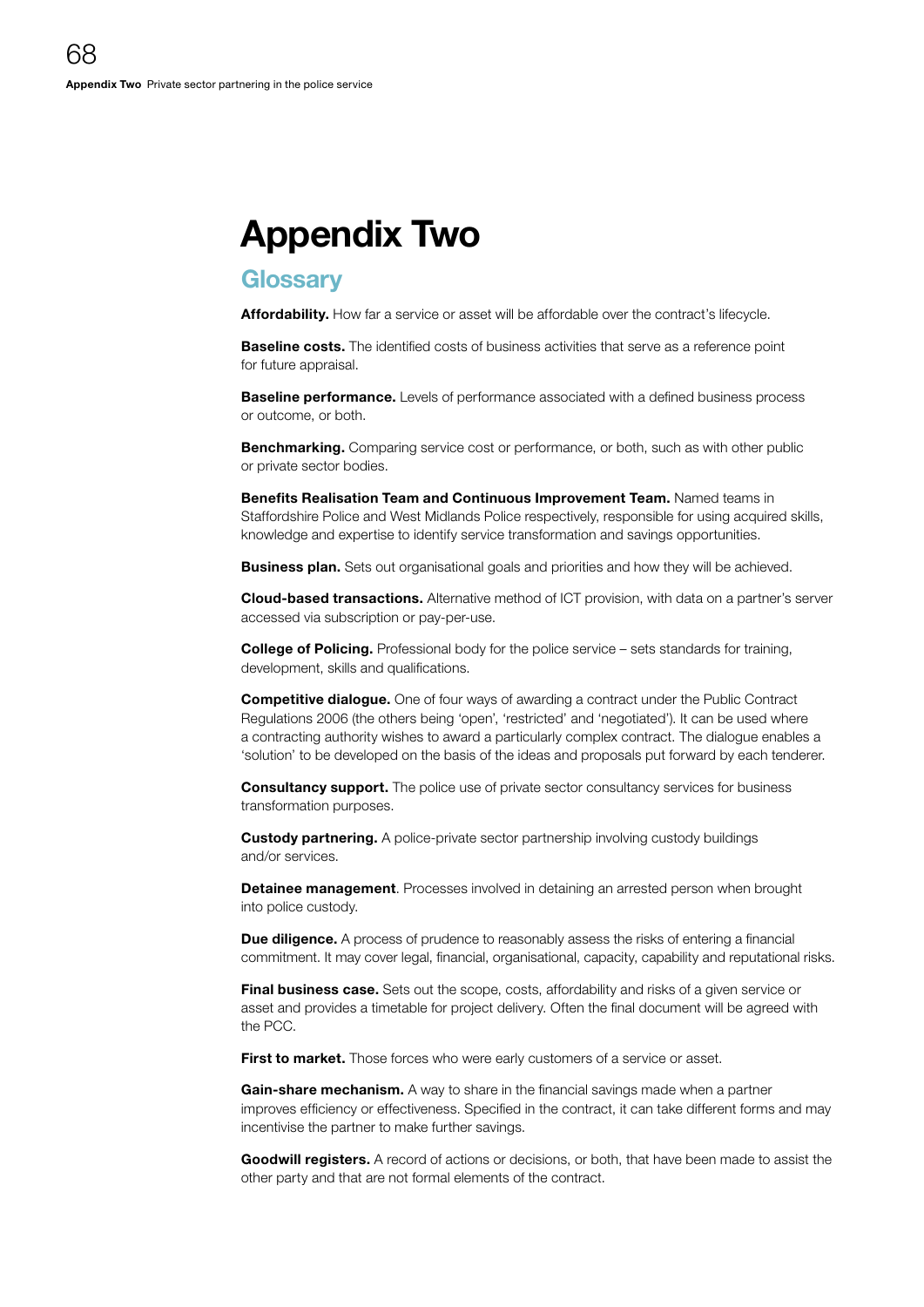**Intelligent clients.** A force's business understanding, skills, and capacity to offer, negotiate and manage a contract effectively to achieve value for money, maintain service standards and manage risks.

Interdependencies. Where there are mutually dependent relationships or processes between activities.

**Joint venture.** A venture formed between two or more organisations to deliver agreed objectives. They exist in a variety of forms and are formed by transferring staff and assets from the participating organisations into a separate entity, the joint venture, and/or receiving equity in return for the transfer of assets. Responsibility for delivery, revenues, expenses, assets and control of the organisation are shared between the parties in the agreement.

Key performance indicator. A quantitative or qualitative measure of a significant element of performance. It may stand as a proxy for wider measurement of performance.

Major business partnering. A police-private sector partnership involving a number of corporate support or operational policing activities, or both.

**OJEU.** Official Journal of the European Union.

**Open book accounting.** Arrangements whereby part or all of a partner's financial records for a project can be seen by the force.

Options appraisal. An analysis of opportunities and limitations of different options to meet defined business objectives.

Organisational memory. The capacity of an organisation to acquire, retain and retrieve both formal and informal information over a period of time.

**Outline business case.** The broad service outcomes, indicative costs and risks of a business proposal. It also includes an options appraisal.

**Outsourcing.** Contracting out a service or asset to an external body.

**Payment mechanisms.** The method of determining how much a body should be paid and when. Such a mechanism may be simple or complex, include incentives and penalties and be linked to service levels, outputs or outcomes.

PF2. The replacement for the Private Finance Initiative (PFI), intended to make the procurement faster and cheaper, improve the flexibility of services under the contracts, and improve transparency and risk allocation.

**Private Finance Initiative.** Where public bodies use capital from private sector bodies to finance projects and provide services.

Police and crime commissioners. Elected roles in police forces in England and Wales (the equivalent in the Metropolitan Police Service is the Mayor's Office of Police and Crime and equivalent in the City of London Police is the Common Council).

Police authorities. Statutory bodies that scrutinised the efficiency and effectiveness of forces in England and Wales. They were superseded by police and crime commissioners (PCCs) in November 2012.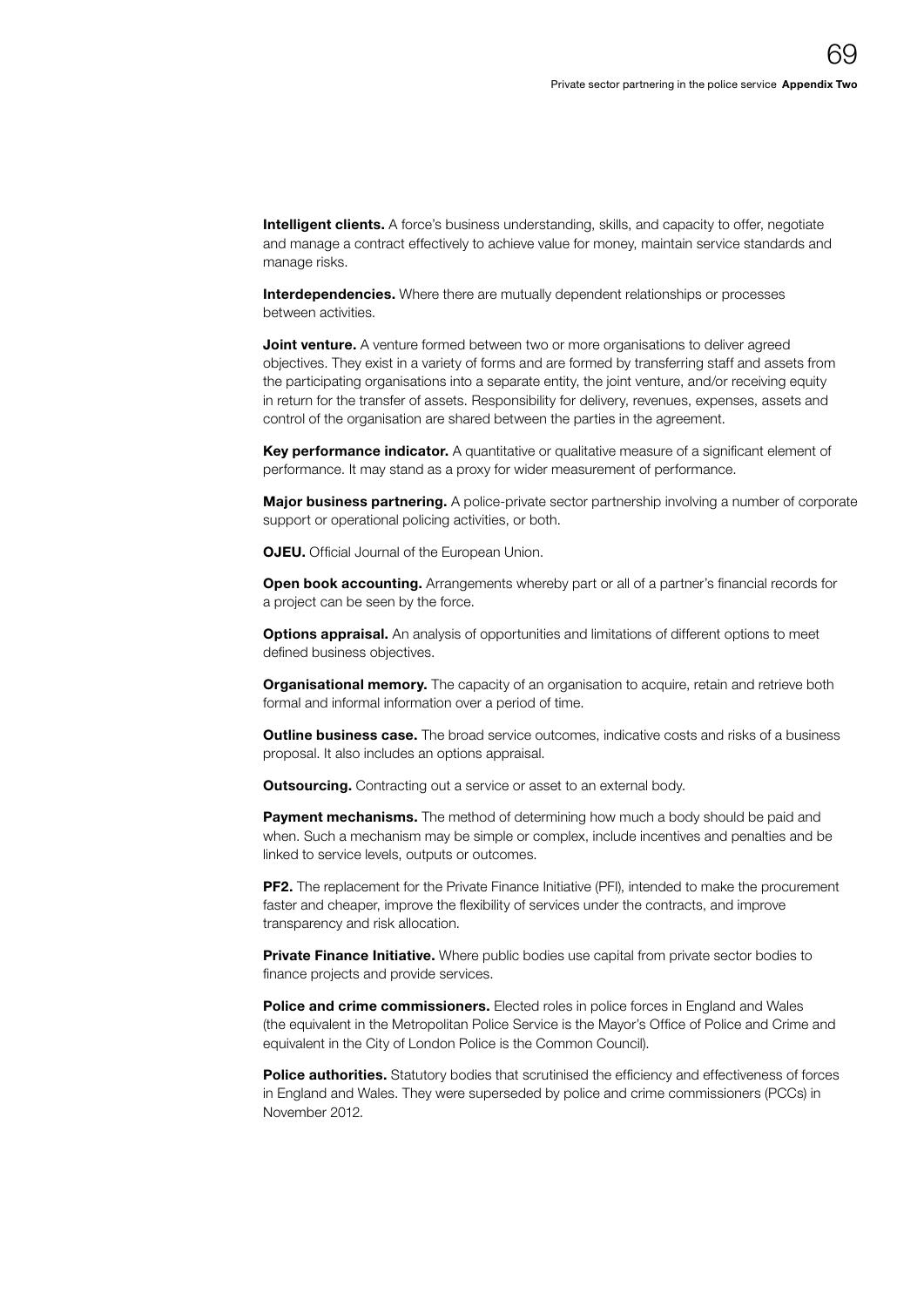**Private sector partnering.** Partnership between a central or local state body with a private sector body to deliver a service or asset.

Psychological contract. The strong affiliation that officers and staff hold about their force which includes beliefs, perceptions and informal obligations.

Public bodies. State bodies, for example, consisting of central government departments, executive agencies, non-departmental public bodies, NHS trusts and local authorities (including councils, fire and police OPCC).

**Relationship management.** Collaboratively planning for, and managing interactions with, potential and awarded partners in order to maximise the value of these relationships.

Risk appetite. Method of understanding a force's approach to risk and defining the level that it considers acceptable.

Risk management. Identifying, assessing and mitigating financial or non-financial risks, or both.

Service credits. Imposing agreed financial penalties for underperformance.

Service outcomes. Effect that occurs from a service being provided.

Service specification. Set of requirements that need to be satisfied.

**Shared service.** Sharing of business support services often of a transactional nature in one place.

Soft-market testing. Informal interactions with potential partners to help forces enhance their service specifications.

**Sourcing stage.** A stage in the sourcing phase of the procurement where bidders respond to the contract notice and completed when the force chooses the successful bidder.

Subject matter experts. Individuals or groups of people, or both, who have a high degree of specialist knowledge of a given area.

**Tender evaluation.** The process of assessing tenders against predetermined criteria during the sourcing phase in procurement.

The office of constable. Designation of legal powers to individuals as crown servants to undertake police roles and activities.

The Office of the Police and Crime Commissioner (OPCC). Designated corporate support role for PCCs, comprising a chief executive, chief finance officer and other support roles.

Value for money. The economy (level of spend), efficiency (outputs per inputs) and effectiveness (outcomes per inputs) of a given activity.

Warranted powers. The legitimate and proportionate use of powers, for example, the power to arrest.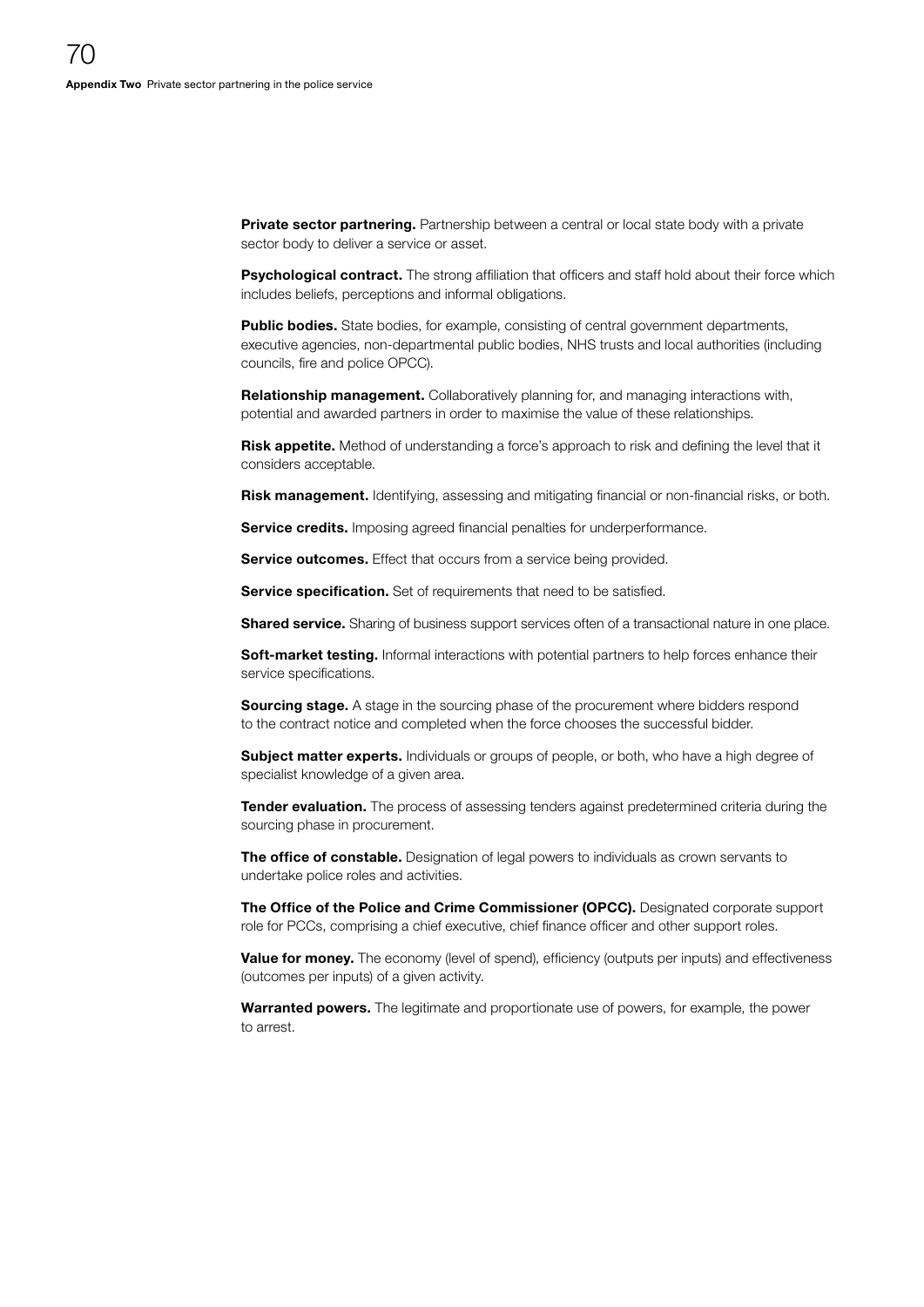## Further resources

#### Police value for money and police finance data

HM Inspectorate of Constabulary, *Value for money data,* 2012; 2011; 2010. Available at: www.hmic.gov.uk/data/value-for-money-data/

HM Inspectorate of Constabulary, *Crime and Policing Comparator*, 2012. Available at: www.hmic.gov.uk/crime-and-policing-comparator/

HM Inspectorate of Constabulary, *Policing in Austerity: One year on,* July 2012. Available at: www.hmic.gov.uk/publication/policing-in-austerity-one-year-on/

HM Inspectorate of Constabulary, *Adapting to Austerity – A review of police force and authority preparedness for the 2011/12 – 14/15 CSR period*, July 2012. Available at: www.hmic.gov.uk/publication/adapting-austerity-review-police/

#### Procurement

HM Treasury, *HM Treasury Review of Competitive Dialogue*, November 2010. Available at: [webarchive.nationalarchives.gov.uk/\\*/http://www.hm-treasury.gov.uk/d/ppp\\_competitive\\_](http://webarchive.nationalarchives.gov.uk/*/http://www.hm-treasury.gov.uk/d/ppp_competitive_dialogue.pdf) [dialogue.pdf](http://webarchive.nationalarchives.gov.uk/%2A/http://www.hm-treasury.gov.uk/d/ppp_competitive_dialogue.pdf)

HM Treasury, *Joint Ventures: a guidance note for public sector bodies forming joint ventures with the private sector*, March 2010. Available at: [webarchive.nationalarchives.gov.uk/\\*/http://www.hm-treasury.gov.uk/d/joint\\_venture\\_guidance.pdf](http://webarchive.nationalarchives.gov.uk/*/http://www.hm-treasury.gov.uk/d/joint_venture_guidance.pdf)

HM Treasury and Office of Government Commerce, *Guidance on using the competitive dialogue procedure*, 2008. Available at: [webarchive.nationalarchives.gov.uk/20110601212617/http:/www.ogc.gov.uk/procurement\\_policy\\_](http://webarchive.nationalarchives.gov.uk/20110601212617/http:/www.ogc.gov.uk/procurement_policy_and_application_of_eu_rules_specific_application_issues.asp) and application of eu rules specific application issues.asp

National Audit Office and Audit Commission, *A review of collaborative procurement across the public sector*, May 2010. Available at: www.nao.org.uk/publications/0910/collaborative\_procurement.aspx

National Audit Office, *How to secure value for money through better financial relationships with third sector organisations,* March 2010. Available at: www.nao.org.uk/successful-commissioning/

National Audit Office, *Good practice contract management framework*, December 2008. Available at:

www.nao.org.uk/report/good-practice-contract-management-framework-2-2/

National Audit Office, *Consultancy Assessment Toolkit – NAO Web-based Assessment toolkit for the Use of Consultants*, 2007. Available at: www.nao.org.uk/wp-content/uploads/2007/03/cons\_kit.pdf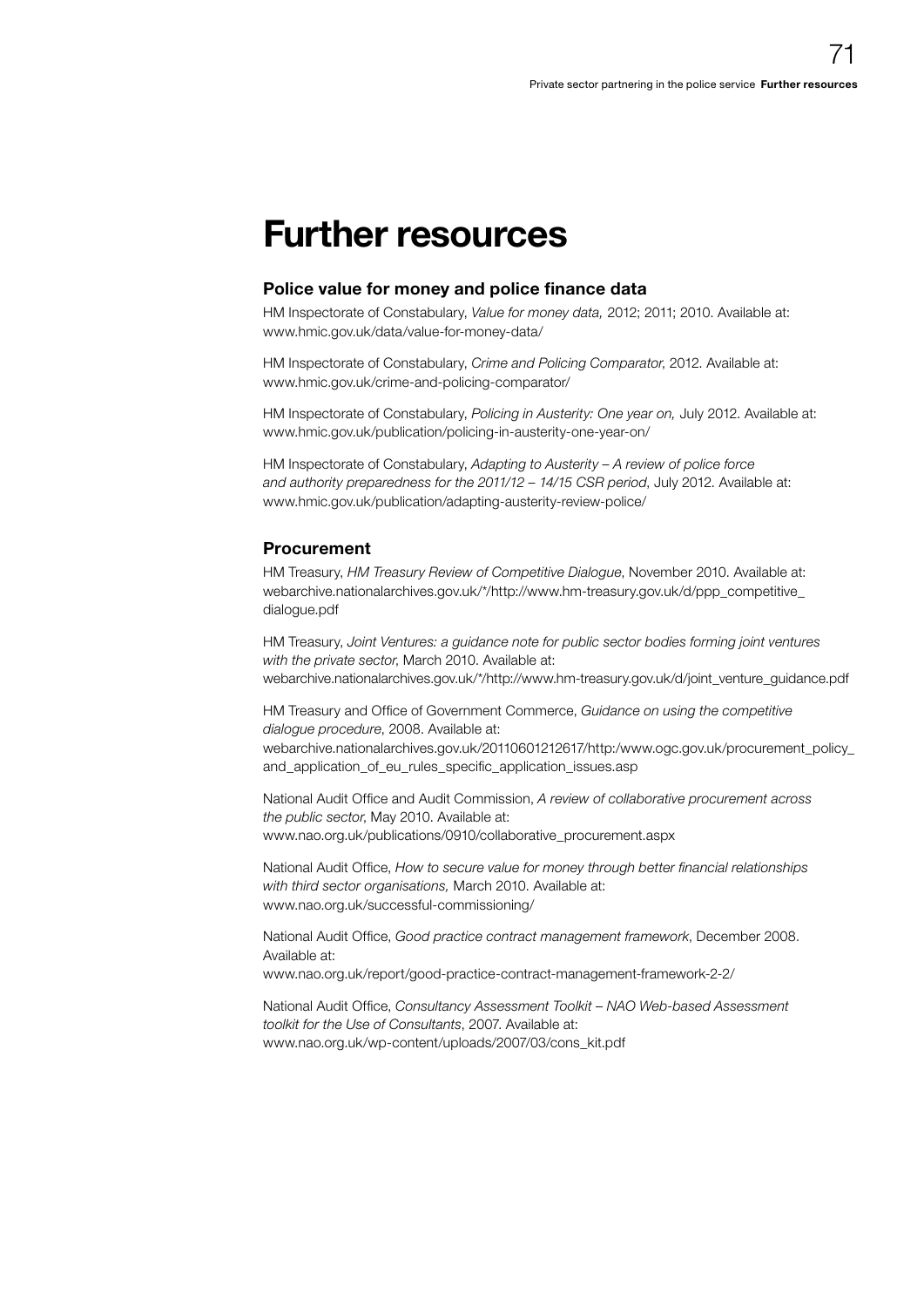#### Financial management

Home Office, *The Financial Management Code of Practice for the Police Service of England and Wales*, January 2012. Available at: www.official-documents.gov.uk/document/other/9780108511332/9780108511332.pdf

National Audit Office, *Reporting financial information to the Board: Financial management and reporting self-assessment tool (2nd edition)*. Available at: [www.nao.org.uk/wp-content/uploads/2013/03/Reporting\\_financial\\_management\\_information\\_](http://www.nao.org.uk/wp-content/uploads/2013/03/Reporting_financial_management_information_Board_2012.pdf) [Board\\_2012.pdf](http://www.nao.org.uk/wp-content/uploads/2013/03/Reporting_financial_management_information_Board_2012.pdf)

National Audit Office, *Financial Management Maturity Model*, 2010. Available at: www.nao.org.uk/wp-content/uploads/2013/02/financial\_management\_maturity\_model.pdf

#### Performance measurement

National Audit Office, *Performance Frameworks and Board Reporting II*, May 2010. Available at: www.nao.org.uk/publications/1012/performance\_frameworks\_and\_boa.aspx

#### Private finance

National Audit Office, *Lessons from PFI and other projects*, April 2011. Available at: www.nao.org.uk/publications/1012/lessons\_from\_pfi.aspx

National Audit Office, *A framework for evaluating the implementation of Private Finance Initiative projects*, May 2006. Available at: www.nao.org.uk/publications/0506/pfi\_framework.aspx

#### Project management

National Audit Office, *Initiating successful projects*, December 2011. Available at: www.nao.org.uk/publications/1012/initiating\_successful\_projects.aspx

HM Treasury, *Project Governance: a guidance note for public sector projects*, November 2007. Available at: [webarchive.nationalarchives.gov.uk/\\*/http://www.hm-treasury.gov.uk/d/ppp\\_](http://webarchive.nationalarchives.gov.uk/*/http://www.hm-treasury.gov.uk/d/ppp_projectgovernanceguidance231107.pdf) [projectgovernanceguidance231107.pdf](http://webarchive.nationalarchives.gov.uk/%252A/http://www.hm-treasury.gov.uk/d/ppp_projectgovernanceguidance231107.pdf)

HM Treasury, *Business case guidance*. Available at: [webarchive.nationalarchives.gov.uk/20130129110402/http://www.hm-treasury.gov.uk/data\\_](http://webarchive.nationalarchives.gov.uk/20130129110402/http://www.hm-treasury.gov.uk/data_greenbook_business.htm) [greenbook\\_business.htm](http://webarchive.nationalarchives.gov.uk/20130129110402/http://www.hm-treasury.gov.uk/data_greenbook_business.htm)

#### Service delivery

National Audit Office, *Delivering public services through markets: principles for achieving value for money*, June 2012. Available at:

www.nao.org.uk/report/delivering-public-services-through-markets-principles-for-achievingvalue-for-money-3/

#### Cost reduction

National Audit Office, *A short guide to structured cost reduction,* June 2010. Available at: www.nao.org.uk/publications/1011/structured\_cost\_reduction.aspx